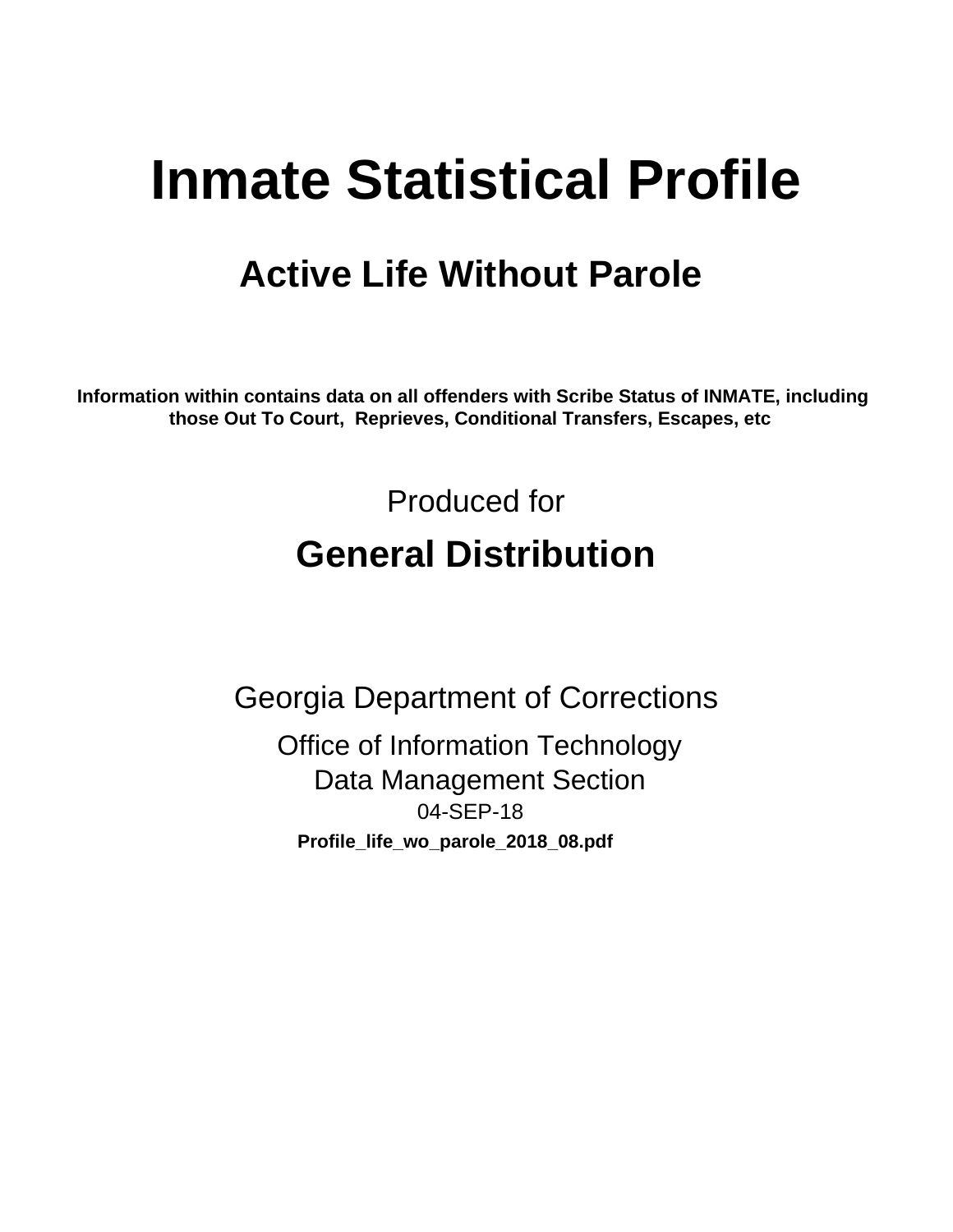#### Inmate Statistical Profile 04-SEP-18 Contents

**Active Life Without Parole** 

Produced for General Distribution

## **Table of Contents**

|    | <b>Demographic information</b>                                        |
|----|-----------------------------------------------------------------------|
|    | 4 Current age, broken out in ten year age groups                      |
|    | 5 Race group                                                          |
|    | 6 Marital status, self-reported at entry to prison                    |
|    | 7 Number of Inmates with Dependents, self-reported at entry to prison |
|    | 8 Religious affiliation, self-reported at entry to prison             |
|    | 9 Home county - self-reported at entry to prison                      |
|    | 13 Employment status before prison, self-reported at entry to prison  |
|    | 14 Age at admission                                                   |
|    | 16 Height, measured at entry to prison                                |
|    | 17 Weight, measured at entry to prison                                |
|    | 18 Military service                                                   |
|    | <b>Correctional information</b>                                       |
|    | 19 Type of admission to prison                                        |
|    | 20 Current / last supervision level                                   |
|    | 21 Current / last institution type                                    |
|    | 22 Institution type - transitional centers                            |
|    | 23 Institution type - county prisons                                  |
|    | 24 Institution type - state prisons                                   |
|    | 25 Institution type - private prisons                                 |
|    | 26 Institution type - inmate boot camp                                |
|    | 27 Number of disciplinary reports                                     |
|    | 28 Number of transfers                                                |
|    | 29 Number of escapes                                                  |
|    | 30 Time served in current (or last) institution                       |
|    | Educational, psychological and physical information                   |
| 31 | Highest grade level attained                                          |
|    | 32 Culture fair IQ scores                                             |
|    | 33 Wide Range Achievement Test (WRAT) reading score                   |
|    | 34 Wide Range Achievement Test (WRAT) math score                      |
|    | 35 Wide Range Achievement Test (WRAT) spelling score                  |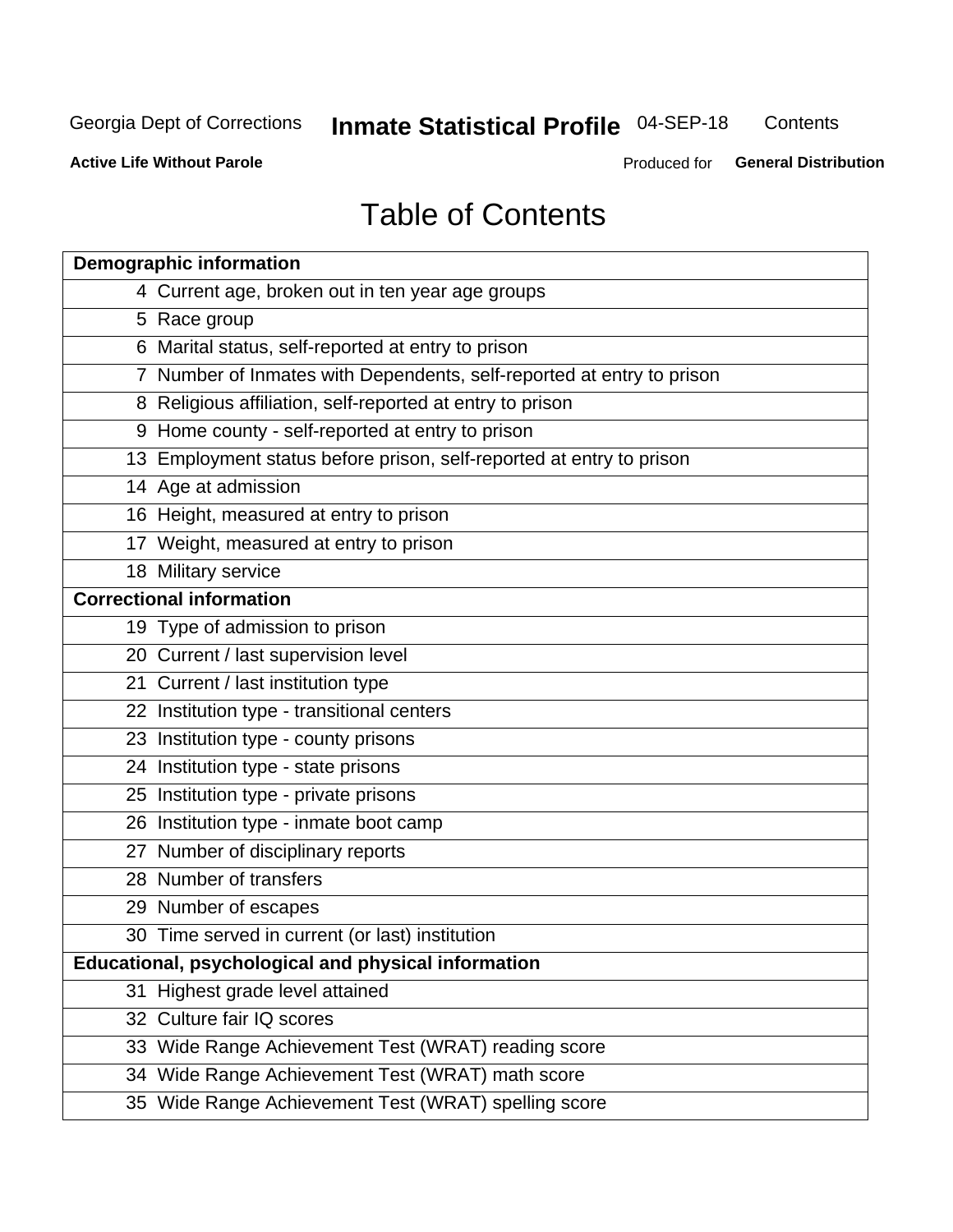## Inmate Statistical Profile 04-SEP-18

Contents

**Active Life Without Parole** 

Produced for General Distribution

## **Table of Contents**

| Educational, psychological and physical information              |
|------------------------------------------------------------------|
| 36 Current / last mental health treatment level                  |
| 37 PULHESDWIT medical scale - 'P' overall condition ('P'hysical) |
| 38 PULHESDWIT medical scale - 'U' upper body                     |
| 39 PULHESDWIT medical scale - 'L' lower body                     |
| 40 PULHESDWIT medical scale - 'H' hearing                        |
| 41 PULHESDWIT medical scale - 'E' vision                         |
| 42 PULHESDWIT medical scale -'S' psychiatric                     |
| 43 PULHESDWIT medical scale - 'D' dental                         |
| 44 PULHESDWIT medical scale - 'W' work ability                   |
| 45 PULHESDWIT medical scale - 'I' impairment                     |
| 46 PULHESDWIT medical scale - 'T' transportability               |
| <b>Crimes and criminal history information</b>                   |
| 47 Number of prior Georgia incarcerations                        |
| 48 Prison sentence in years                                      |
| 49 Primary offense, broken out into felonies vs misdemeanors     |
| 50 Primary offense, broken out into six broad crime categories   |
| 51 Primary offense, detailed offense code                        |
| 52 County of conviction of primary offense                       |
| 56 Circuit of conviction of primary offense                      |
| 58 Years served (jail + prison) in this incarceration            |
| <b>Medical information</b>                                       |
| 59 Results of most recent HIV test                               |
| 60 Results of most recent tuberculosis test                      |
| 61 Results of most recent syphilis test                          |
| 62 Results of most recent Hepatitis-C test                       |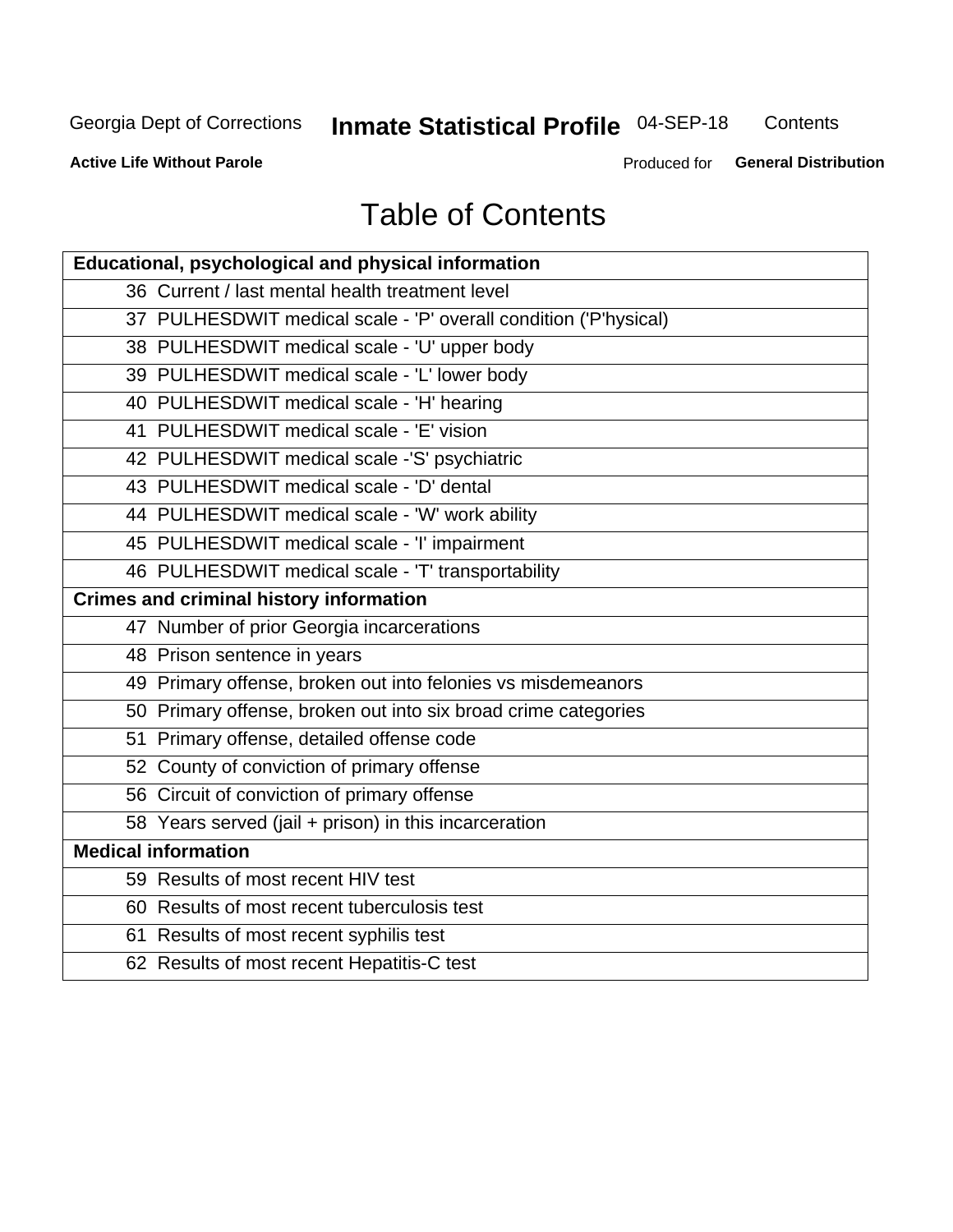#### **Active Life Without Parole**

#### Produced for General Distribution

## Current age, broken out in ten-year age groups

COL % - percent each COUNT is of its particular column

|                          | <b>Male</b>  |        |         | <b>Female</b> |        |       | <b>Total</b> |        |
|--------------------------|--------------|--------|---------|---------------|--------|-------|--------------|--------|
| <b>Current Age</b>       | <b>Count</b> | Col %  | Row %   | <b>Count</b>  | Col %  | Row % | <b>Total</b> | Col %  |
| <b>Teens (1-19)</b>      |              | 0.14%  | 100.00% |               |        |       |              | 0.14%  |
| <b>Twenties (20-29)</b>  | 230          | 16.39% | 96.23%  | 9             | 17.65% | 3.77% | 239          | 16.44% |
| Thirties (30-39)         | 375          | 26.73% | 95.66%  | 17            | 33.33% | 4.34% | 392          | 26.96% |
| <b>Forties (40-49)</b>   | 370          | 26.37% | 96.35%  | 14            | 27.45% | 3.65% | 384          | 26.41% |
| <b>Fifties (50-59)</b>   | 288          | 20.53% | 97.30%  | 8             | 15.69% | 2.70% | 296          | 20.36% |
| <b>Sixties (60-69)</b>   | 112          | 7.98%  | 97.39%  | 3             | 5.88%  | 2.61% | 115          | 7.91%  |
| Seventy + (70 and above) | 26           | 1.85%  | 100.00% |               |        |       | 26           | 1.79%  |
| <b>Total Reported</b>    | 1,403        | 100%   | 96.49%  | 51            | 100%   | 3.51% | 1,454        | 100.0% |

| <b>inorted</b><br>NOT<br>. <b>.</b> |      |       |
|-------------------------------------|------|-------|
| <b>Total</b>                        | ,403 | 1,454 |

| <b>Mean</b><br>(average) | 42.85  | 40.37 | 42.76    |
|--------------------------|--------|-------|----------|
| Median (middle)          |        | 39    |          |
| Mode<br>(most frequent)  | ^<br>v |       | ^¬<br>J. |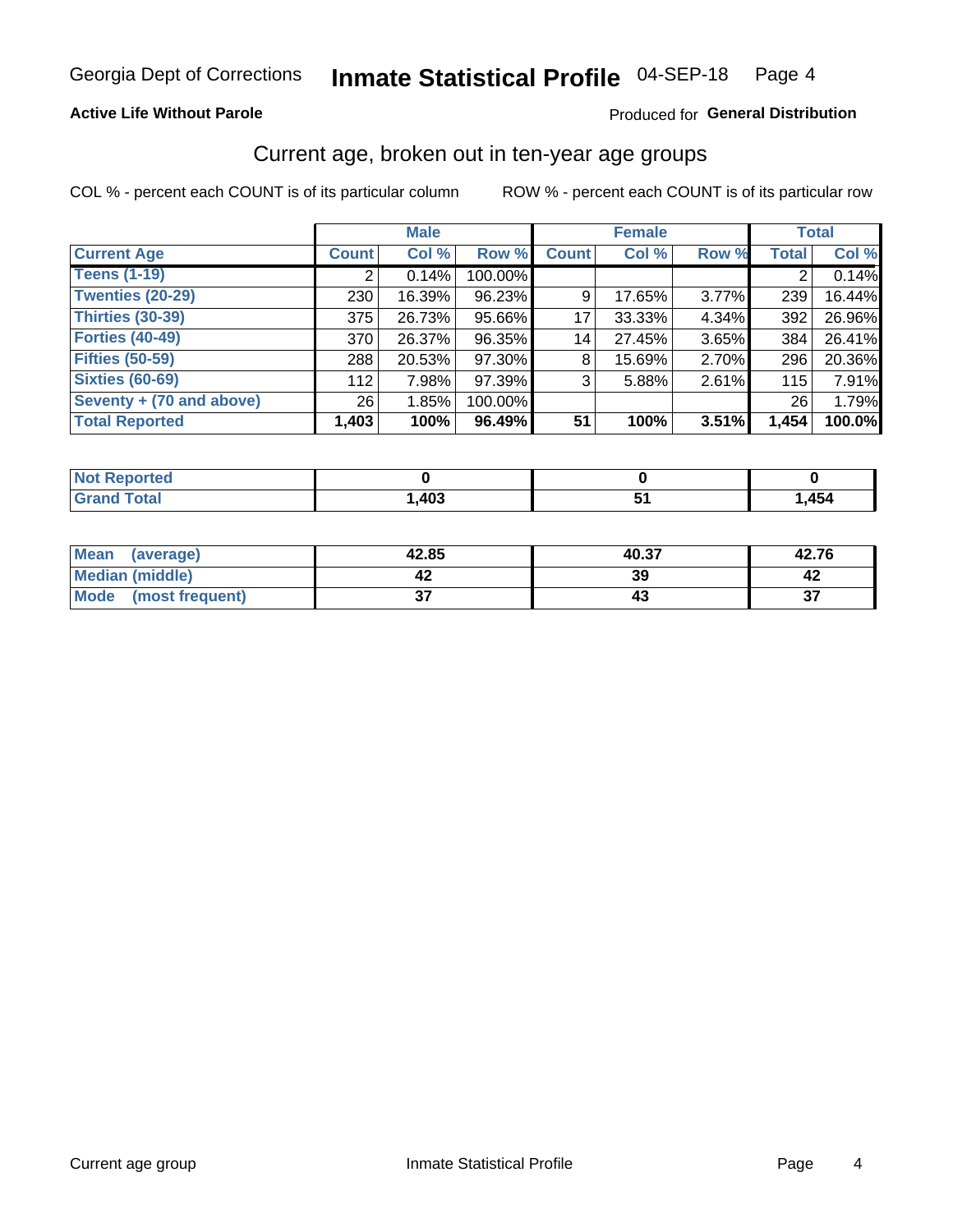#### Inmate Statistical Profile 04-SEP-18 Page 5

#### **Active Life Without Parole**

Produced for General Distribution

### Race group

COL % - percent each COUNT is of its particular column

|                              |              | <b>Male</b> |                    | <b>Female</b> |        |       | <b>Total</b> |        |
|------------------------------|--------------|-------------|--------------------|---------------|--------|-------|--------------|--------|
| <b>Race Group</b>            | <b>Count</b> | Col %       | <b>Row % Count</b> |               | Col %  | Row % | <b>Total</b> | Col %  |
| <b>White</b>                 | 301          | 21.45%      | 94.36%             | 18            | 35.29% | 5.64% | 319          | 21.94% |
| <b>Black</b><br>$\mathbf{2}$ | 1,066        | 75.98%      | 97.17%             | 31            | 60.78% | 2.83% | 1,097        | 75.45% |
| <b>Other</b><br>5.           | ◠            | $.14\%$     | 100.00%            |               |        |       | 2            | .14%   |
| <b>Asian</b><br>6            | 5            | $.36\%$     | 100.00%            |               |        |       | 5            | .34%   |
| <b>Unknown</b><br>9          |              | .07%        | 100.00%            |               |        |       |              | .07%   |
| <b>Hispanic</b><br>10        | 28           | $2.00\%$    | 93.33%             | 2             | 3.92%  | 6.67% | 30           | 2.06%  |
| <b>Total Reported</b>        | 1,403        | 100%        | 96.49%             | 51            | 100%   | 3.51% | 1,454        | 100%   |

| orted<br>NO.                |      |      |
|-----------------------------|------|------|
| <b>otal</b><br><b>Grand</b> | ,403 | ,454 |

| M<br>зіаск<br>DIACK<br>------<br>------ |
|-----------------------------------------|
|-----------------------------------------|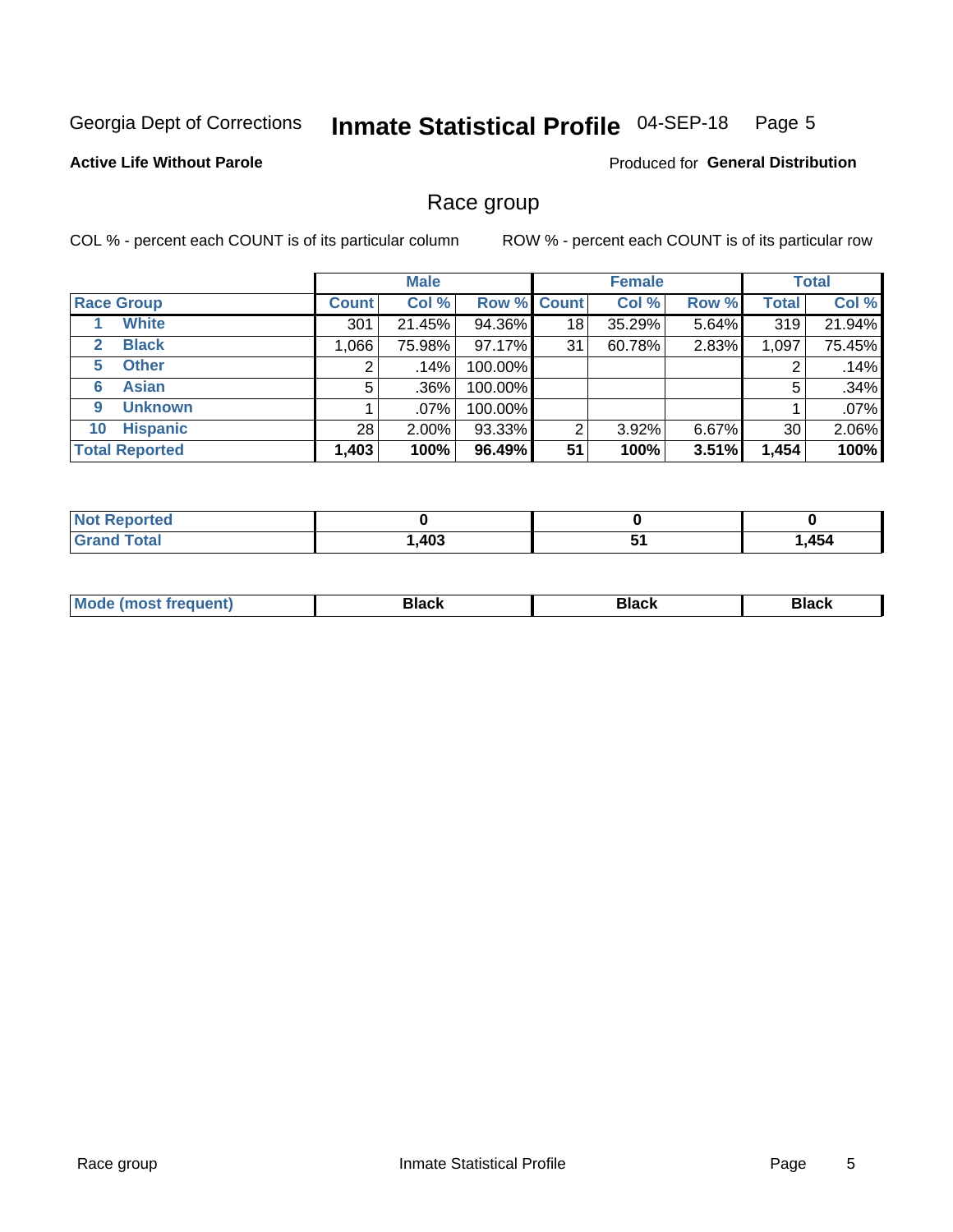#### Inmate Statistical Profile 04-SEP-18 Page 6

#### **Active Life Without Parole**

#### Produced for General Distribution

## Marital status, self-reported at entry to prison

COL % - percent each COUNT is of its particular column

|                            |              | <b>Male</b> |        |              | <b>Female</b> |        |              | <b>Total</b> |
|----------------------------|--------------|-------------|--------|--------------|---------------|--------|--------------|--------------|
| <b>Marital Status</b>      | <b>Count</b> | Col %       | Row %  | <b>Count</b> | Col %         | Row %  | <b>Total</b> | Col %        |
| <b>Unknown</b><br>$\bf{0}$ | 17           | 1.21%       | 89.47% | 2            | 3.92%         | 10.53% | 19           | 1.31%        |
| <b>Divorced</b><br>D       | 112          | 7.98%       | 97.39% | 3            | 5.88%         | 2.61%  | 115          | 7.91%        |
| <b>Married</b><br>М        | 199          | 14.18%      | 95.67% | 9            | 17.65%        | 4.33%  | 208          | 14.31%       |
| <b>S</b> Separated         | 43           | $3.06\%$    | 87.76% | 6            | 11.76%        | 12.24% | 49           | 3.37%        |
| <b>Unmarried</b><br>U      | 996          | 70.99%      | 97.55% | 25           | 49.02%        | 2.45%  | 1,021        | 70.22%       |
| <b>Widow</b><br>W          | 36           | 2.57%       | 85.71% | 6            | 11.76%        | 14.29% | 42           | 2.89%        |
| <b>Total Reported</b>      | 1,403        | 100%        | 96.49% | 51           | 100%          | 3.51%  | 1,454        | 100%         |

| prted<br>NOT RADO |     |      |
|-------------------|-----|------|
| <b>⊺otal</b>      | 403 | ,454 |

|  | M | . | Unmarried | າmarried<br>_____ |
|--|---|---|-----------|-------------------|
|--|---|---|-----------|-------------------|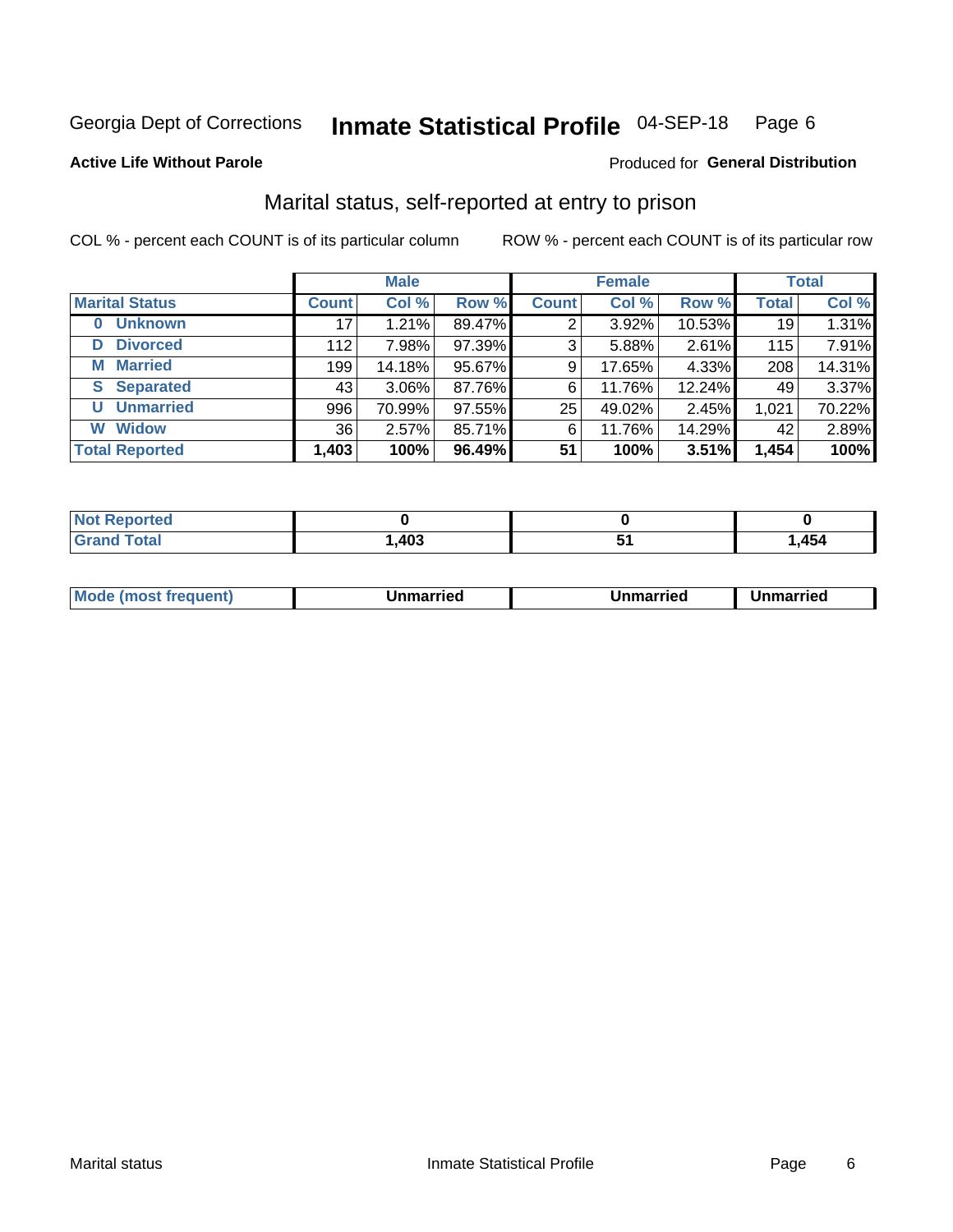#### Inmate Statistical Profile 04-SEP-18 Page 7

#### **Active Life Without Parole**

#### Produced for General Distribution

## Number of Inmates with Dependents, Self-Reported at Entry to Prison

COL % - percent each COUNT is of its particular column

|                             |                 | <b>Male</b> |         |              | <b>Female</b> |       |              | <b>Total</b> |
|-----------------------------|-----------------|-------------|---------|--------------|---------------|-------|--------------|--------------|
| <b>Number of dependents</b> | <b>Count</b>    | Col %       | Row %   | <b>Count</b> | Col %         | Row % | <b>Total</b> | Col %        |
| $\bf{0}$                    | 332             | 32.49%      | 95.40%  | 16           | 36.36%        | 4.60% | 348          | 32.65%       |
|                             | 237             | 23.19%      | 96.73%  | 8            | 18.18%        | 3.27% | 245          | 22.98%       |
| $\overline{2}$              | 181             | 17.71%      | 96.79%  | 6            | 13.64%        | 3.21% | 187          | 17.54%       |
| 3                           | 116             | 11.35%      | 93.55%  | 8            | 18.18%        | 6.45% | 124          | 11.63%       |
| 4                           | 75              | 7.34%       | 96.15%  | 3            | 6.82%         | 3.85% | 78           | 7.32%        |
| 5                           | 35              | 3.42%       | 94.59%  | 2            | 4.55%         | 5.41% | 37           | 3.47%        |
| $6\phantom{1}6$             | 22              | 2.15%       | 95.65%  |              | 2.27%         | 4.35% | 23           | 2.16%        |
| 7                           | 12 <sub>2</sub> | 1.17%       | 100.00% |              |               |       | 12           | 1.13%        |
| $\overline{\mathbf{8}}$     | 4               | 0.39%       | 100.00% |              |               |       | 4            | 0.38%        |
| $\boldsymbol{9}$            | 2               | 0.20%       | 100.00% |              |               |       | 2            | 0.19%        |
| 10                          |                 | 0.10%       | 100.00% |              |               |       |              | 0.09%        |
| Over 10                     | 5               | 0.49%       | 100.00% |              |               |       | 5            | 0.47%        |
| <b>Total Reported</b>       | 1,022           | 100%        | 95.87%  | 44           | 100%          | 4.13% | 1,066        | 100.0%       |

| ua o | 381               |                                 | 388  |
|------|-------------------|---------------------------------|------|
|      | <b>103</b><br>rvj | $\overline{\phantom{a}}$<br>. . | ,454 |

| Mean (average)          | 70 | 1.64 | 70<br>. |
|-------------------------|----|------|---------|
| <b>Median (middle)</b>  |    |      |         |
| Mode<br>(most frequent) |    |      |         |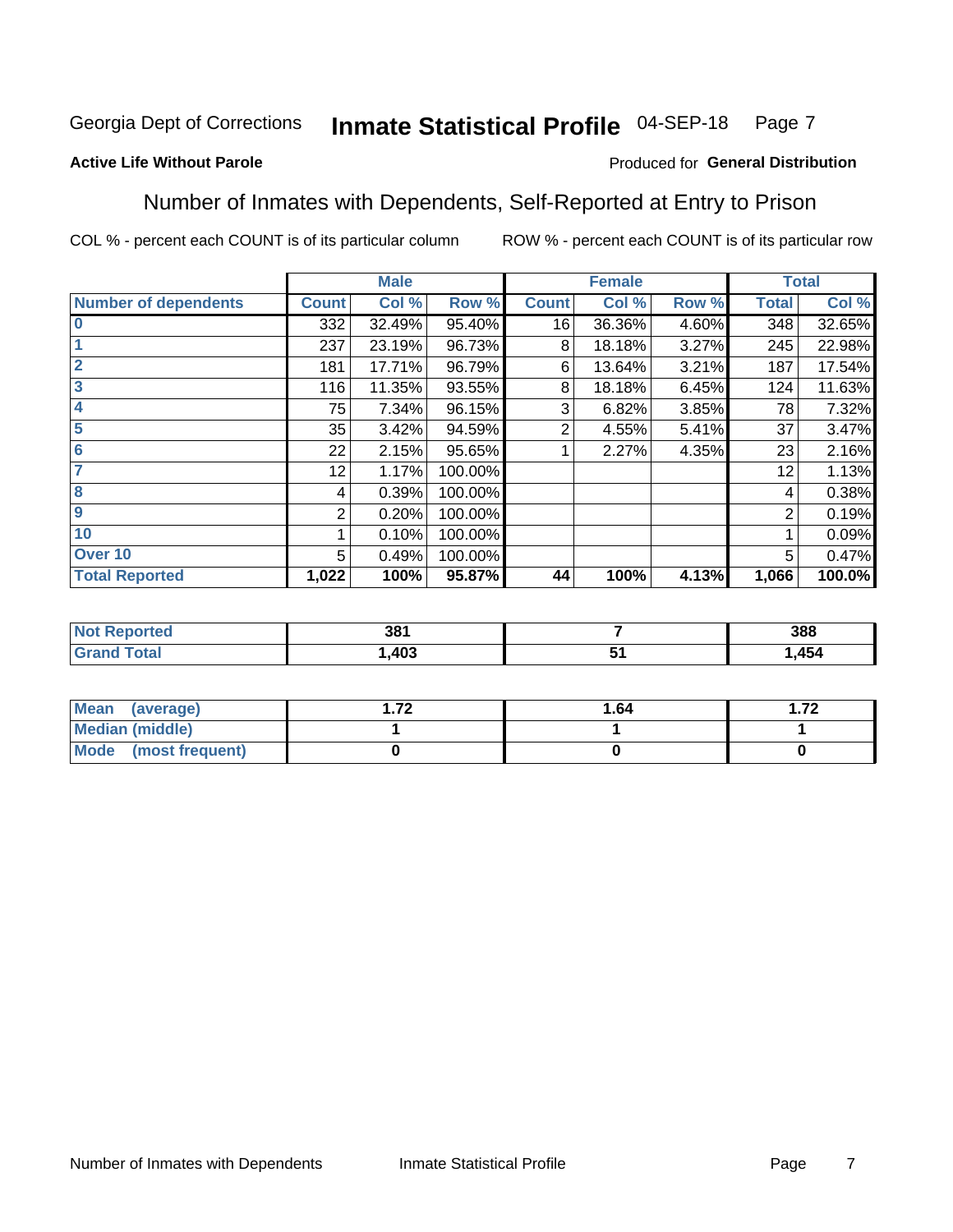#### Inmate Statistical Profile 04-SEP-18 Page 8

**Active Life Without Parole** 

#### Produced for General Distribution

## Religious affiliation, self-reported at entry to prison

COL % - percent each COUNT is of its particular column

|              |                              | <b>Male</b>  |        |         |              | <b>Female</b> | <b>Total</b> |                |        |
|--------------|------------------------------|--------------|--------|---------|--------------|---------------|--------------|----------------|--------|
|              | <b>Religious Affiliation</b> | <b>Count</b> | Col %  | Row %   | <b>Count</b> | Col %         | Row %        | <b>Total</b>   | Col %  |
|              | <b>Islam</b>                 | 64           | 9.34%  | 96.97%  | 2            | 5.56%         | 3.03%        | 66             | 9.15%  |
| $\mathbf{2}$ | <b>Catholic</b>              | 22           | 3.21%  | 88.00%  | 3            | 8.33%         | 12.00%       | 25             | 3.47%  |
| $\mathbf{3}$ | <b>Baptist</b>               | 366          | 53.43% | 93.37%  | 26           | 72.22%        | 6.63%        | 392            | 54.37% |
| 4            | <b>Methodist</b>             | 13           | 1.90%  | 92.86%  |              | 2.78%         | 7.14%        | 14             | 1.94%  |
| 7            | <b>Chc Of God</b>            | 2            | .29%   | 100.00% |              |               |              | $\overline{2}$ | .28%   |
| 8            | <b>Holiness</b>              | 20           | 2.92%  | 90.91%  | 2            | 5.56%         | 9.09%        | 22             | 3.05%  |
| 9            | <b>Jewish</b>                | 2            | .29%   | 100.00% |              |               |              | $\overline{2}$ | .28%   |
| 10           | <b>Anglican</b>              |              | .15%   | 100.00% |              |               |              |                | .14%   |
| 12           | <b>Hindu</b>                 | 2            | .29%   | 100.00% |              |               |              | $\overline{2}$ | .28%   |
| 16           | <b>Seven D Ad</b>            | 4            | .58%   | 100.00% |              |               |              | 4              | .55%   |
| 17           | <b>Jehovah Wt</b>            | 10           | 1.46%  | 100.00% |              |               |              | 10             | 1.39%  |
| 18           | <b>Latr Day S</b>            |              | .15%   | 100.00% |              |               |              |                | .14%   |
| 20           | <b>Other Prot</b>            | 76           | 11.09% | 97.44%  | 2            | 5.56%         | 2.56%        | 78             | 10.82% |
| 96           | <b>None</b>                  | 102          | 14.89% | 100.00% |              |               |              | 102            | 14.15% |
|              | <b>Total Reported</b>        | 685          | 100%   | 95.01%  | 36           | 100%          | 4.99%        | 721            | 100%   |

| тео         | 74c  | . . | フクク  |
|-------------|------|-----|------|
|             | 1 C  | .,  | دد ، |
| $C = 4 - 7$ | ,403 |     | 454  |

| <b>Mode (most frequent)</b> | Baptist | Baptist | Baptist |
|-----------------------------|---------|---------|---------|
|-----------------------------|---------|---------|---------|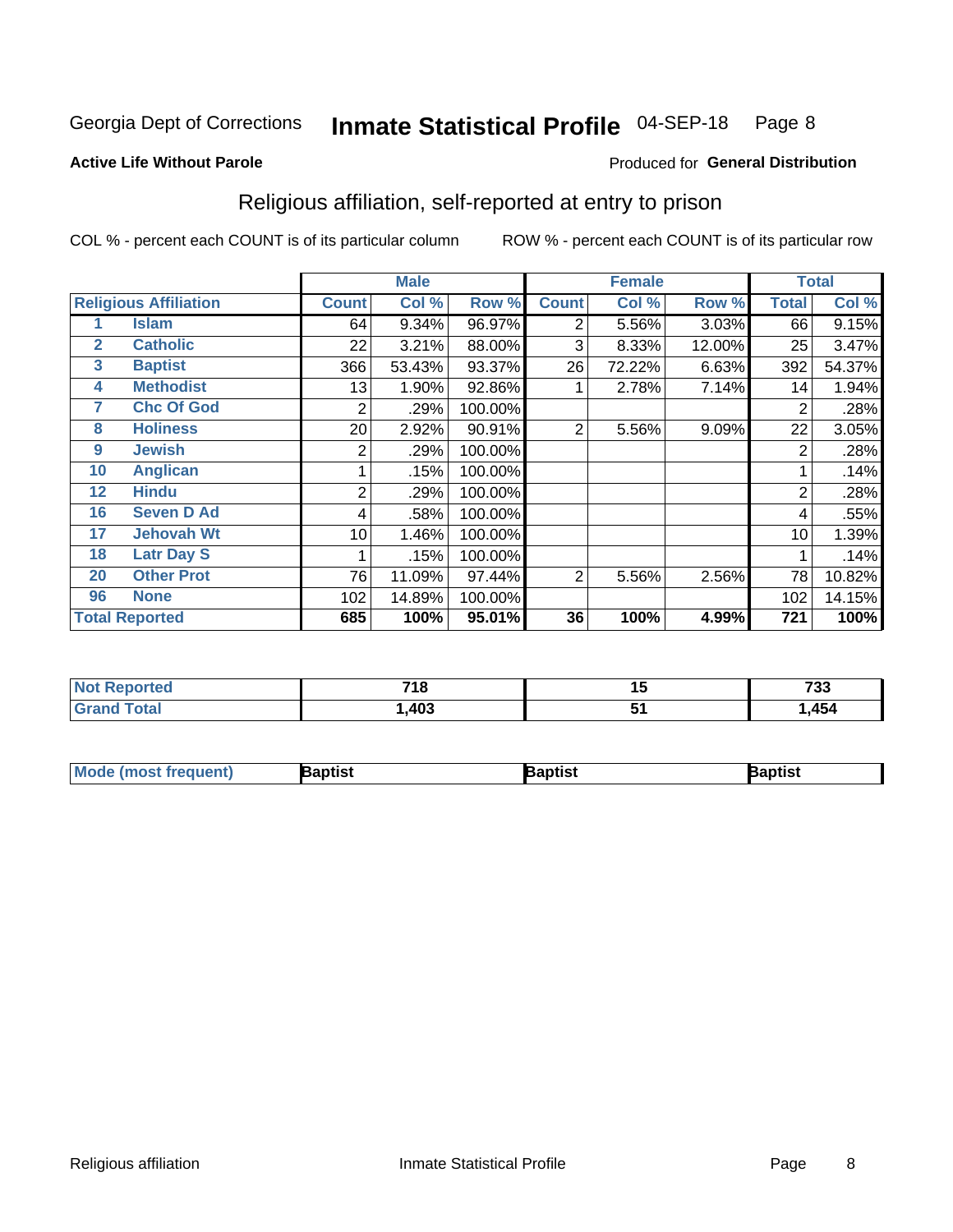#### Inmate Statistical Profile 04-SEP-18 Page 9

#### **Active Life Without Parole**

#### Produced for General Distribution

## Home county, self-reported at entry to prison

COL % - percent each COUNT is of its particular column

|     |                             |                  | <b>Male</b> |         |                | <b>Female</b> |        | <b>Total</b>   |        |
|-----|-----------------------------|------------------|-------------|---------|----------------|---------------|--------|----------------|--------|
|     | <b>Home County</b>          | <b>Count</b>     | Col %       | Row %   | <b>Count</b>   | Col %         | Row %  | <b>Total</b>   | Col %  |
| 000 | <b>Unknown</b>              | 264              | 18.82%      | 92.96%  | 20             | 39.22%        | 7.04%  | 284            | 19.53% |
| 001 | <b>Appling County</b>       | 5                | .36%        | 100.00% |                |               |        | 5              | .34%   |
| 002 | <b>Atkinson County</b>      | $\overline{2}$   | .14%        | 100.00% |                |               |        | $\overline{2}$ | .14%   |
| 003 | <b>Bacon County</b>         | $\mathbf 1$      | .07%        | 100.00% |                |               |        | 1              | .07%   |
| 004 | <b>Baker County</b>         | $\mathbf 1$      | .07%        | 100.00% |                |               |        | 1              | .07%   |
| 005 | <b>Baldwin County</b>       | 2                | .14%        | 100.00% |                |               |        | $\overline{2}$ | .14%   |
| 006 | <b>Banks County</b>         | $\mathbf{1}$     | .07%        | 100.00% |                |               |        | 1              | .07%   |
| 007 | <b>Barrow County</b>        | 10               | .71%        | 100.00% |                |               |        | 10             | .69%   |
| 008 | <b>Bartow County</b>        | $\boldsymbol{9}$ | .64%        | 100.00% |                |               |        | 9              | .62%   |
| 009 | <b>Ben Hill County</b>      | 7                | .50%        | 100.00% |                |               |        | 7              | .48%   |
| 010 | <b>Berrien County</b>       | 3                | .21%        | 100.00% |                |               |        | 3              | .21%   |
| 011 | <b>Bibb County</b>          | 39               | 2.78%       | 95.12%  | $\overline{2}$ | 3.92%         | 4.88%  | 41             | 2.82%  |
| 012 | <b>Bleckley County</b>      | 1                | .07%        | 100.00% |                |               |        | 1              | .07%   |
| 013 | <b>Brantley County</b>      | $\mathbf 1$      | .07%        | 100.00% |                |               |        | 1              | .07%   |
| 014 | <b>Brooks County</b>        | $\overline{2}$   | .14%        | 100.00% |                |               |        | $\overline{2}$ | .14%   |
| 015 | <b>Bryan County</b>         | 1                | .07%        | 100.00% |                |               |        | 1              | .07%   |
| 016 | <b>Bulloch County</b>       | 5                | .36%        | 100.00% |                |               |        | 5              | .34%   |
| 017 | <b>Burke County</b>         | 11               | .78%        | 100.00% |                |               |        | 11             | .76%   |
| 018 | <b>Butts County</b>         | 4                | .29%        | 100.00% |                |               |        | 4              | .28%   |
| 019 | <b>Calhoun County</b>       | $\overline{2}$   | .14%        | 100.00% |                |               |        | $\overline{2}$ | .14%   |
| 020 | <b>Camden County</b>        | 5                | .36%        | 100.00% |                |               |        | 5              | .34%   |
| 021 | <b>Candler County</b>       | 4                | .29%        | 100.00% |                |               |        | 4              | .28%   |
| 022 | <b>Carroll County</b>       | 5                | .36%        | 83.33%  | 1              | 1.96%         | 16.67% | 6              | .41%   |
| 023 | <b>Catoosa County</b>       | $\overline{2}$   | .14%        | 100.00% |                |               |        | $\overline{2}$ | .14%   |
| 025 | <b>Chatham County</b>       | 50               | 3.56%       | 100.00% |                |               |        | 50             | 3.44%  |
| 026 | <b>Chattahoochee County</b> | 1                | .07%        | 100.00% |                |               |        | 1              | .07%   |
| 027 | <b>Chattooga County</b>     | $\mathbf 1$      | .07%        | 100.00% |                |               |        | 1              | .07%   |
| 028 | <b>Cherokee County</b>      | 5                | .36%        | 100.00% |                |               |        | 5              | .34%   |
| 029 | <b>Clarke County</b>        | 21               | 1.50%       | 95.45%  | 1              | 1.96%         | 4.55%  | 22             | 1.51%  |
| 030 | <b>Clay County</b>          | $\overline{2}$   | .14%        | 100.00% |                |               |        | $\overline{2}$ | .14%   |
| 031 | <b>Clayton County</b>       | 50               | 3.56%       | 98.04%  | 1              | 1.96%         | 1.96%  | 51             | 3.51%  |
| 033 | <b>Cobb County</b>          | 47               | 3.35%       | 97.92%  | 1              | 1.96%         | 2.08%  | 48             | 3.30%  |
| 034 | <b>Coffee County</b>        | 6                | .43%        | 100.00% |                |               |        | 6              | .41%   |
| 035 | <b>Colquitt County</b>      | $\overline{2}$   | .14%        | 100.00% |                |               |        | $\overline{2}$ | .14%   |
| 036 | <b>Columbia County</b>      | 9                | .64%        | 100.00% |                |               |        | 9              | .62%   |
| 037 | <b>Cook County</b>          | 3                | .21%        | 100.00% |                |               |        | 3              | .21%   |
| 038 | <b>Coweta County</b>        | 6                | .43%        | 100.00% |                |               |        | 6              | .41%   |
| 040 | <b>Crisp County</b>         | 5                | .36%        | 100.00% |                |               |        | 5              | .34%   |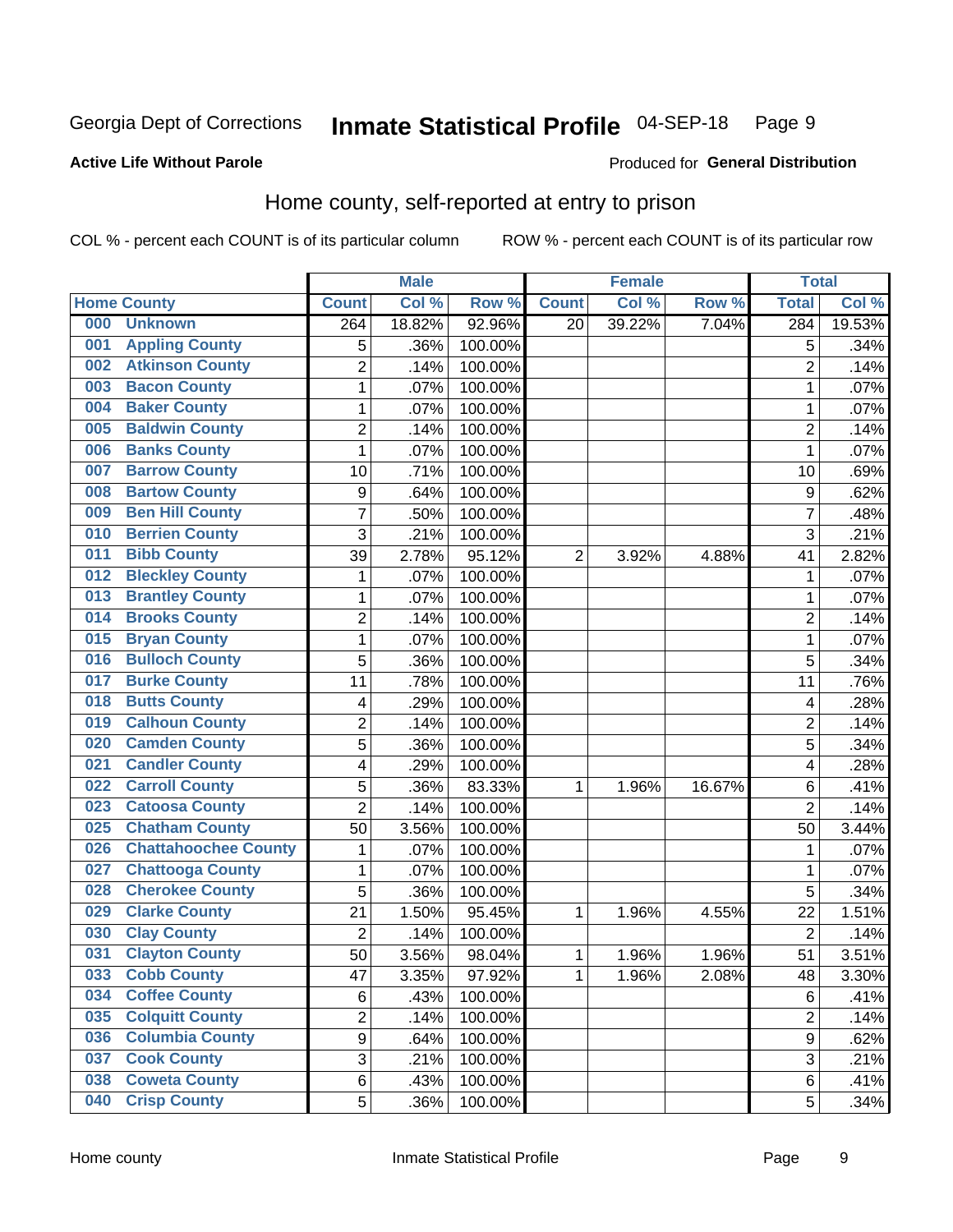#### Inmate Statistical Profile 04-SEP-18 Page 10

**Active Life Without Parole** 

#### Produced for General Distribution

## Home county, self-reported at entry to prison

COL % - percent each COUNT is of its particular column

|     |                          |                         | <b>Male</b> |         |                | <b>Female</b> |        | <b>Total</b>     |        |
|-----|--------------------------|-------------------------|-------------|---------|----------------|---------------|--------|------------------|--------|
|     | <b>Home County</b>       | <b>Count</b>            | Col %       | Row %   | <b>Count</b>   | Col%          | Row %  | <b>Total</b>     | Col %  |
| 043 | <b>Decatur County</b>    | 5                       | .36%        | 100.00% |                |               |        | 5                | .34%   |
| 044 | <b>Dekalb County</b>     | 101                     | 7.20%       | 99.02%  | 1              | 1.96%         | .98%   | 102              | 7.02%  |
| 045 | <b>Dodge County</b>      | 1                       | .07%        | 100.00% |                |               |        | 1                | .07%   |
| 046 | <b>Dooly County</b>      | 1                       | .07%        | 100.00% |                |               |        | 1                | .07%   |
| 047 | <b>Dougherty County</b>  | 23                      | 1.64%       | 92.00%  | $\overline{2}$ | 3.92%         | 8.00%  | 25               | 1.72%  |
| 048 | <b>Douglas County</b>    | 18                      | 1.28%       | 94.74%  | $\mathbf 1$    | 1.96%         | 5.26%  | 19               | 1.31%  |
| 049 | <b>Early County</b>      | 2                       | .14%        | 100.00% |                |               |        | $\overline{2}$   | .14%   |
| 051 | <b>Effingham County</b>  | 3                       | .21%        | 100.00% |                |               |        | 3                | .21%   |
| 052 | <b>Elbert County</b>     | $\overline{c}$          | .14%        | 100.00% |                |               |        | $\overline{2}$   | .14%   |
| 053 | <b>Emanuel County</b>    | 5                       | .36%        | 100.00% |                |               |        | 5                | .34%   |
| 056 | <b>Fayette County</b>    | 4                       | .29%        | 100.00% |                |               |        | 4                | .28%   |
| 057 | <b>Floyd County</b>      | 19                      | 1.35%       | 90.48%  | $\overline{2}$ | 3.92%         | 9.52%  | 21               | 1.44%  |
| 058 | <b>Forsyth County</b>    | $\overline{c}$          | .14%        | 100.00% |                |               |        | $\overline{2}$   | .14%   |
| 059 | <b>Franklin County</b>   | 3                       | .21%        | 75.00%  | 1              | 1.96%         | 25.00% | 4                | .28%   |
| 060 | <b>Fulton County</b>     | 170                     | 12.12%      | 98.27%  | 3              | 5.88%         | 1.73%  | 173              | 11.90% |
| 061 | <b>Gilmer County</b>     | 1                       | .07%        | 100.00% |                |               |        | 1                | .07%   |
| 063 | <b>Glynn County</b>      | 13                      | .93%        | 100.00% |                |               |        | 13               | .89%   |
| 064 | <b>Gordon County</b>     | $\overline{7}$          | .50%        | 100.00% |                |               |        | $\overline{7}$   | .48%   |
| 066 | <b>Greene County</b>     | 3                       | .21%        | 100.00% |                |               |        | 3                | .21%   |
| 067 | <b>Gwinnett County</b>   | 39                      | 2.78%       | 95.12%  | $\overline{2}$ | 3.92%         | 4.88%  | 41               | 2.82%  |
| 068 | <b>Habersham County</b>  | 1                       | .07%        | 100.00% |                |               |        | 1                | .07%   |
| 069 | <b>Hall County</b>       | 14                      | 1.00%       | 93.33%  | 1              | 1.96%         | 6.67%  | 15               | 1.03%  |
| 070 | <b>Hancock County</b>    | 2                       | .14%        | 100.00% |                |               |        | $\overline{2}$   | .14%   |
| 071 | <b>Haralson County</b>   | 3                       | .21%        | 100.00% |                |               |        | 3                | .21%   |
| 072 | <b>Harris County</b>     | $\mathbf 1$             | .07%        | 100.00% |                |               |        | 1                | .07%   |
| 073 | <b>Hart County</b>       | $\overline{c}$          | .14%        | 100.00% |                |               |        | $\overline{2}$   | .14%   |
| 074 | <b>Heard County</b>      | 1                       | .07%        | 100.00% |                |               |        | 1                | .07%   |
| 075 | <b>Henry County</b>      | 13                      | .93%        | 92.86%  | 1              | 1.96%         | 7.14%  | 14               | .96%   |
| 076 | <b>Houston County</b>    | 18                      | 1.28%       | 94.74%  | $\mathbf 1$    | 1.96%         | 5.26%  | 19               | 1.31%  |
| 078 | <b>Jackson County</b>    | $\boldsymbol{9}$        | .64%        | 100.00% |                |               |        | $\boldsymbol{9}$ | .62%   |
| 079 | <b>Jasper County</b>     | $\mathbf{1}$            | .07%        | 100.00% |                |               |        | 1                | .07%   |
| 080 | <b>Jeff Davis County</b> | 1                       | .07%        | 100.00% |                |               |        | 1                | .07%   |
| 081 | <b>Jefferson County</b>  | $\overline{5}$          | .36%        | 100.00% |                |               |        | $\overline{5}$   | .34%   |
| 082 | <b>Jenkins County</b>    | $\overline{2}$          | .14%        | 100.00% |                |               |        | $\overline{2}$   | .14%   |
| 083 | <b>Johnson County</b>    | $\mathbf{1}$            | .07%        | 100.00% |                |               |        | 1                | .07%   |
| 084 | <b>Jones County</b>      | $\mathbf 1$             | .07%        | 100.00% |                |               |        | 1                | .07%   |
| 087 | <b>Laurens County</b>    | $\overline{\mathbf{4}}$ | .29%        | 100.00% |                |               |        | 4                | .28%   |
| 088 | <b>Lee County</b>        | $\overline{2}$          | .14%        | 100.00% |                |               |        | $\overline{2}$   | .14%   |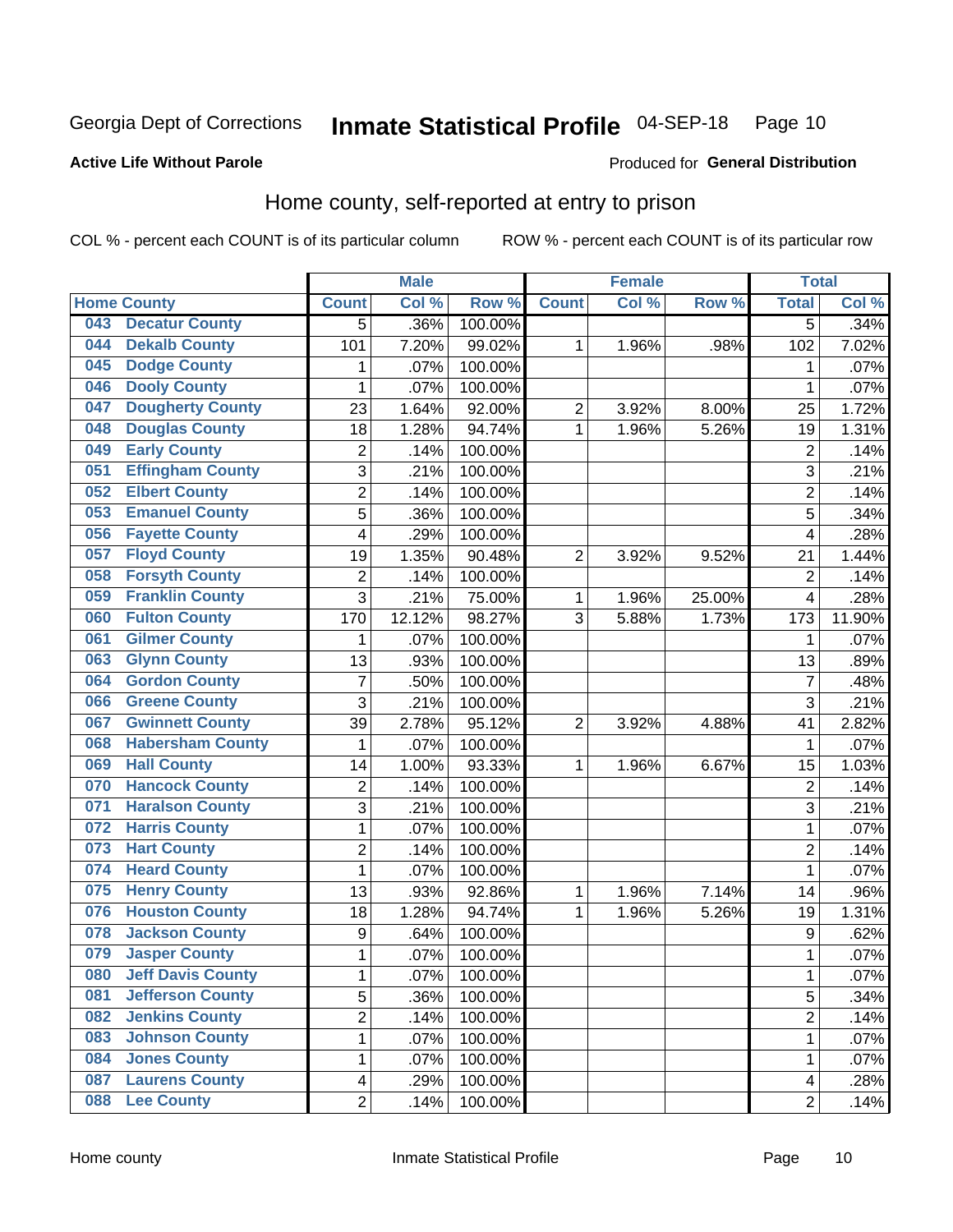#### Inmate Statistical Profile 04-SEP-18 Page 11

**Active Life Without Parole** 

Produced for General Distribution

## Home county, self-reported at entry to prison

COL % - percent each COUNT is of its particular column

|                  |                          |                | <b>Male</b> |         |              | <b>Female</b> |        | <b>Total</b>   |       |
|------------------|--------------------------|----------------|-------------|---------|--------------|---------------|--------|----------------|-------|
|                  | <b>Home County</b>       | <b>Count</b>   | Col %       | Row %   | <b>Count</b> | Col %         | Row %  | <b>Total</b>   | Col % |
| 089              | <b>Liberty County</b>    | 9              | .64%        | 90.00%  | 1.           | 1.96%         | 10.00% | 10             | .69%  |
| 090              | <b>Lincoln County</b>    | 1              | .07%        | 100.00% |              |               |        | 1              | .07%  |
| 091              | <b>Long County</b>       | $\mathbf 1$    | .07%        | 100.00% |              |               |        | 1              | .07%  |
| 092              | <b>Lowndes County</b>    | 8              | .57%        | 100.00% |              |               |        | 8              | .55%  |
| 093              | <b>Lumpkin County</b>    | $\overline{2}$ | .14%        | 100.00% |              |               |        | $\overline{2}$ | .14%  |
| 094              | <b>Macon County</b>      | $\mathbf 1$    | .07%        | 100.00% |              |               |        | 1              | .07%  |
| 095              | <b>Madison County</b>    | $\overline{2}$ | .14%        | 100.00% |              |               |        | $\overline{2}$ | .14%  |
| 096              | <b>Marion County</b>     | $\mathbf 1$    | .07%        | 100.00% |              |               |        | 1              | .07%  |
| 097              | <b>Mcduffie County</b>   | $\overline{2}$ | .14%        | 100.00% |              |               |        | $\overline{2}$ | .14%  |
| 098              | <b>Mcintosh County</b>   | $\mathbf 1$    | .07%        | 100.00% |              |               |        | 1              | .07%  |
| 099              | <b>Meriwether County</b> | $\mathbf 1$    | .07%        | 100.00% |              |               |        | 1              | .07%  |
| 100              | <b>Miller County</b>     | $\overline{c}$ | .14%        | 100.00% |              |               |        | $\overline{2}$ | .14%  |
| 101              | <b>Mitchell County</b>   | $\mathbf{1}$   | .07%        | 100.00% |              |               |        | 1              | .07%  |
| 102              | <b>Monroe County</b>     | $\overline{7}$ | .50%        | 100.00% |              |               |        | $\overline{7}$ | .48%  |
| 103              | <b>Montgomery County</b> | $\overline{2}$ | .14%        | 100.00% |              |               |        | $\overline{2}$ | .14%  |
| 104              | <b>Morgan County</b>     | 1              | .07%        | 100.00% |              |               |        | 1              | .07%  |
| 106              | <b>Muscogee County</b>   | 28             | 2.00%       | 100.00% |              |               |        | 28             | 1.93% |
| 107              | <b>Newton County</b>     | 6              | .43%        | 85.71%  | 1            | 1.96%         | 14.29% | $\overline{7}$ | .48%  |
| 109              | <b>Oglethorpe County</b> | 3              | .21%        | 100.00% |              |               |        | 3              | .21%  |
| 110              | <b>Paulding County</b>   | 11             | .78%        | 100.00% |              |               |        | 11             | .76%  |
| 111              | <b>Peach County</b>      | 1              | .07%        | 100.00% |              |               |        | 1              | .07%  |
| $\overline{112}$ | <b>Pickens County</b>    | $\mathbf 1$    | .07%        | 100.00% |              |               |        | 1              | .07%  |
| 113              | <b>Pierce County</b>     | 3              | .21%        | 100.00% |              |               |        | 3              | .21%  |
| 114              | <b>Pike County</b>       | 3              | .21%        | 100.00% |              |               |        | 3              | .21%  |
| $\overline{115}$ | <b>Polk County</b>       | 4              | .29%        | 100.00% |              |               |        | 4              | .28%  |
| 117              | <b>Putnam County</b>     | 4              | .29%        | 100.00% |              |               |        | 4              | .28%  |
| 119              | <b>Rabun County</b>      | $\overline{2}$ | .14%        | 100.00% |              |               |        | $\overline{2}$ | .14%  |
| 120              | <b>Randolph County</b>   | 3              | .21%        | 100.00% |              |               |        | 3              | .21%  |
| $121$            | <b>Richmond County</b>   | 56             | 3.99%       | 94.92%  | 3            | 5.88%         | 5.08%  | 59             | 4.06% |
| 122              | <b>Rockdale County</b>   | 9              | .64%        | 100.00% |              |               |        | 9              | .62%  |
| 124              | <b>Screven County</b>    | $\mathbf{1}$   | .07%        | 100.00% |              |               |        | 1              | .07%  |
| 125              | <b>Seminole County</b>   | 2              | .14%        | 100.00% |              |               |        | $\overline{c}$ | .14%  |
| 126              | <b>Spalding County</b>   | 12             | .86%        | 100.00% |              |               |        | 12             | .83%  |
| 127              | <b>Stephens County</b>   | $\overline{2}$ | .14%        | 66.67%  | 1            | 1.96%         | 33.33% | $\sqrt{3}$     | .21%  |
| 128              | <b>Stewart County</b>    | $\mathbf{1}$   | .07%        | 100.00% |              |               |        | 1              | .07%  |
| 129              | <b>Sumter County</b>     | $\overline{2}$ | .14%        | 100.00% |              |               |        | $\overline{2}$ | .14%  |
| 132              | <b>Tattnall County</b>   | 6              | .43%        | 85.71%  | 1            | 1.96%         | 14.29% | $\overline{7}$ | .48%  |
| 133              | <b>Taylor County</b>     | $\mathbf{1}$   | .07%        | 100.00% |              |               |        | 1              | .07%  |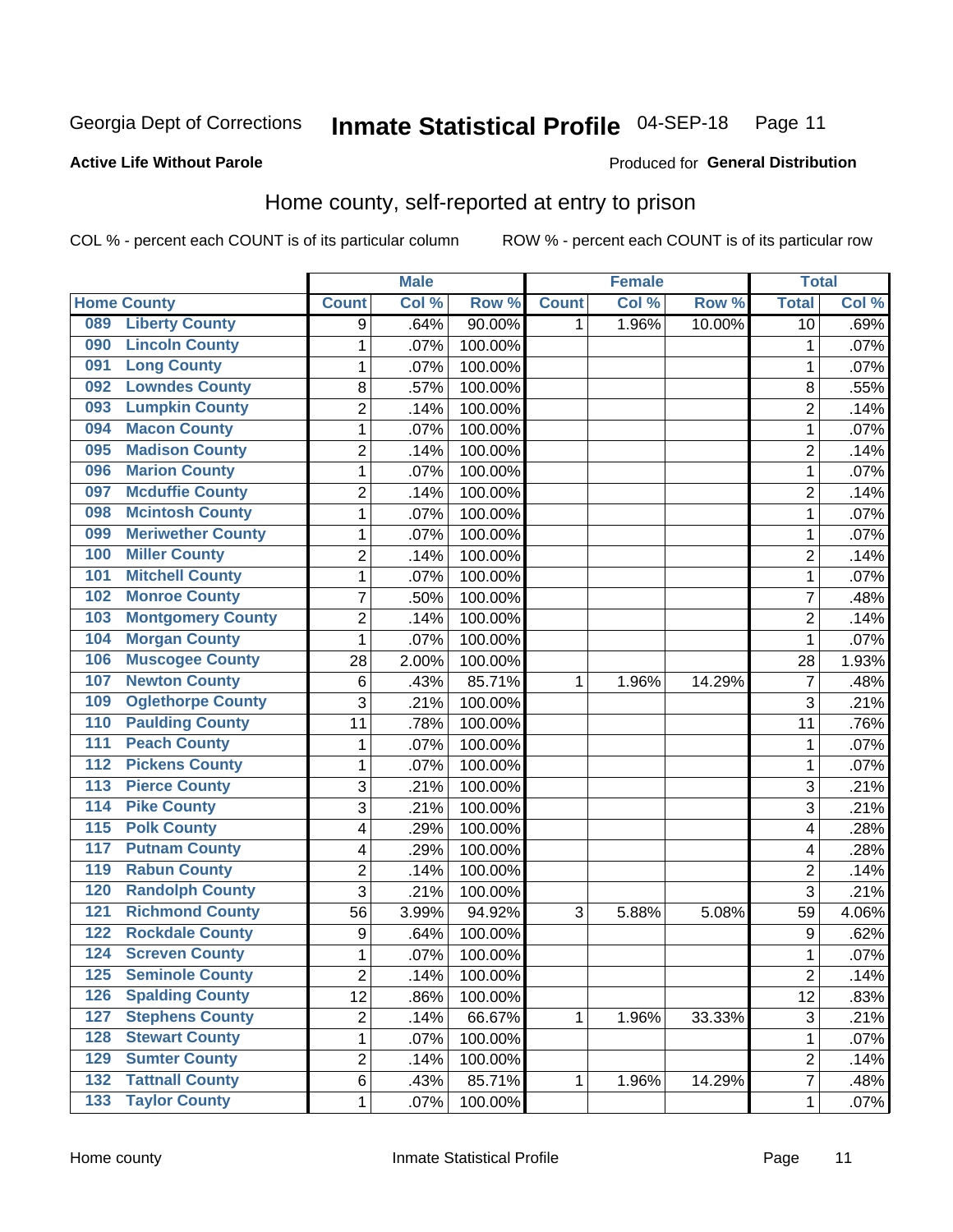## Inmate Statistical Profile 04-SEP-18 Page 12

#### **Active Life Without Parole**

#### Produced for General Distribution

## Home county, self-reported at entry to prison

COL % - percent each COUNT is of its particular column

|                                    |                | <b>Male</b> |         |              | <b>Female</b> |        | <b>Total</b>   |         |
|------------------------------------|----------------|-------------|---------|--------------|---------------|--------|----------------|---------|
| <b>Home County</b>                 | <b>Count</b>   | Col %       | Row %   | <b>Count</b> | Col %         | Row %  | <b>Total</b>   | Col %   |
| <b>Telfair County</b><br>134       | 1              | .07%        | 100.00% |              |               |        | 1              | $.07\%$ |
| <b>Thomas County</b><br>136        | 5              | .36%        | 100.00% |              |               |        | 5              | .34%    |
| <b>Tift County</b><br>137          | 9              | .64%        | 100.00% |              |               |        | 9              | .62%    |
| <b>Toombs County</b><br>138        | 10             | .71%        | 100.00% |              |               |        | 10             | .69%    |
| <b>Treutlen County</b><br>140      | 4              | .29%        | 100.00% |              |               |        | 4              | .28%    |
| <b>Troup County</b><br>141         | 6              | .43%        | 100.00% |              |               |        | 6              | .41%    |
| <b>Twiggs County</b><br>143        | $\overline{2}$ | .14%        | 100.00% |              |               |        | $\overline{2}$ | .14%    |
| <b>Union County</b><br>144         | 1              | .07%        | 100.00% |              |               |        | 1              | .07%    |
| <b>Upson County</b><br>145         | 4              | .29%        | 100.00% |              |               |        | 4              | .28%    |
| <b>Walker County</b><br>146        | 3              | .21%        | 75.00%  | 1            | 1.96%         | 25.00% | 4              | .28%    |
| <b>Walton County</b><br>147        | 14             | 1.00%       | 100.00% |              |               |        | 14             | .96%    |
| <b>Ware County</b><br>148          | 8              | .57%        | 100.00% |              |               |        | 8              | .55%    |
| <b>Warren County</b><br>149        | 1              | .07%        | 100.00% |              |               |        |                | .07%    |
| <b>Washington County</b><br>150    | $\overline{7}$ | .50%        | 100.00% |              |               |        | 7              | .48%    |
| <b>Wayne County</b><br>151         | 8              | .57%        | 100.00% |              |               |        | 8              | .55%    |
| <b>White County</b><br>154         | 1              | .07%        | 50.00%  | 1            | 1.96%         | 50.00% | $\overline{2}$ | .14%    |
| <b>Whitfield County</b><br>155     | 8              | .57%        | 100.00% |              |               |        | 8              | .55%    |
| <b>Wilcox County</b><br>156        | 1              | .07%        | 100.00% |              |               |        | 1              | .07%    |
| <b>Wilkes County</b><br>157        | 3              | .21%        | 100.00% |              |               |        | 3              | .21%    |
| <b>Wilkinson County</b><br>158     | $\overline{2}$ | .14%        | 100.00% |              |               |        | $\overline{c}$ | .14%    |
| <b>Worth County</b><br>159         | 1              | .07%        | 100.00% |              |               |        |                | .07%    |
| <b>Other Custody/Out Of</b><br>999 | 3              | .21%        | 75.00%  | 1            | 1.96%         | 25.00% | 4              | .28%    |
| <b>State</b>                       |                |             |         |              |               |        |                |         |
| <b>Total Rported</b>               | 1,403          | 100%        | 96.49%  | 51           | 100%          | 3.51%  | 1,454          | 100%    |

| ported<br><b>NOT</b>        |      |        |
|-----------------------------|------|--------|
| <b>c</b> otal<br><b>Gre</b> | ,403 | 454, ا |

| Mode (most frequent)<br><b>Fulton County</b> | <b>Fulton County</b> | <b>Fulton County</b> |
|----------------------------------------------|----------------------|----------------------|
|----------------------------------------------|----------------------|----------------------|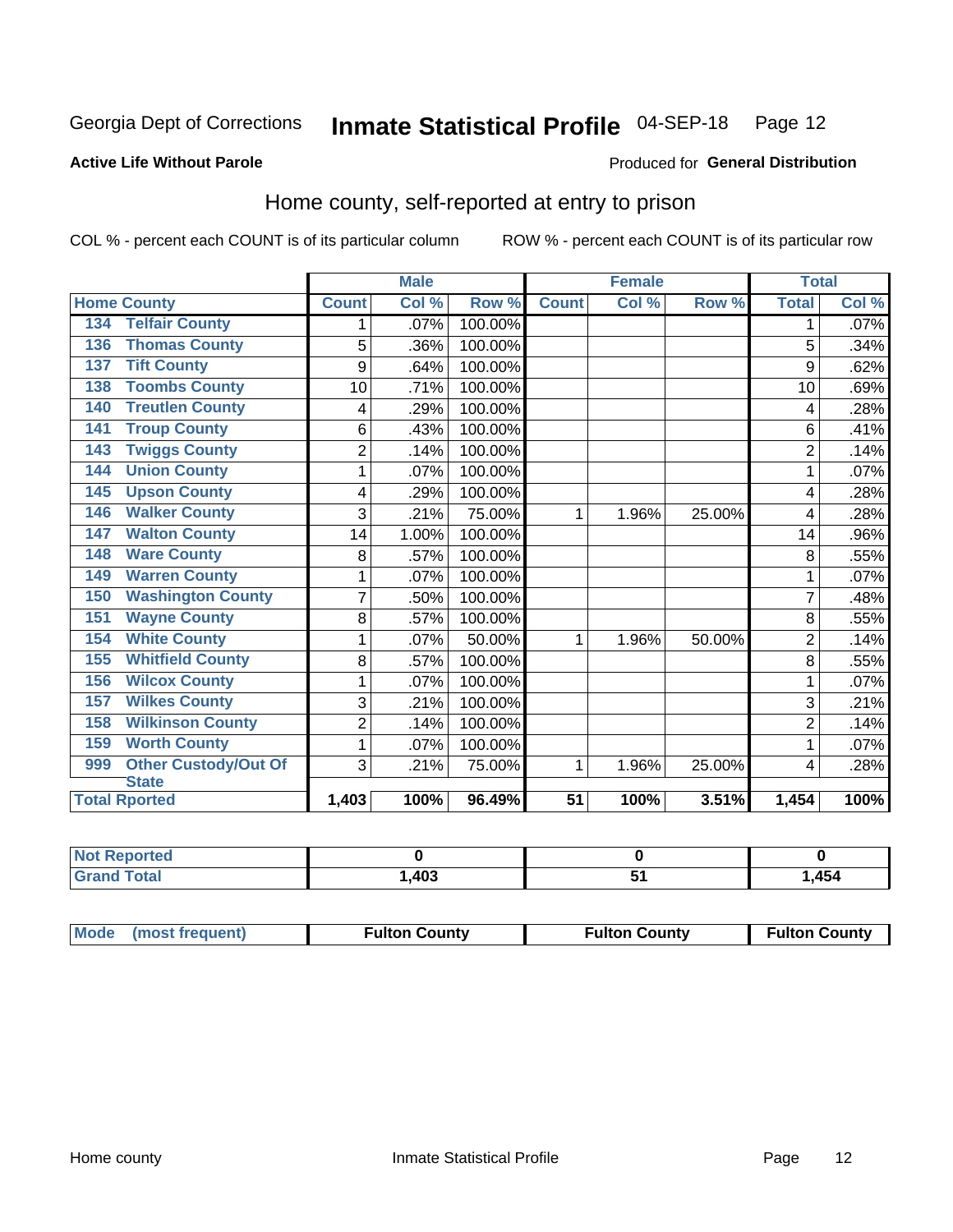#### Inmate Statistical Profile 04-SEP-18 Page 13

#### **Active Life Without Parole**

### Produced for General Distribution

## Employment status before prison, self-reported at entry to prison

COL % - percent each COUNT is of its particular column

|                          |                     | <b>Male</b>  |        |         | <b>Female</b> |        |       | <b>Total</b> |        |
|--------------------------|---------------------|--------------|--------|---------|---------------|--------|-------|--------------|--------|
| <b>Employment Status</b> |                     | <b>Count</b> | Col %  | Row %   | <b>Count</b>  | Col %  | Row % | Total        | Col %  |
| 01                       | <b>Full Time</b>    | 499          | 46.33% | 95.96%  | 21            | 47.73% | 4.04% | 520          | 46.39% |
| 02                       | <b>Part Time</b>    | 66           | 6.13%  | 100.00% |               |        |       | 66           | 5.89%  |
| 03                       | Unempl $<$ 6M       | 68           | 6.31%  | 98.55%  |               | 2.27%  | 1.45% | 69           | 6.16%  |
| 04                       | Unempl > 6M         | 265          | 24.61% | 94.31%  | 16            | 36.36% | 5.69% | 281          | 25.07% |
| 05                       | <b>Never Worked</b> | 91           | 8.45%  | 100.00% |               |        |       | 91           | 8.12%  |
| 06                       | <b>Student</b>      | 33           | 3.06%  | 100.00% |               |        |       | 33           | 2.94%  |
| 07                       | <b>Incapable</b>    | 55           | 5.11%  | 90.16%  | 6             | 13.64% | 9.84% | 61           | 5.44%  |
| <b>Total Reported</b>    |                     | 1,077        | 100%   | 96.07%  | 44            | 100%   | 3.93% | 1,121        | 100%   |

|                        | 326  | ົາາາ<br>ააა |
|------------------------|------|-------------|
| $f \wedge f \wedge f'$ | ,403 | 454<br>     |

| Mc | ∙u∥<br>----<br>ıme | ίuΙ<br>Πmε |
|----|--------------------|------------|
|    |                    |            |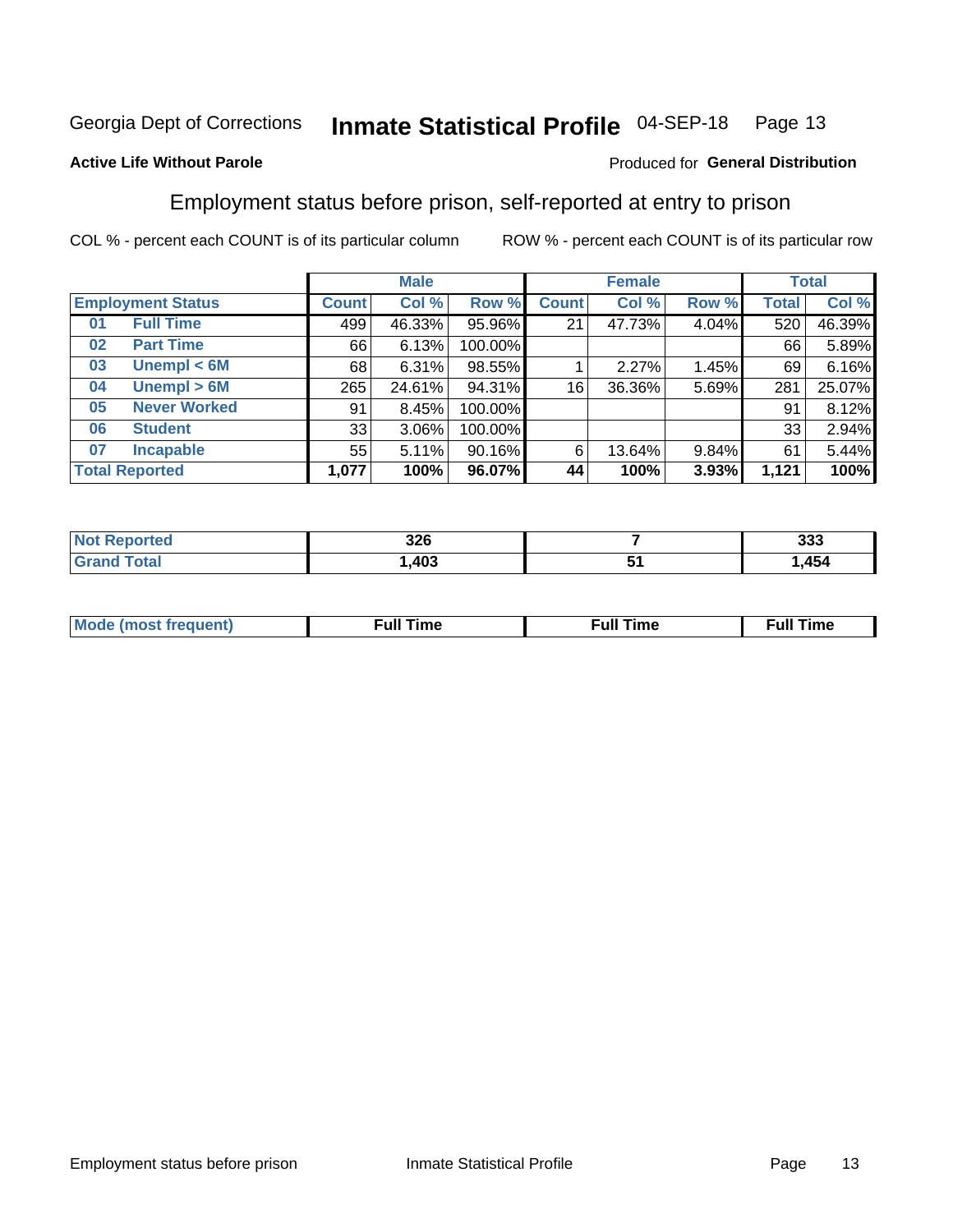#### **Active Life Without Parole**

Produced for General Distribution

### Age at admission

COL % - percent each COUNT is of its particular column

|                         |                | <b>Male</b> |         |                         | <b>Female</b> |        |                | <b>Total</b> |
|-------------------------|----------------|-------------|---------|-------------------------|---------------|--------|----------------|--------------|
| <b>Age At Admission</b> | <b>Count</b>   | Col %       | Row %   | <b>Count</b>            | Col %         | Row %  | <b>Total</b>   | Col %        |
| 15                      | $\overline{2}$ | 0.14%       | 100.00% |                         |               |        | $\overline{2}$ | 0.14%        |
| 16                      | 1              | 0.07%       | 100.00% |                         |               |        | $\mathbf{1}$   | 0.07%        |
| $\overline{17}$         | 8              | 0.57%       | 100.00% |                         |               |        | 8              | 0.55%        |
| 18                      | 9              | 0.64%       | 100.00% |                         |               |        | 9              | 0.62%        |
| 19                      | 17             | 1.21%       | 100.00% |                         |               |        | 17             | 1.17%        |
| $\overline{20}$         | 31             | 2.21%       | 96.88%  | 1                       | 1.96%         | 3.13%  | 32             | 2.20%        |
| 21                      | 33             | 2.35%       | 97.06%  | 1                       | 1.96%         | 2.94%  | 34             | 2.34%        |
| 22                      | 63             | 4.49%       | 96.92%  | $\overline{c}$          | 3.92%         | 3.08%  | 65             | 4.47%        |
| 23                      | 55             | 3.92%       | 98.21%  | 1                       | 1.96%         | 1.79%  | 56             | 3.85%        |
| 24                      | 53             | 3.78%       | 96.36%  | $\overline{2}$          | 3.92%         | 3.64%  | 55             | 3.78%        |
| $\overline{25}$         | 58             | 4.13%       | 95.08%  | 3                       | 5.88%         | 4.92%  | 61             | 4.20%        |
| 26                      | 65             | 4.63%       | 97.01%  | $\overline{2}$          | 3.92%         | 2.99%  | 67             | 4.61%        |
| $\overline{27}$         | 48             | 3.42%       | 92.31%  | $\overline{\mathbf{4}}$ | 7.84%         | 7.69%  | 52             | 3.58%        |
| 28                      | 62             | 4.42%       | 98.41%  | 1                       | 1.96%         | 1.59%  | 63             | 4.33%        |
| 29                      | 58             | 4.13%       | 98.31%  | 1                       | 1.96%         | 1.69%  | 59             | 4.06%        |
| 30                      | 46             | 3.28%       | 100.00% |                         |               |        | 46             | 3.16%        |
| 31                      | 60             | 4.28%       | 98.36%  | 1                       | 1.96%         | 1.64%  | 61             | 4.20%        |
| 32                      | 59             | 4.21%       | 95.16%  | 3                       | 5.88%         | 4.84%  | 62             | 4.26%        |
| 33                      | 49             | 3.49%       | 98.00%  | 1                       | 1.96%         | 2.00%  | 50             | 3.44%        |
| 34                      | 31             | 2.21%       | 93.94%  | $\overline{2}$          | 3.92%         | 6.06%  | 33             | 2.27%        |
| 35                      | 38             | 2.71%       | 97.44%  | 1                       | 1.96%         | 2.56%  | 39             | 2.68%        |
| 36                      | 46             | 3.28%       | 95.83%  | $\overline{c}$          | 3.92%         | 4.17%  | 48             | 3.30%        |
| $\overline{37}$         | 37             | 2.64%       | 97.37%  | 1                       | 1.96%         | 2.63%  | 38             | 2.61%        |
| 38                      | 43             | 3.06%       | 100.00% |                         |               |        | 43             | 2.96%        |
| 39                      | 33             | 2.35%       | 84.62%  | 6                       | 11.76%        | 15.38% | 39             | 2.68%        |
| 40                      | 30             | 2.14%       | 93.75%  | $\overline{c}$          | 3.92%         | 6.25%  | 32             | 2.20%        |
| 41                      | 38             | 2.71%       | 95.00%  | $\overline{2}$          | 3.92%         | 5.00%  | 40             | 2.75%        |
| 42                      | 34             | 2.42%       | 100.00% |                         |               |        | 34             | 2.34%        |
| 43                      | 28             | 2.00%       | 93.33%  | $\overline{2}$          | 3.92%         | 6.67%  | 30             | 2.06%        |
| 44                      | 20             | 1.43%       | 90.91%  | $\overline{c}$          | 3.92%         | 9.09%  | 22             | 1.51%        |
| 45                      | 29             | 2.07%       | 96.67%  | 1                       | 1.96%         | 3.33%  | 30             | 2.06%        |
| 46                      | 25             | 1.78%       | 89.29%  | 3                       | 5.88%         | 10.71% | 28             | 1.93%        |
| 47                      | 24             | 1.71%       | 100.00% |                         |               |        | 24             | 1.65%        |
| 48                      | 26             | 1.85%       | 89.66%  | 3                       | 5.88%         | 10.34% | 29             | 1.99%        |
| 49                      | 24             | 1.71%       | 100.00% |                         |               |        | 24             | 1.65%        |
| 50                      | 23             | 1.64%       | 100.00% |                         |               |        | 23             | 1.58%        |
| $\overline{51}$         | 11             | 0.78%       | 100.00% |                         |               |        | 11             | 0.76%        |
| 52                      | 13             | 0.93%       | 100.00% |                         |               |        | 13             | 0.89%        |
| 53                      | 13             | 0.93%       | 100.00% |                         |               |        | 13             | 0.89%        |
| 54                      | $9\,$          | 0.64%       | 100.00% |                         |               |        | 9              | 0.62%        |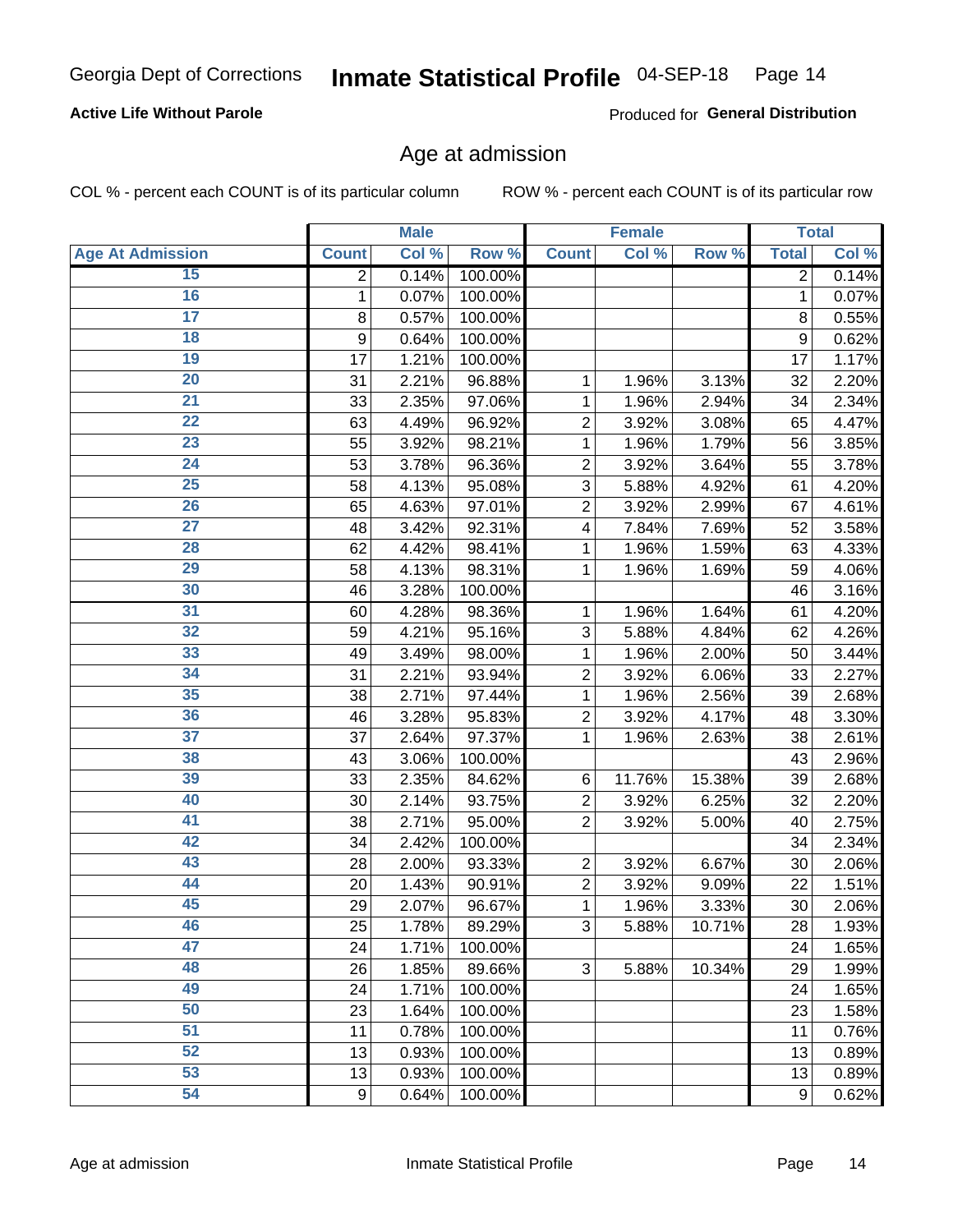#### **Active Life Without Parole**

Produced for General Distribution

## Age at admission

COL % - percent each COUNT is of its particular column

|                         |              | <b>Male</b> |         |              | <b>Female</b> |        |                 | <b>Total</b> |
|-------------------------|--------------|-------------|---------|--------------|---------------|--------|-----------------|--------------|
| <b>Age At Admission</b> | <b>Count</b> | Col %       | Row %   | <b>Count</b> | Col %         | Row %  | Total           | Col %        |
| 55                      | 9            | 0.64%       | 90.00%  |              | 1.96%         | 10.00% | 10 <sup>1</sup> | 0.69%        |
| 56                      | 8            | 0.57%       | 100.00% |              |               |        | 8               | 0.55%        |
| 57                      | 8            | 0.57%       | 100.00% |              |               |        | 8               | 0.55%        |
| 58                      | 5            | 0.36%       | 100.00% |              |               |        | 5               | 0.34%        |
| 59                      | 2            | 0.14%       | 100.00% |              |               |        | 2               | 0.14%        |
| 60                      | 3            | 0.21%       | 100.00% |              |               |        | 3               | 0.21%        |
| 61                      |              | 0.07%       | 100.00% |              |               |        |                 | 0.07%        |
| 62                      | 2            | 0.14%       | 100.00% |              |               |        | 2               | 0.14%        |
| 64                      | 3            | 0.21%       | 100.00% |              |               |        | 3               | 0.21%        |
| 65                      | 2            | 0.14%       | 100.00% |              |               |        | 2               | 0.14%        |
| 66                      |              | 0.07%       | 100.00% |              |               |        |                 | 0.07%        |
| 67                      | 2            | 0.14%       | 100.00% |              |               |        | 2               | 0.14%        |
| 69                      | 3            | 0.21%       | 100.00% |              |               |        | 3               | 0.21%        |
| 73                      |              | 0.07%       | 100.00% |              |               |        |                 | 0.07%        |
| 78                      |              | 0.07%       | 100.00% |              |               |        |                 | 0.07%        |
| <b>Total Reported</b>   | 1,403        | 100%        | 96.49%  | 51           | 100%          | 3.51%  | 1,454           | 100%         |

| <b>Not Reported</b> |      |      |
|---------------------|------|------|
| <b>Total</b>        | ,403 | ,454 |

| <b>Mean</b><br>(average) | 34.01 | 34.75 | 34.04    |
|--------------------------|-------|-------|----------|
| <b>Median (middle)</b>   | ^^    | 35    | ົ<br>-52 |
| Mode (most frequent)     | 26    | 39    | 26       |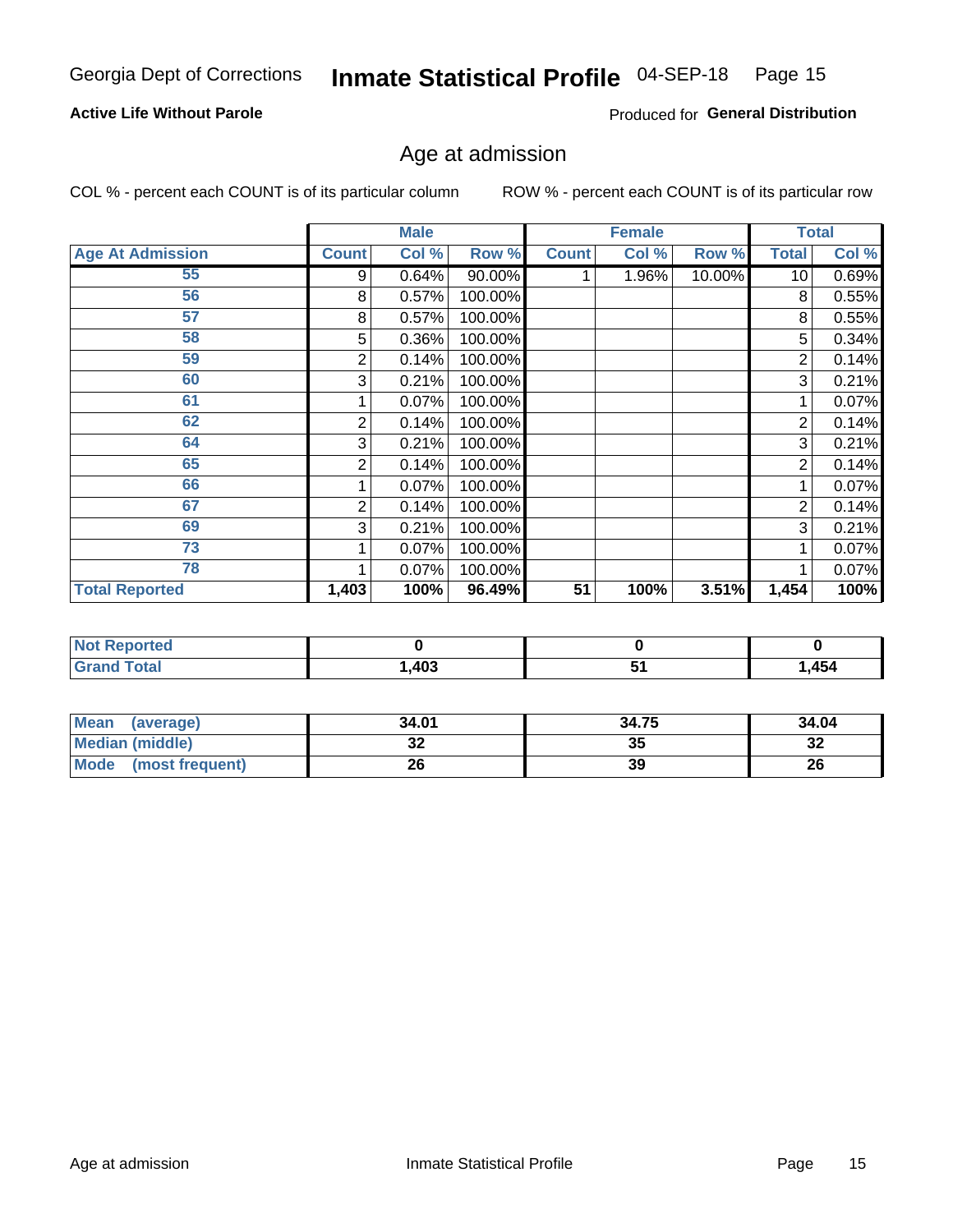### **Active Life Without Parole**

Produced for General Distribution

### Height, measured at entry to prison

COL % - percent each COUNT is of its particular column

|                       |                | <b>Male</b> |         |                 | <b>Female</b> |         |                | <b>Total</b> |
|-----------------------|----------------|-------------|---------|-----------------|---------------|---------|----------------|--------------|
| <b>Height</b>         | <b>Count</b>   | Col %       | Row %   | <b>Count</b>    | Col %         | Row %   | <b>Total</b>   | Col %        |
| $\bf{0}$              | 7              | 0.50%       | 87.50%  | 1.              | 1.96%         | 12.50%  | 8              | 0.55%        |
| 4'10"                 |                |             |         | 1               | 1.96%         | 100.00% | 1              | 0.07%        |
| 5'00''                | $\overline{2}$ | 0.14%       | 100.00% |                 |               |         | $\overline{2}$ | 0.14%        |
| 5'01"                 | 4              | 0.29%       | 66.67%  | $\overline{2}$  | 3.92%         | 33.33%  | 6              | 0.41%        |
| 5'02"                 | 5              | 0.36%       | 100.00% |                 |               |         | 5              | 0.34%        |
| 5'03''                | 13             | 0.93%       | 59.09%  | 9               | 17.65%        | 40.91%  | 22             | 1.51%        |
| 5'04"                 | 13             | 0.93%       | 48.15%  | 14              | 27.45%        | 51.85%  | 27             | 1.86%        |
| 5'05"                 | 38             | 2.71%       | 86.36%  | 6               | 11.76%        | 13.64%  | 44             | 3.03%        |
| 5'06''                | 98             | 6.99%       | 94.23%  | 6               | 11.76%        | 5.77%   | 104            | 7.15%        |
| 5'07''                | 96             | 6.84%       | 94.12%  | 6               | 11.76%        | 5.88%   | 102            | 7.02%        |
| 5'08''                | 143            | 10.19%      | 99.31%  | 1               | 1.96%         | 0.69%   | 144            | 9.90%        |
| 5'09''                | 179            | 12.76%      | 98.90%  | $\overline{2}$  | 3.92%         | 1.10%   | 181            | 12.45%       |
| 5'10''                | 163            | 11.62%      | 99.39%  | 1               | 1.96%         | 0.61%   | 164            | 11.28%       |
| 5'11''                | 180            | 12.83%      | 100.00% |                 |               |         | 180            | 12.38%       |
| 6'00''                | 149            | 10.62%      | 99.33%  | 1.              | 1.96%         | 0.67%   | 150            | 10.32%       |
| 6'01''                | 112            | 7.98%       | 100.00% |                 |               |         | 112            | 7.70%        |
| 6'02"                 | 101            | 7.20%       | 100.00% |                 |               |         | 101            | 6.95%        |
| 6'03''                | 49             | 3.49%       | 98.00%  | $\mathbf{1}$    | 1.96%         | 2.00%   | 50             | 3.44%        |
| 6'04"                 | 34             | 2.42%       | 100.00% |                 |               |         | 34             | 2.34%        |
| 6'05"                 | 9              | 0.64%       | 100.00% |                 |               |         | 9              | 0.62%        |
| 6'06''                | 5              | 0.36%       | 100.00% |                 |               |         | 5              | 0.34%        |
| 6'07''                | $\overline{2}$ | 0.14%       | 100.00% |                 |               |         | $\overline{2}$ | 0.14%        |
| 6'11''                |                | 0.07%       | 100.00% |                 |               |         |                | 0.07%        |
| <b>Total Reported</b> | 1,403          | 100%        | 96.49%  | $\overline{51}$ | 100%          | 3.51%   | 1,454          | 100%         |

| orted<br><b>NOT</b> |      |     |      |
|---------------------|------|-----|------|
| $int^{\bullet}$     | ,403 | י ש | ,454 |

| <b>Mean</b> | (average)       | 5'10" | 5'05" | 5'10" |  |
|-------------|-----------------|-------|-------|-------|--|
|             |                 |       |       |       |  |
| <b>Mode</b> | (most frequent) | 544"  | 5'04" | 5'09" |  |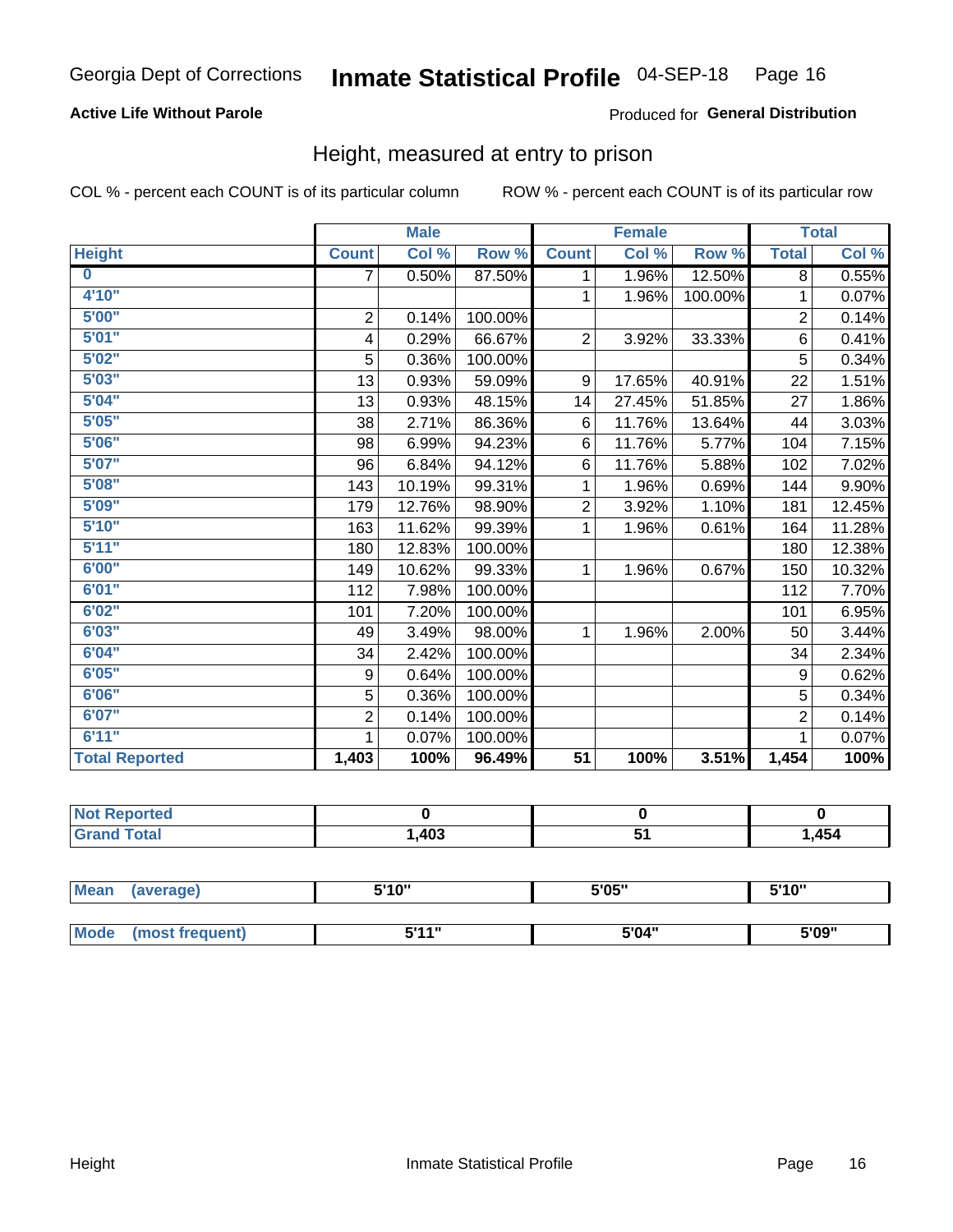**Active Life Without Parole** 

Produced for General Distribution

## Weight, measured at entry to prison

COL % - percent each COUNT is of its particular column

|                                |              | <b>Male</b> |         |                         | <b>Female</b>   |         |              | <b>Total</b> |  |
|--------------------------------|--------------|-------------|---------|-------------------------|-----------------|---------|--------------|--------------|--|
| Weight                         | <b>Count</b> | Col %       | Row %   | <b>Count</b>            | Col %           | Row %   | <b>Total</b> | Col %        |  |
| 100 - 109 pounds               |              |             |         | 1                       | $2.00\%$        | 100.00% | 1            | 0.07%        |  |
| 110 - 119 pounds               | 4            | 0.29%       | 66.67%  | $\overline{c}$          | 4.00%           | 33.33%  | 6            | 0.41%        |  |
| 120 - 129 pounds               | 6            | 0.43%       | 75.00%  | $\overline{2}$          | 4.00%           | 25.00%  | 8            | 0.55%        |  |
| 130 - 139 pounds               | 43           | 3.07%       | 93.48%  | 3                       | 6.00%           | 6.52%   | 46           | 3.17%        |  |
| 140 - 149 pounds               | 87           | 6.22%       | 95.60%  | $\overline{\mathbf{4}}$ | 8.00%           | 4.40%   | 91           | 6.28%        |  |
| 150 - 159 pounds               | 130          | 9.29%       | 96.30%  | 5                       | 10.00%          | 3.70%   | 135          | 9.32%        |  |
| 160 - 169 pounds               | 166          | 11.87%      | 97.65%  | $\overline{\mathbf{4}}$ | 8.00%           | 2.35%   | 170          | 11.73%       |  |
| 170 - 179 pounds               | 186          | 13.30%      | 97.89%  | 4                       | 8.00%           | 2.11%   | 190          | 13.11%       |  |
| 180 - 189 pounds               | 183          | 13.08%      | 97.34%  | 5                       | 10.00%          | 2.66%   | 188          | 12.97%       |  |
| 190 - 199 pounds               | 121          | 8.65%       | 96.03%  | 5                       | 10.00%          | 3.97%   | 126          | 8.70%        |  |
| 200 - 209 pounds               | 123          | 8.79%       | 96.85%  | $\overline{\mathbf{4}}$ | 8.00%           | 3.15%   | 127          | 8.76%        |  |
| 210 - 219 pounds               | 81           | 5.79%       | 94.19%  | 5                       | 10.00%          | 5.81%   | 86           | 5.94%        |  |
| 220 - 229 pounds               | 82           | 5.86%       | 98.80%  | 1                       | 2.00%           | 1.20%   | 83           | 5.73%        |  |
| 230 - 239 pounds               | 51           | 3.65%       | 98.08%  | 1                       | 2.00%           | 1.92%   | 52           | 3.59%        |  |
| 240 - 249 pounds               | 43           | 3.07%       | 100.00% |                         |                 |         | 43           | 2.97%        |  |
| 250 - 259 pounds               | 29           | 2.07%       | 100.00% |                         |                 |         | 29           | 2.00%        |  |
| 260 - 269 pounds               | 16           | 1.14%       | 100.00% |                         |                 |         | 16           | 1.10%        |  |
| 270 - 279 pounds               | 14           | 1.00%       | 100.00% |                         |                 |         | 14           | 0.97%        |  |
| 280 - 289 pounds               | 12           | 0.86%       | 92.31%  | 1                       | 2.00%           | 7.69%   | 13           | 0.90%        |  |
| 290 - 299 pounds               | 6            | 0.43%       | 75.00%  | $\overline{2}$          | 4.00%           | 25.00%  | 8            | 0.55%        |  |
| 300 - 309 pounds               | 4            | 0.29%       | 100.00% |                         |                 |         | 4            | 0.28%        |  |
| 310 - 319 pounds               | 1            | 0.07%       | 100.00% |                         |                 |         | $\mathbf{1}$ | 0.07%        |  |
| 320 - 329 pounds               | 4            | 0.29%       | 100.00% |                         |                 |         | 4            | 0.28%        |  |
| 330 - 339 pounds               | 3            | 0.21%       | 100.00% |                         |                 |         | 3            | 0.21%        |  |
| 350 - 359 pounds               | 1            | 0.07%       | 100.00% |                         |                 |         | $\mathbf 1$  | 0.07%        |  |
| 360 - 369 pounds               | 1            | 0.07%       | 100.00% |                         |                 |         | $\mathbf 1$  | 0.07%        |  |
| 370 - 379 pounds               | 1            | 0.07%       | 100.00% |                         |                 |         | $\mathbf 1$  | 0.07%        |  |
| 390 - 399 pounds               |              |             |         | 1                       | 2.00%           | 100.00% | 1            | 0.07%        |  |
| 400 pounds and over            | $\mathbf{1}$ | 0.07%       | 100.00% |                         |                 |         | $\mathbf{1}$ | 0.07%        |  |
| <b>Total Reported</b>          | 1,399        | 100%        | 96.55%  | 50                      | 100%            | 3.45%   | 1,449        | 100.0%       |  |
|                                |              |             |         |                         |                 |         |              |              |  |
| <b>Not Reported</b>            |              | 4           |         |                         | 1               |         |              | 5            |  |
| <b>Grand Total</b>             |              | 1,403       |         |                         | $\overline{51}$ |         |              | 1,454        |  |
|                                |              |             |         |                         |                 |         |              |              |  |
| <b>Mean</b><br>(average)       |              | 189         |         | 182                     |                 |         |              | 188          |  |
| <b>Median (middle)</b>         |              | 180         |         |                         | 177.5           |         |              | 180          |  |
| <b>Mode</b><br>(most frequent) |              | 180         |         |                         | 180             |         | 180          |              |  |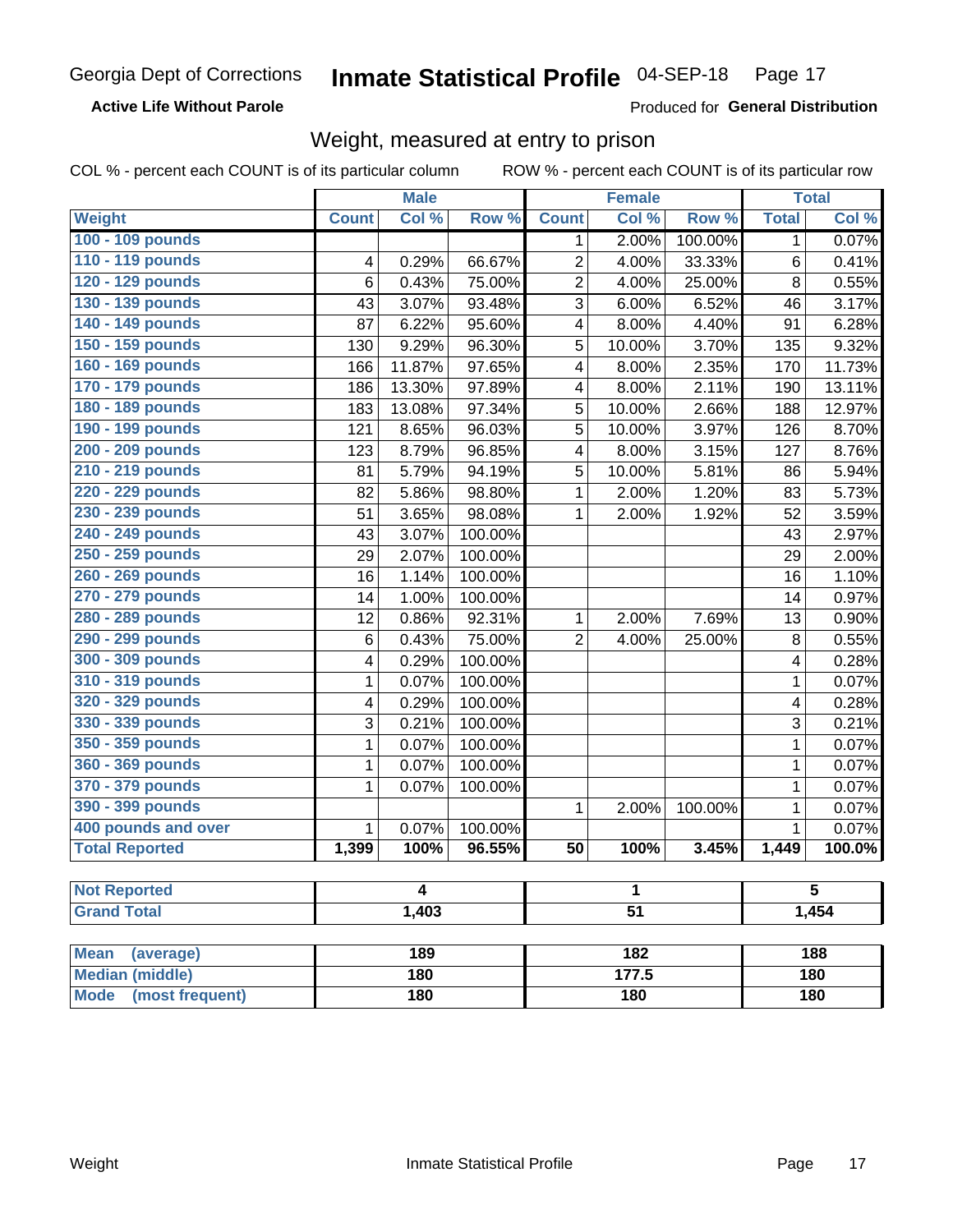## Inmate Statistical Profile 04-SEP-18 Page 18

Produced for General Distribution

#### **Active Life Without Parole**

## Veterans validated by Veteran's Administration

COL % - percent each COUNT is of its particular column

|                          |                 | <b>Male</b> |                    | <b>Female</b> |       |              | <b>Total</b> |
|--------------------------|-----------------|-------------|--------------------|---------------|-------|--------------|--------------|
| <b>Military service</b>  | <b>Count</b>    | Col %       | <b>Row % Count</b> | Col %         | Row % | <b>Total</b> | Col %        |
| <b>Others</b><br>0       | 51              | 42.86%      | 100.00%            |               |       | 51           | 42.50%       |
| <b>Air Force</b>         | 47              | 39.50%      | 97.92%             | 100.00%       | 2.08% | 48           | 40.00%       |
| <b>Army</b>              | 6               | $5.04\%$    | 100.00%            |               |       | 6            | 5.00%        |
| <b>Navy</b><br>3         | 5               | 4.20%       | 100.00%            |               |       | 5            | 4.17%        |
| <b>Coast Guard</b><br>5. | 10 <sub>1</sub> | $8.40\%$    | 100.00%            |               |       | 10           | 8.33%        |
| <b>Total Reported</b>    | 119             | 100%        | 99.17%             | 100%          | .83%  | 120          | 100%         |

| rtea :       | .284 | <b>50</b>    | 221<br>.აა4 |
|--------------|------|--------------|-------------|
| <b>Total</b> | ,403 | J.<br>$\sim$ | 454         |

| Mo<br>m | ∖‡h∧rc<br>____ | $-0.002$<br>28 F T<br>UI CE | <b>Others</b><br>____ |
|---------|----------------|-----------------------------|-----------------------|
|         |                |                             |                       |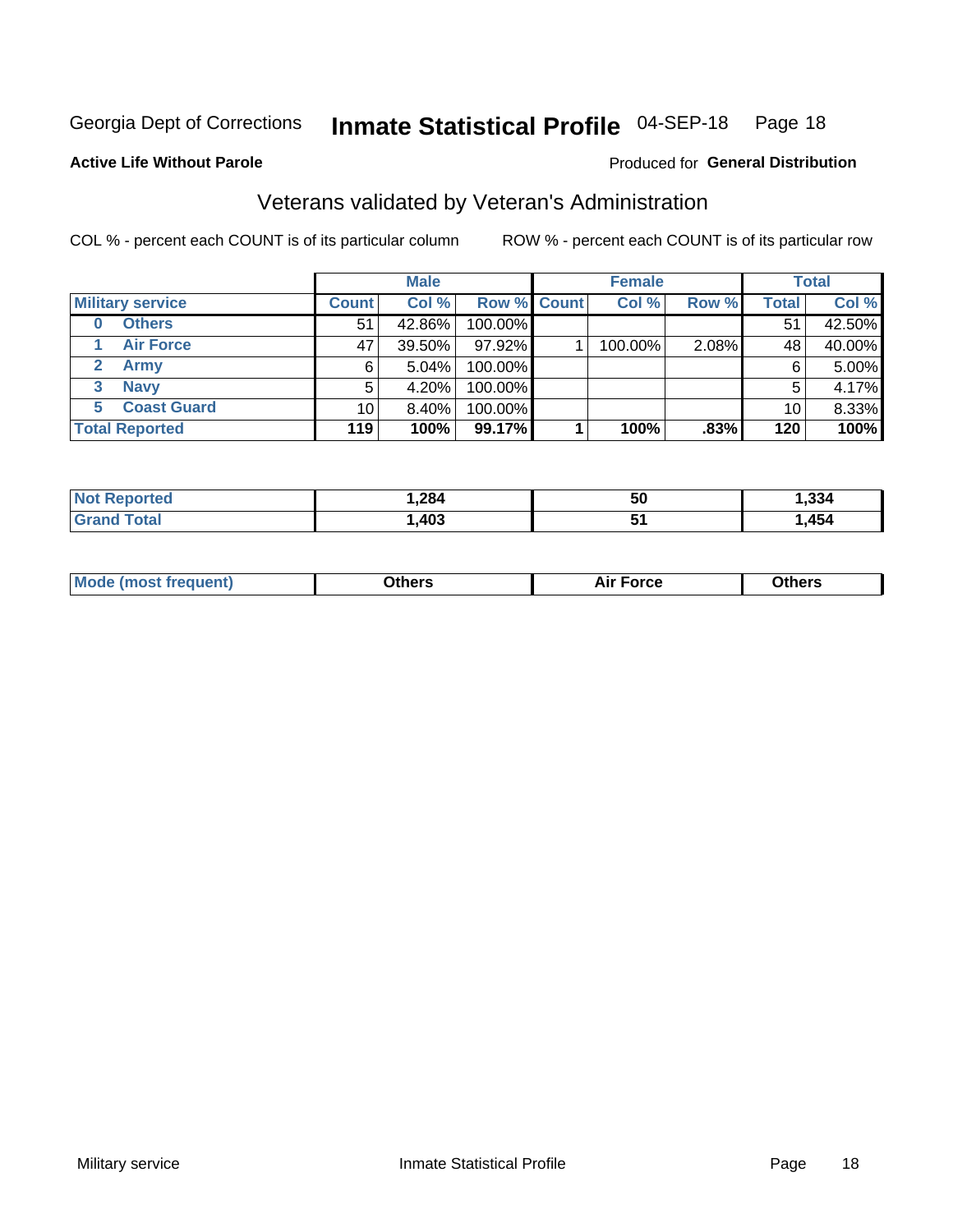#### Inmate Statistical Profile 04-SEP-18 Page 19

**Active Life Without Parole** 

Produced for General Distribution

## Type of admission to prison

COL % - percent each COUNT is of its particular column

|                                      |                 | <b>Male</b> |                    |    | <b>Female</b> |       |              | <b>Total</b> |
|--------------------------------------|-----------------|-------------|--------------------|----|---------------|-------|--------------|--------------|
| <b>Type of Admission</b>             | <b>Count</b>    | Col %       | <b>Row % Count</b> |    | Col %         | Row % | <b>Total</b> | Col %        |
| <b>New Sentence</b><br>52            | 1,332           | 94.94%      | 96.31%             | 51 | 100.00%       | 3.69% | 1,383        | 95.12%       |
| <b>Probation Rev Partial</b><br>53   | 6               | .43%        | 100.00%            |    |               |       | 6            | .41%         |
| <b>Probation Rev Remainder</b><br>54 | 13              | .93%        | 100.00%            |    |               |       | 13           | .89%         |
| <b>Parole Rev New Sentence</b><br>55 | 20              | 1.43%       | 100.00%            |    |               |       | 20           | 1.38%        |
| <b>Parole Rev No New</b><br>56       | 18              | 1.28%       | 100.00%            |    |               |       | 18           | 1.24%        |
| <b>Sentence</b>                      |                 |             |                    |    |               |       |              |              |
| <b>Life W/O Parole</b><br>70         | 13 <sub>1</sub> | .93%        | 100.00%            |    |               |       | 13           | .89%         |
| <b>Unknown</b><br>82                 |                 | $.07\%$     | 100.00%            |    |               |       |              | .07%         |
| <b>Total Reported</b>                | 1,403           | 100%        | 96.49%             | 51 | 100%          | 3.51% | 1,454        | 100%         |

| <b>Not Reported</b> |      |   |      |
|---------------------|------|---|------|
| Гоtal               | ,403 | - | .454 |

| Mode (most frequent) | <b>New Sentence</b> | <b>New Sentence</b> | <b>New Sentence</b> |
|----------------------|---------------------|---------------------|---------------------|
|                      |                     |                     |                     |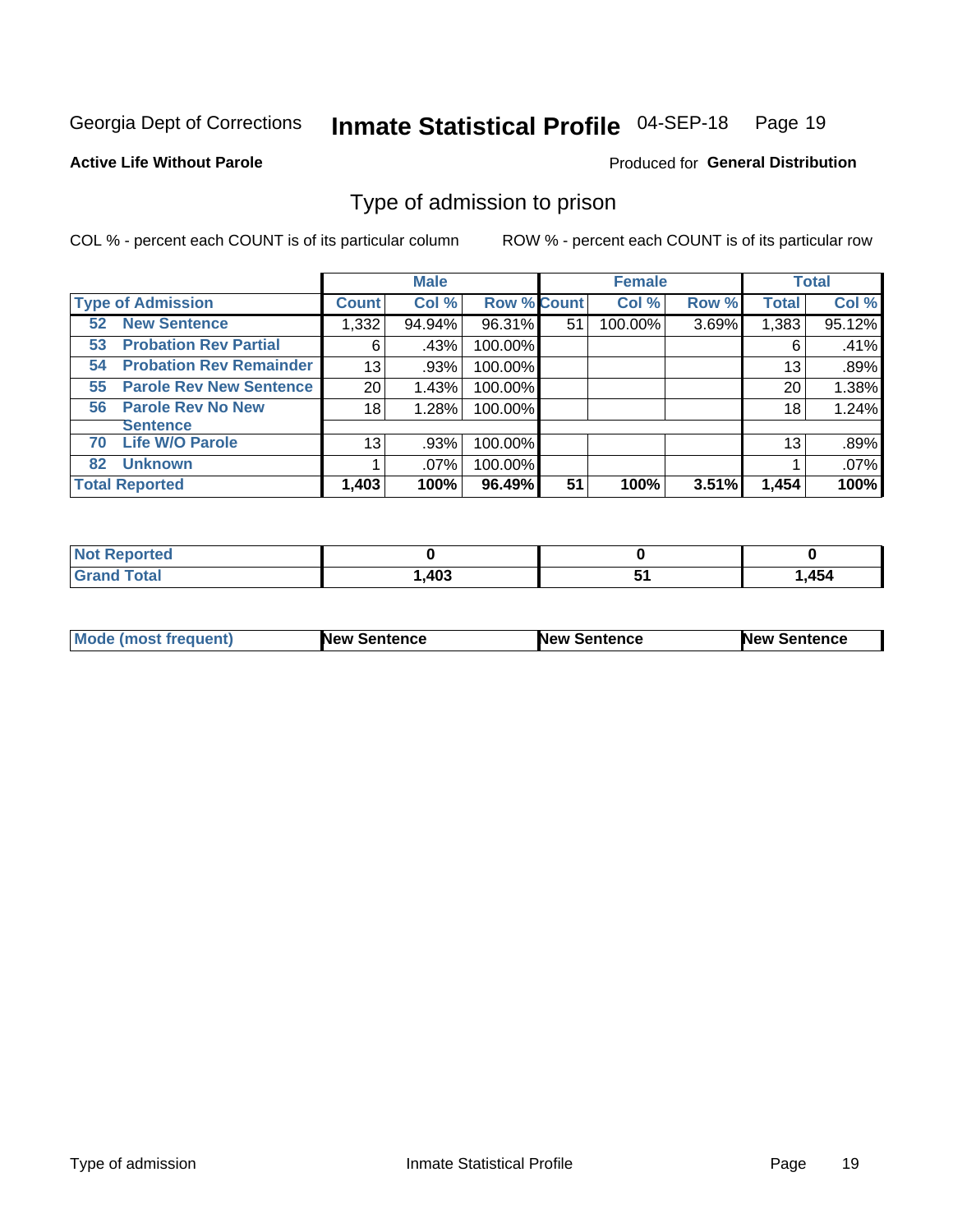## Inmate Statistical Profile 04-SEP-18 Page 20

**Active Life Without Parole** 

Produced for General Distribution

## Current / last supervision level

COL % - percent each COUNT is of its particular column

|                        |              | <b>Male</b> |                    |    | <b>Female</b> |          |       | <b>Total</b> |
|------------------------|--------------|-------------|--------------------|----|---------------|----------|-------|--------------|
| <b>Security Status</b> | <b>Count</b> | Col%        | <b>Row % Count</b> |    | Col %         | Row %    | Total | Col %        |
| 4 Medium               |              | $.21\%$     | $100.00\%$         |    | .00%          |          |       | .21%         |
| 5 Close                | ا 400. ا     | 99.79%      | 96.49%             | 51 | 100.00%       | 3.51%    | .451  | 99.79%       |
| <b>Total Reported</b>  | 1,403        | 100%        | 96.49%             | 51 | 100%          | $3.51\%$ | 1,454 | 100%         |

| <b>Still being diagnosed</b> |       |       |
|------------------------------|-------|-------|
| <b>Not Reported</b>          |       |       |
| <b>Grand Total</b>           | 1,403 | 1,454 |

| <b>Mode (most frequent)</b> | Close | ∵lose | Close |
|-----------------------------|-------|-------|-------|
|                             |       |       |       |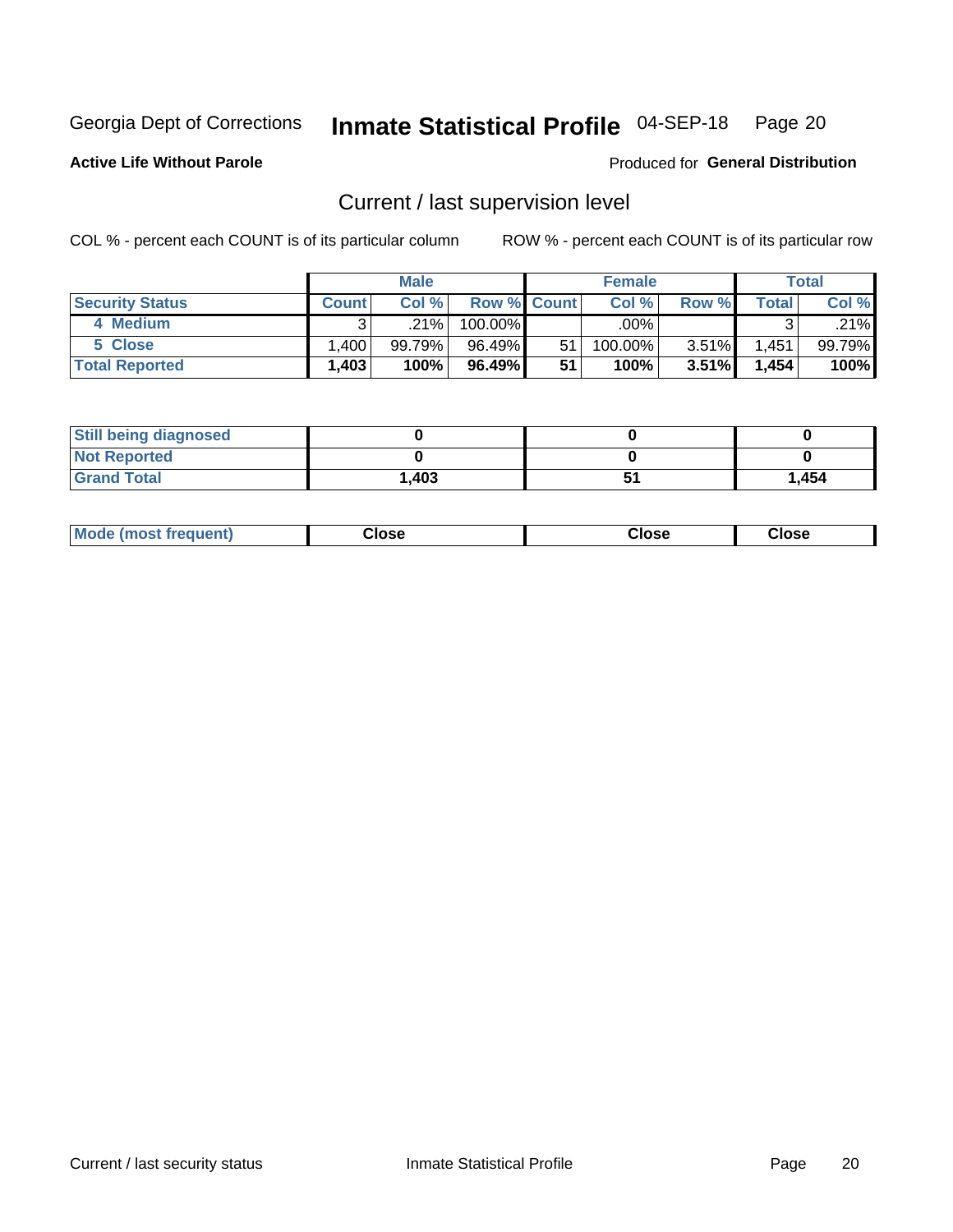#### Inmate Statistical Profile 04-SEP-18 Page 21

**Active Life Without Parole** 

Produced for General Distribution

## Current / last type of institution

COL % - percent each COUNT is of its particular column

|                            |              | <b>Male</b> |                    |    | <b>Female</b> |          |              | Total   |
|----------------------------|--------------|-------------|--------------------|----|---------------|----------|--------------|---------|
| <b>Type of Institution</b> | <b>Count</b> | Col %       | <b>Row % Count</b> |    | Col %         | Row %    | <b>Total</b> | Col %   |
| <b>State Prison</b>        | .403         | 100.00%     | 96.49%             | 51 | $100.00\%$    | $3.51\%$ | 1,454        | 100.00% |
| <b>Total Reported</b>      | .403         | 100%        | 96.49%             | 51 | 100%          | $3.51\%$ | 1,454        | 100%    |

| <b>rted</b><br>. |      |               |      |
|------------------|------|---------------|------|
|                  | ,403 | $\sim$ $\sim$ | ,454 |

|  | <b>Mode (most frequent)</b> | State Prison | <b>State Prison</b> | <b>State Prison</b> |
|--|-----------------------------|--------------|---------------------|---------------------|
|--|-----------------------------|--------------|---------------------|---------------------|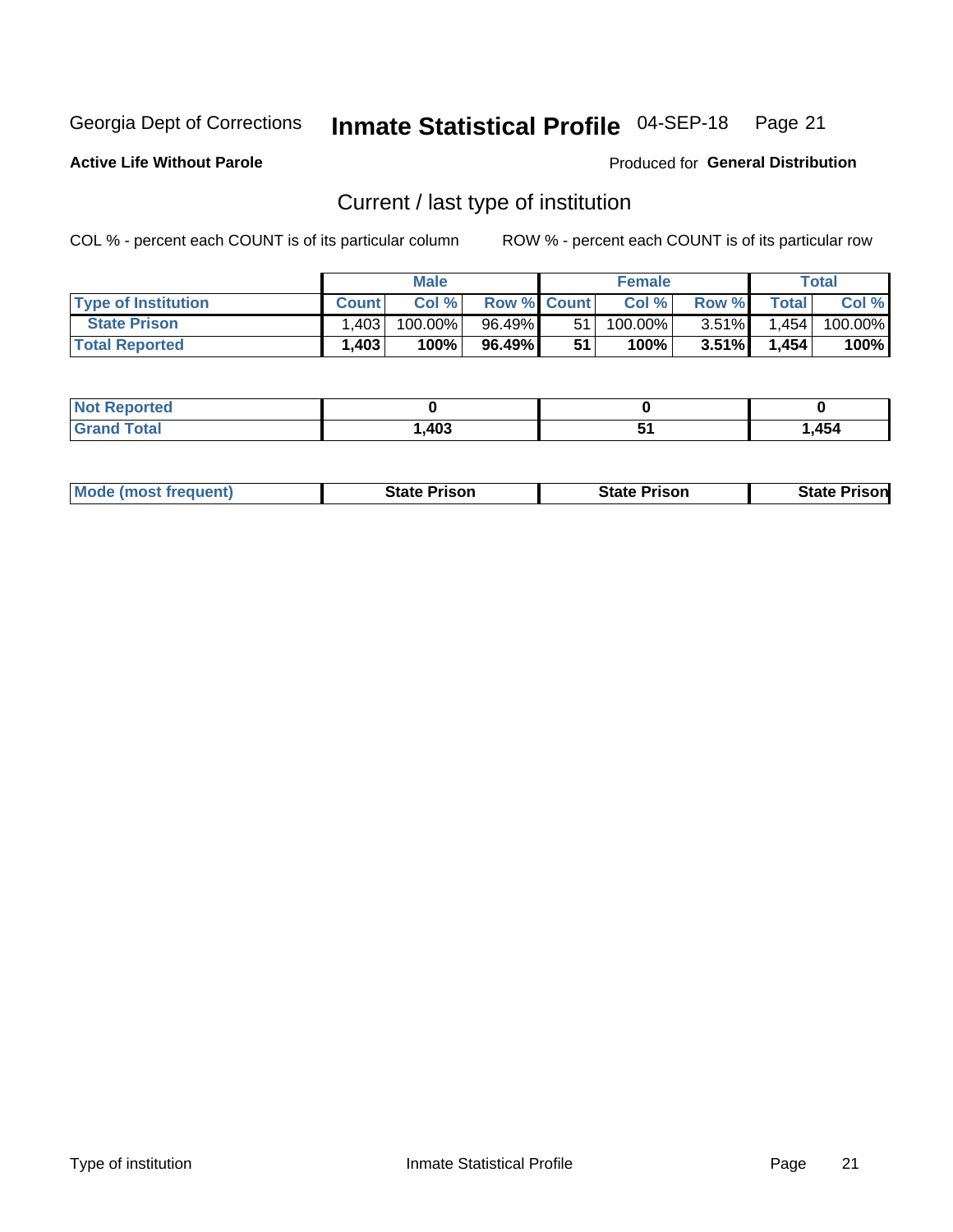## Inmate Statistical Profile 04-SEP-18 Page 22

#### **Active Life Without Parole**

#### Produced for General Distribution

## Institution type - transitional centers

COL % - percent each COUNT is of its particular column

|                                          |              | <b>Male</b> |                    | <b>Female</b> |             | <b>Total</b> |
|------------------------------------------|--------------|-------------|--------------------|---------------|-------------|--------------|
| <b>Institution Type - Trans. Centers</b> | <b>Count</b> | CoI%        | <b>Row % Count</b> | Col %         | Row % Total | Col %        |
| <b>Total Reported</b>                    |              |             |                    |               |             |              |

| <b>Reported</b><br><b>NOT</b><br>$\sim$            |  |  |
|----------------------------------------------------|--|--|
| $f$ $f \circ f \circ f$<br>$C = 1$<br><b>TULAI</b> |  |  |

| Mode (most frequent) | <b>Null</b> | <b>Null</b> | <b>Null</b> |
|----------------------|-------------|-------------|-------------|
|                      |             |             |             |
|                      |             |             |             |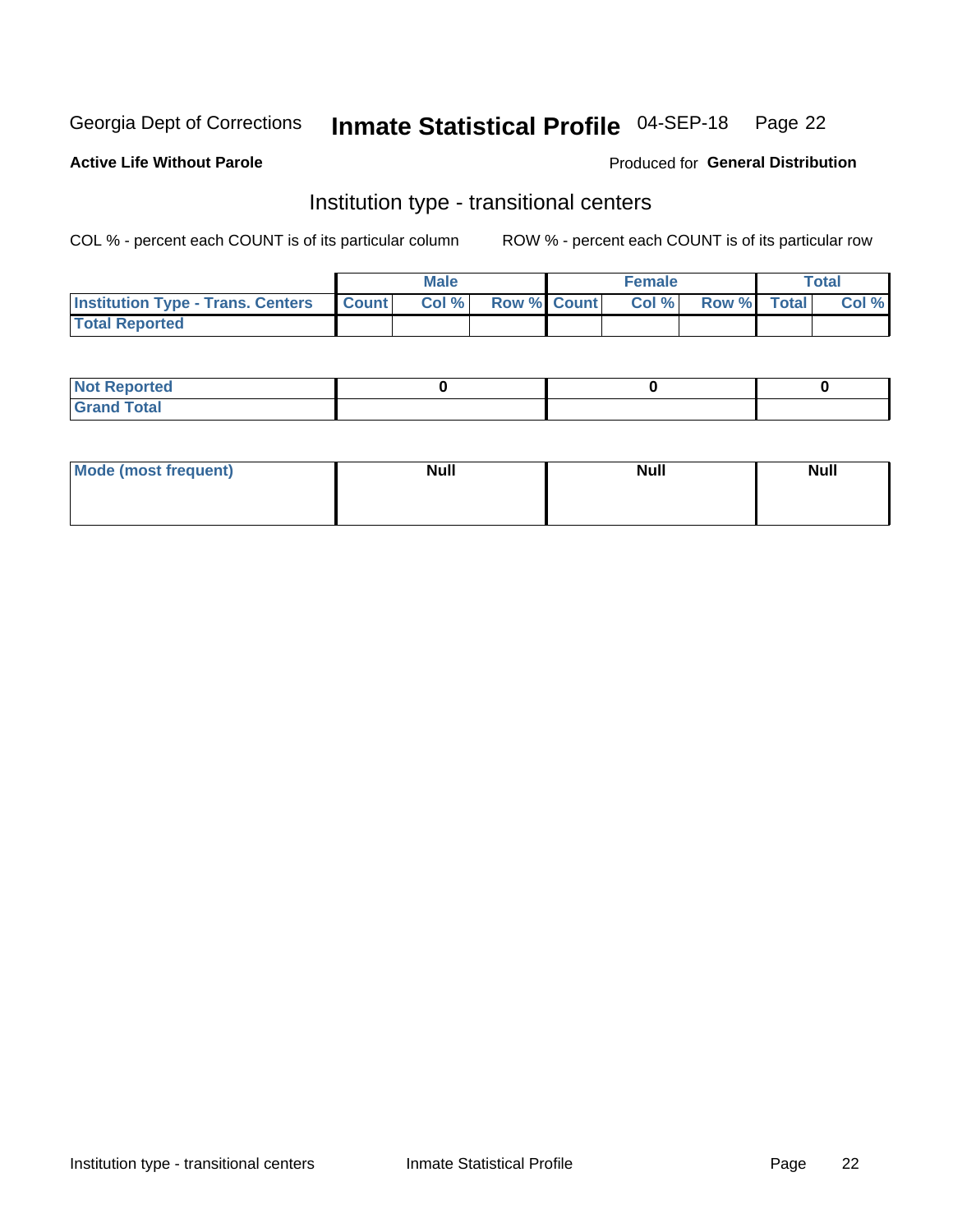## Inmate Statistical Profile 04-SEP-18 Page 23

**Active Life Without Parole** 

**Produced for General Distribution** 

### Institution type - county prisons

COL % - percent each COUNT is of its particular column

|                                                    | <b>Male</b> |       |  | <b>Female</b> |                          |             | <b>Total</b> |       |  |
|----------------------------------------------------|-------------|-------|--|---------------|--------------------------|-------------|--------------|-------|--|
| <b>Institution Type - County Prisons   Count  </b> |             | Col % |  |               | <b>Row % Count Col %</b> | Row % Total |              | Col % |  |
| <b>Total Reported</b>                              |             |       |  |               |                          |             |              |       |  |

| <b>Not Reported</b>   |  |  |
|-----------------------|--|--|
| <b>Total</b><br>Granc |  |  |

| Mode (most frequent) | <b>Null</b> | <b>Null</b><br><b>Null</b> |
|----------------------|-------------|----------------------------|
|                      |             |                            |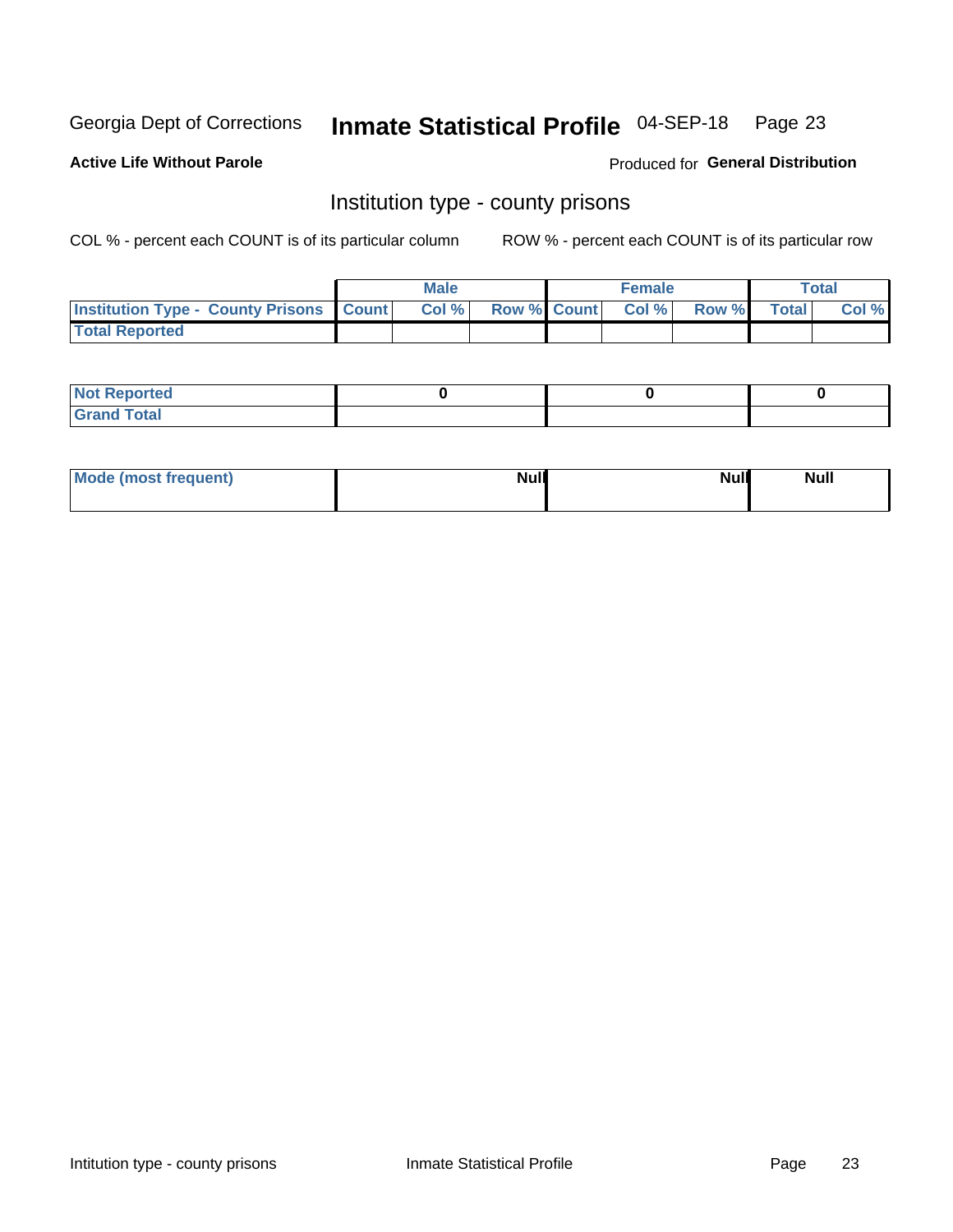## Inmate Statistical Profile 04-SEP-18 Page 24

#### **Active Life Without Parole**

#### Produced for General Distribution

## Institution type - state prisons

COL % - percent each COUNT is of its particular column

|                                                    | <b>Male</b>               |        |                               | <b>Female</b>   |        |                                     | <b>Total</b> |        |
|----------------------------------------------------|---------------------------|--------|-------------------------------|-----------------|--------|-------------------------------------|--------------|--------|
| <b>Institution Type - State Prisons</b>            | <b>Count</b>              | Col %  | Row <sup>%</sup>              | <b>Count</b>    | Col %  | Row %                               | <b>Total</b> | Col %  |
| <b>Arrendale State Prison</b>                      |                           |        |                               | 27              | 52.94% | 100.00%                             | 27           | 1.86%  |
| <b>Augusta State Med. Prison</b>                   | 66                        | 4.70%  | 100.00%                       |                 |        |                                     | 66           | 4.54%  |
| <b>Autry State Prison</b>                          | 1                         | .07%   | 100.00%                       |                 |        |                                     |              | .07%   |
| <b>Baldwin State Prison</b>                        | 46                        | 3.28%  | 100.00%                       |                 |        |                                     | 46           | 3.16%  |
| <b>Burruss Correctional Training</b><br><b>Ctr</b> | 1                         | .07%   | 100.00%                       |                 |        |                                     | 1            | .07%   |
| <b>Central State Prison</b>                        | 4                         | .29%   | 100.00%                       |                 |        |                                     | 4            | .28%   |
| <b>Coastal State Prison</b>                        | 4                         | .29%   | 100.00%                       |                 |        |                                     | 4            | .28%   |
| <b>Ga Diag Class Prison</b>                        | 48                        | 3.42%  | 100.00%                       |                 |        |                                     | 48           | 3.30%  |
| <b>Ga State Prison</b>                             | 33                        | 2.35%  | 100.00%                       |                 |        |                                     | 33           | 2.27%  |
| <b>Hancock State Prison</b>                        | 167                       | 11.90% | 100.00%                       |                 |        |                                     | 167          | 11.49% |
| <b>Hays State Prison</b>                           | 115                       | 8.20%  | 100.00%                       |                 |        |                                     | 115          | 7.91%  |
| <b>Macon State Prison</b>                          | 278                       | 19.81% | 100.00%                       |                 |        |                                     | 278          | 19.12% |
| <b>Phillips State Prison</b>                       | 27                        | 1.92%  | 100.00%                       |                 |        |                                     | 27           | 1.86%  |
| <b>Pulaski State Prison</b>                        |                           |        |                               | 24              | 47.06% | 100.00%                             | 24           | 1.65%  |
| <b>Smith State Prison</b>                          | 188                       | 13.40% | 100.00%                       |                 |        |                                     | 188          | 12.93% |
| <b>Telfair State Prison</b>                        | 203                       | 14.47% | 100.00%                       |                 |        |                                     | 203          | 13.96% |
| <b>Valdosta State Prison</b>                       | 112                       | 7.98%  | 100.00%                       |                 |        |                                     | 112          | 7.70%  |
| <b>Ware State Prison</b>                           | 109                       | 7.77%  | 100.00%                       |                 |        |                                     | 109          | 7.50%  |
| <b>Wilcox State Prison</b>                         | 1                         | .07%   | 100.00%                       |                 |        |                                     | 1            | .07%   |
| <b>Total Reported</b>                              | 1,403                     | 100%   | 96.49%                        | $\overline{51}$ | 100%   | 3.51%                               | 1,454        | 100%   |
| <b>Not Reported</b>                                | 0                         |        | 0                             |                 |        | $\bf{0}$                            |              |        |
| <b>Grand Total</b>                                 |                           | 1,403  |                               | $\overline{51}$ |        |                                     | 1,454        |        |
| <b>Mode (most frequent)</b>                        | <b>Macon State Prison</b> |        | <b>Arrendale State Prison</b> |                 |        | <b>Macon State</b><br><b>Prison</b> |              |        |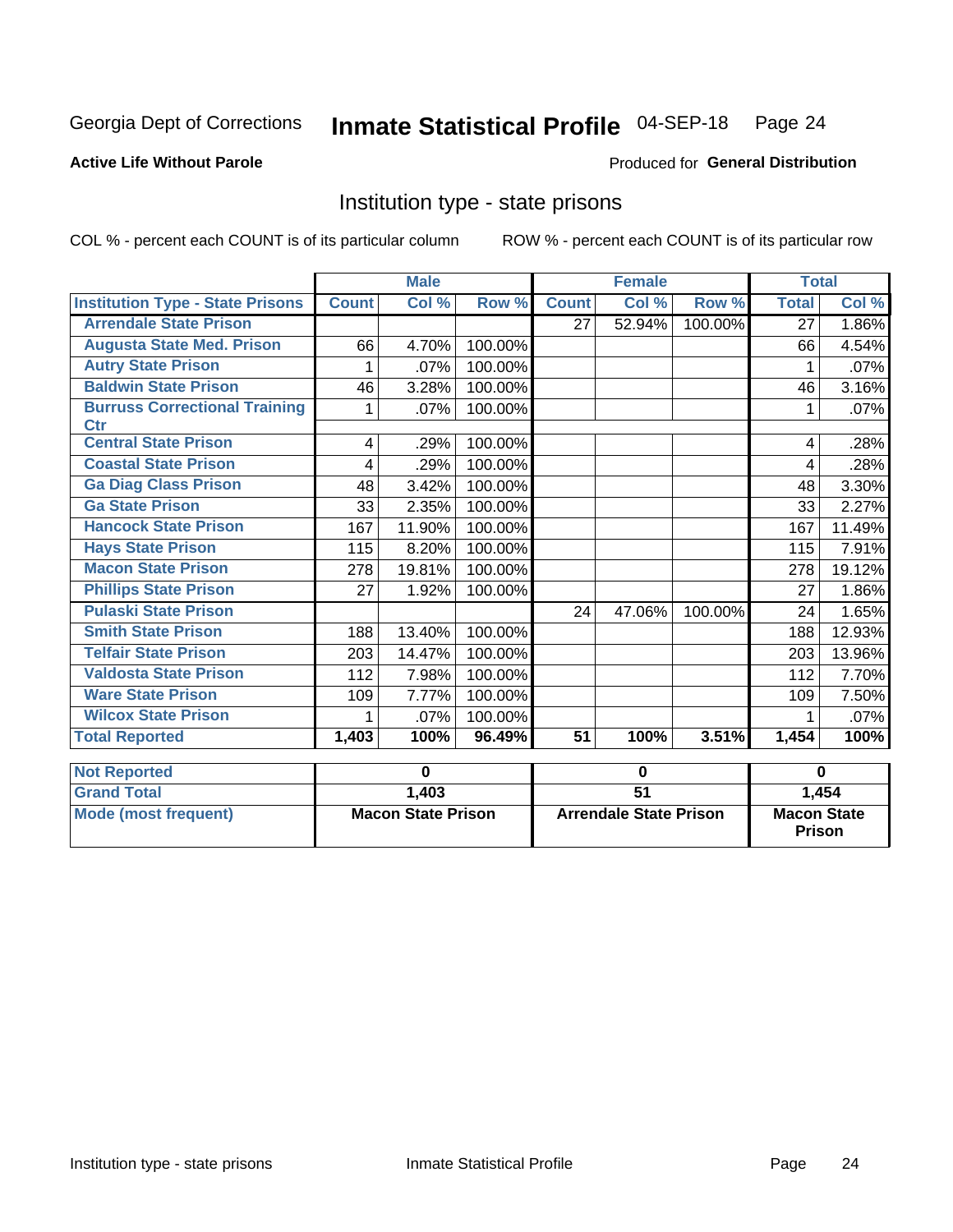## Inmate Statistical Profile 04-SEP-18 Page 25

**Active Life Without Parole** 

Produced for General Distribution

## Institution type - private prisons

COL % - percent each COUNT is of its particular column

|                                                 | <b>Male</b> |      |                    | <b>Female</b> |       |             | Total |       |
|-------------------------------------------------|-------------|------|--------------------|---------------|-------|-------------|-------|-------|
| <b>Institution Type - Private Prisons Count</b> |             | Col% | <b>Row % Count</b> |               | Col % | Row % Total |       | Col % |
| <b>Total Reported</b>                           |             |      |                    |               |       |             |       |       |

| Not Reported           |  |  |
|------------------------|--|--|
| <b>Cotal</b><br>______ |  |  |

| <b>Mo</b><br>frequent) | <b>Null</b> | <b>Null</b> | . . I *<br><b>IVUII</b> |
|------------------------|-------------|-------------|-------------------------|
|                        |             |             |                         |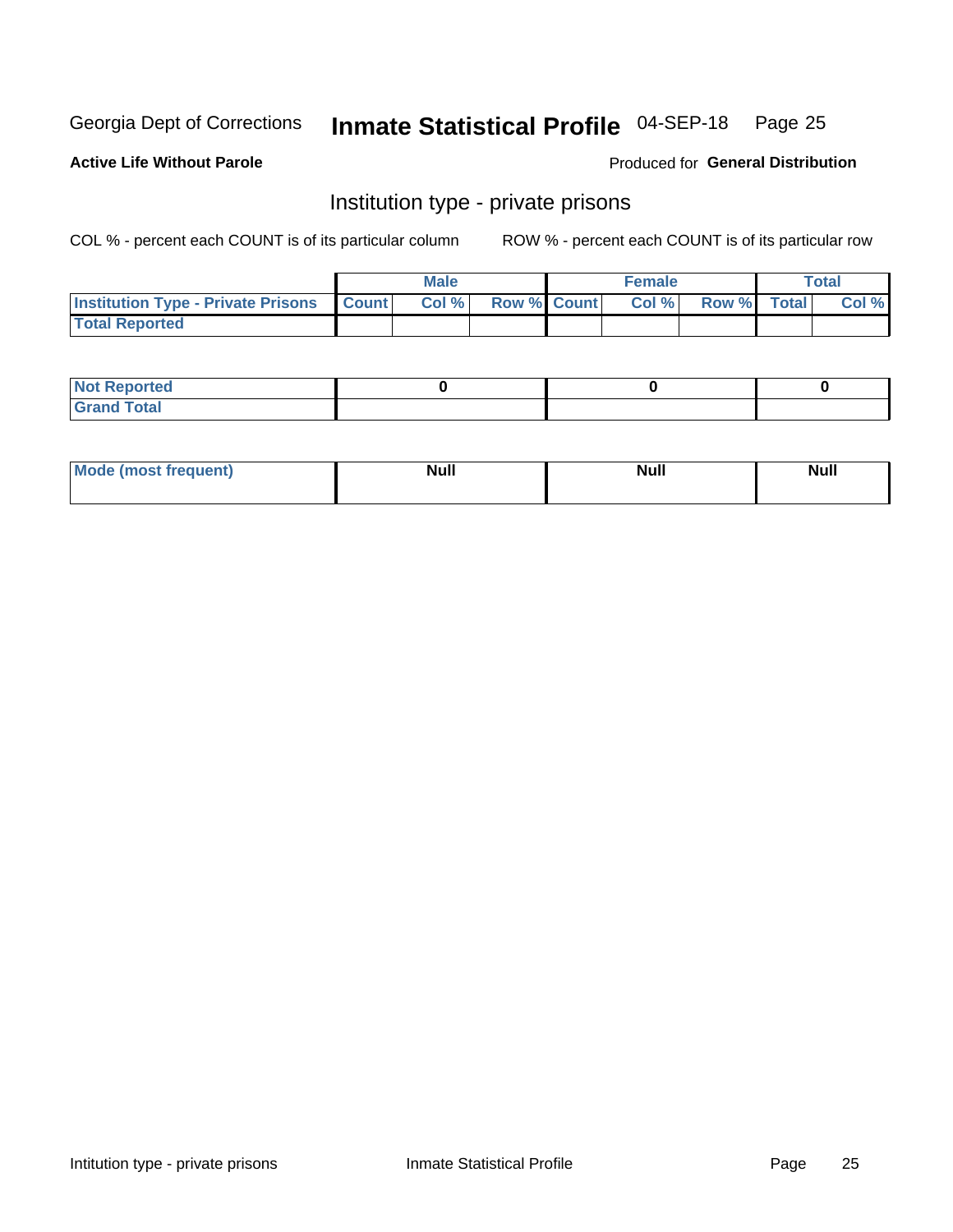## Inmate Statistical Profile 04-SEP-18 Page 26

#### **Active Life Without Parole**

#### Produced for General Distribution

## Institution type - inmate boot camp

COL % - percent each COUNT is of its particular column

|                                      | <b>Male</b>      |       |              | <b>Female</b> |       |             | <b>Total</b> |       |
|--------------------------------------|------------------|-------|--------------|---------------|-------|-------------|--------------|-------|
| <b>Institution Type - Boot Camps</b> | <b>I</b> Count I | Col % | <b>Row %</b> | <b>Count</b>  | Col % | Row % Total |              | Col % |
| <b>Total Rported</b>                 |                  |       |              |               |       |             |              |       |

| <b>Not Reported</b>            |  |  |
|--------------------------------|--|--|
| <b>Total</b><br>C <sub>r</sub> |  |  |

| Mod<br>uamo | Nul.<br>$- - - - - -$ | <b>Null</b> | . .<br>uu.<br>------ |
|-------------|-----------------------|-------------|----------------------|
|             |                       |             |                      |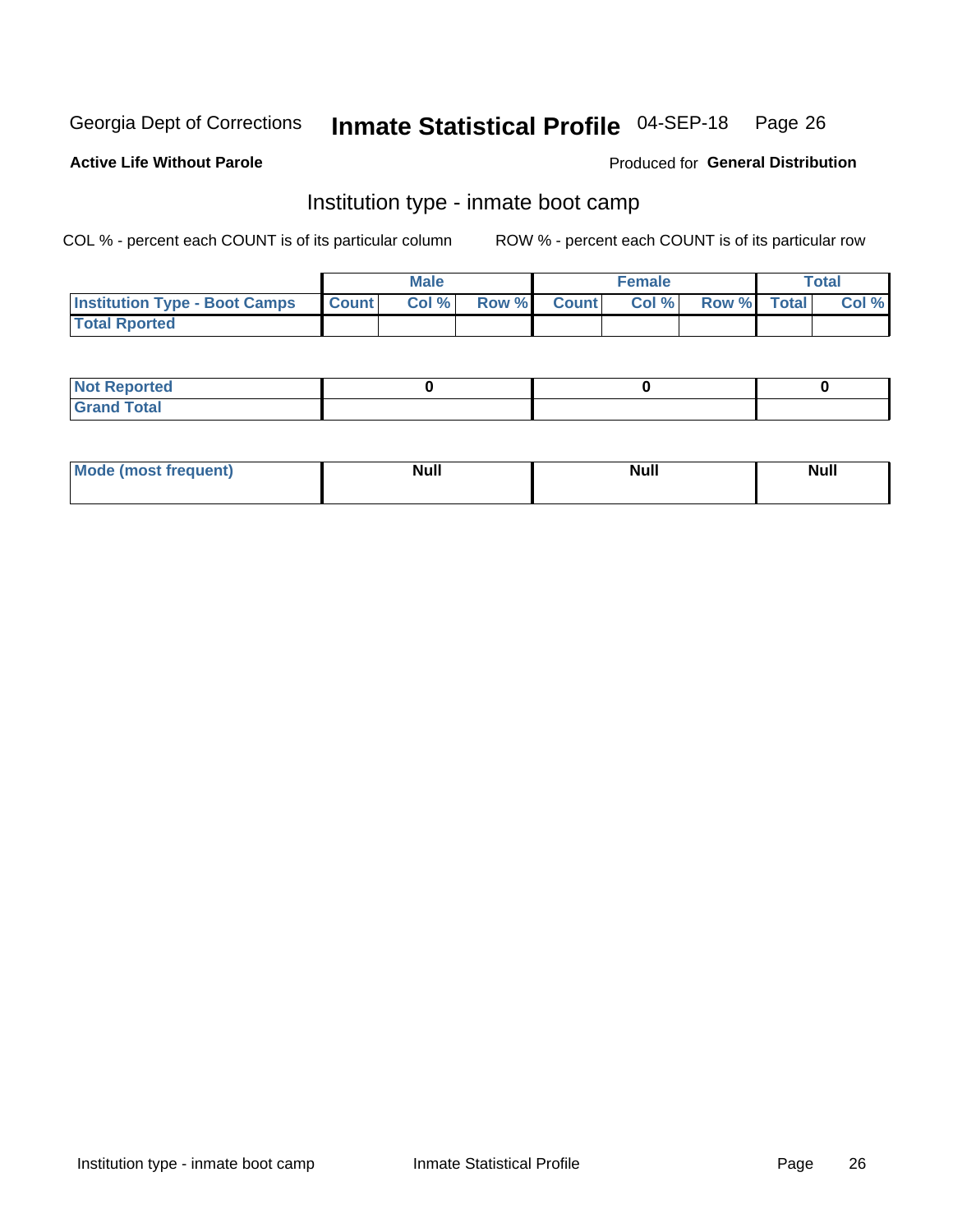#### Inmate Statistical Profile 04-SEP-18 Page 27

**Active Life Without Parole** 

Produced for General Distribution

## Number of disciplinary reports

COL % - percent each COUNT is of its particular column

|                                       | <b>Male</b>  |        |             | <b>Female</b> |        |       | <b>Total</b> |        |
|---------------------------------------|--------------|--------|-------------|---------------|--------|-------|--------------|--------|
| <b>Number of Disciplinary Reports</b> | <b>Count</b> | Col %  | Row % Count |               | Col %  | Row % | Total        | Col %  |
|                                       | 396          | 28.23% | 95.42%      | 19            | 37.25% | 4.58% | 415          | 28.54% |
|                                       | 193          | 13.76% | 96.98%      | 6             | 11.76% | 3.02% | 199          | 13.69% |
|                                       | 124          | 8.84%  | 92.54%      | 10            | 19.61% | 7.46% | 134          | 9.22%  |
| 3                                     | 100          | 7.13%  | 96.15%      | 4             | 7.84%  | 3.85% | 104          | 7.15%  |
|                                       | 73           | 5.20%  | 96.05%      | 3             | 5.88%  | 3.95% | 76           | 5.23%  |
| 5                                     | 63           | 4.49%  | 98.44%      |               | 1.96%  | 1.56% | 64           | 4.40%  |
| <b>More Than 5</b>                    | 454          | 32.36% | 98.27%      | 8             | 15.69% | 1.73% | 462          | 31.77% |
| <b>Total Reported</b>                 | 1,403        | 100%   | 96.49%      | 51            | 100%   | 3.51% | 1,454        | 100%   |

| prted<br>NOT      |      |     |
|-------------------|------|-----|
| <sup>-</sup> otal | ,403 | 454 |

| Mean (average)       | 6.92 | 4.14 | 6.82 |
|----------------------|------|------|------|
| Median (middle)      |      |      |      |
| Mode (most frequent) |      |      |      |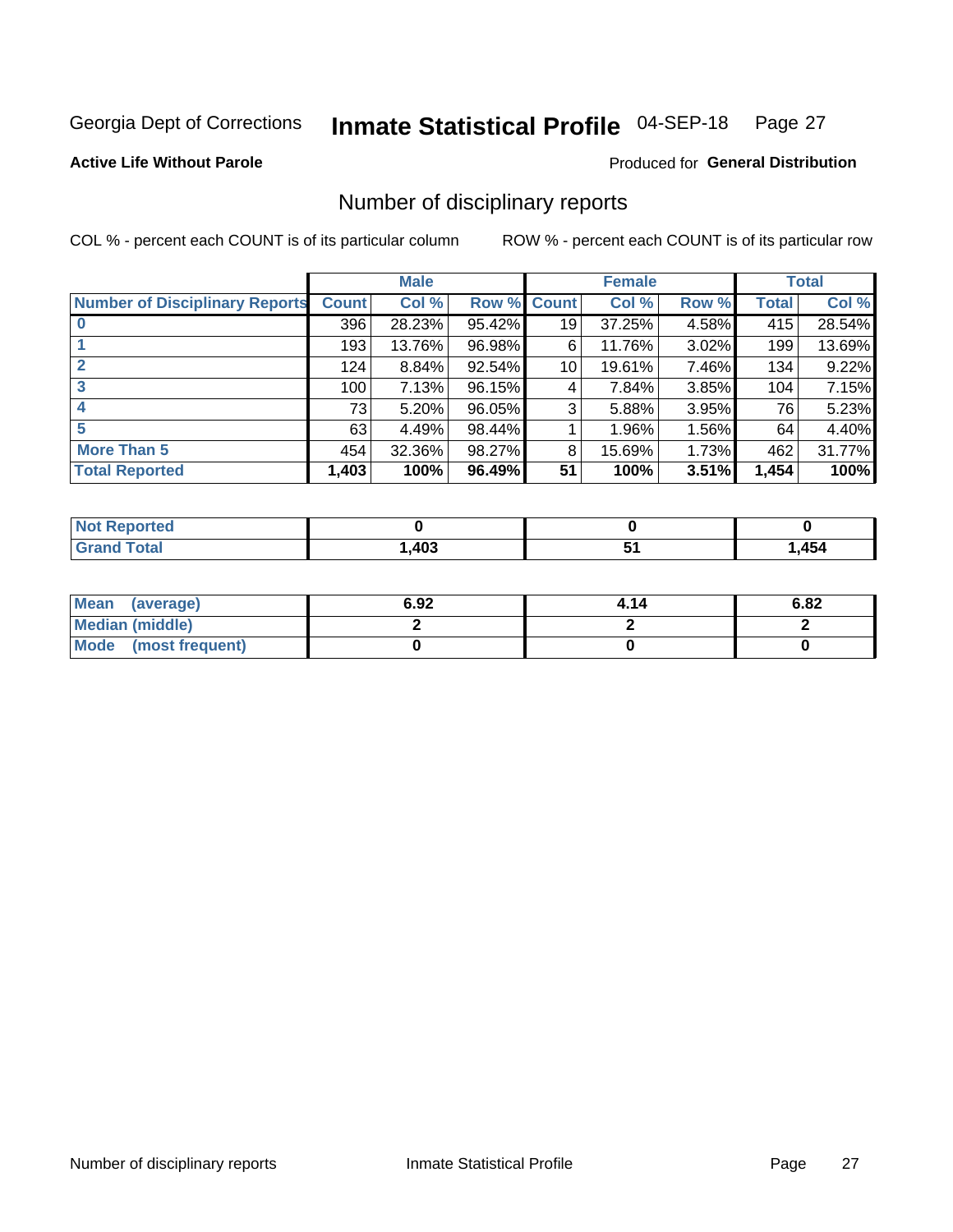## Inmate Statistical Profile 04-SEP-18 Page 28

#### **Active Life Without Parole**

#### **Produced for General Distribution**

## Number of transfers

COL % - percent each COUNT is of its particular column

|                            |              | <b>Male</b> |        |              | <b>Female</b> |          |              | <b>Total</b> |
|----------------------------|--------------|-------------|--------|--------------|---------------|----------|--------------|--------------|
| <b>Number of Transfers</b> | <b>Count</b> | Col %       | Row %  | <b>Count</b> | Col %         | Row %    | <b>Total</b> | Col %        |
|                            | 27           | 1.92%       | 77.14% | 8            | 15.69%        | 22.86%   | 35           | 2.41%        |
|                            | 385          | 27.44%      | 94.36% | 23           | 45.10%        | 5.64%    | 408          | 28.06%       |
| $\mathbf{2}$               | 206          | 14.68%      | 95.37% | 10           | 19.61%        | 4.63%    | 216          | 14.86%       |
| 3                          | 149          | 10.62%      | 97.39% | 4            | 7.84%         | $2.61\%$ | 153          | 10.52%       |
|                            | 98           | 6.99%       | 98.99% |              | 1.96%         | 1.01%    | 99           | 6.81%        |
| 5                          | 59           | 4.21%       | 98.33% |              | 1.96%         | 1.67%    | 60           | 4.13%        |
| <b>More Than 5</b>         | 479          | 34.14%      | 99.17% | 4            | 7.84%         | 0.83%    | 483          | 33.22%       |
| <b>Total Reported</b>      | 1,403        | 100%        | 96.49% | 51           | 100%          | 3.51%    | 1,454        | 100.0%       |

| prted<br>NOT      |      |     |
|-------------------|------|-----|
| <sup>-</sup> otal | ,403 | 454 |

| Mean (average)       | 5.87 | 1.82 | 5.73 |
|----------------------|------|------|------|
| Median (middle)      |      |      |      |
| Mode (most frequent) |      |      |      |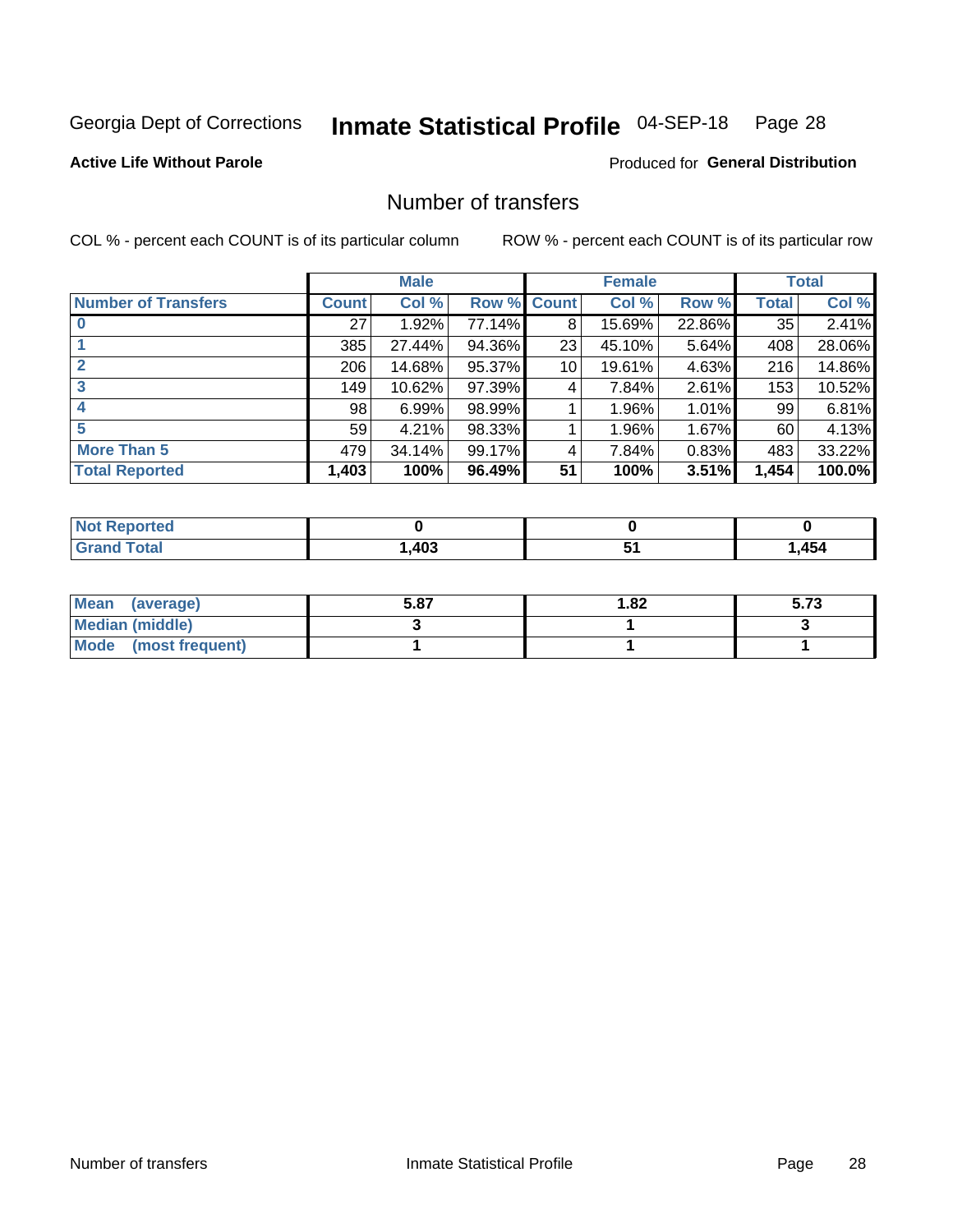## Inmate Statistical Profile 04-SEP-18 Page 29

**Active Life Without Parole** 

Produced for General Distribution

## Number of escapes

COL % - percent each COUNT is of its particular column

|                          | <b>Male</b>  |          |                    | <b>Female</b> |         |          | Total |        |
|--------------------------|--------------|----------|--------------------|---------------|---------|----------|-------|--------|
| <b>Number of Escapes</b> | <b>Count</b> | Col %    | <b>Row % Count</b> |               | Col %   | Row %    | Total | Col %  |
|                          | ∣ 399.       | 99.71%   | $96.48\%$          | 51            | 100.00% | 3.52%    | .450  | 99.72% |
|                          |              | $0.14\%$ | $100.00\%$         |               |         |          |       | 0.14%  |
|                          |              | 0.14%    | $100.00\%$         |               |         |          |       | 0.14%  |
| <b>Total Reported</b>    | $.403+$      | 100%     | $96.49\%$          | 51            | 100%    | $3.51\%$ | 1,454 | 100%   |

| <b>Reported</b><br><b>NOT</b> |      |   |     |
|-------------------------------|------|---|-----|
| <b>Total</b>                  | ,403 | ີ | 454 |

| Mean (average)       |  |  |
|----------------------|--|--|
| Median (middle)      |  |  |
| Mode (most frequent) |  |  |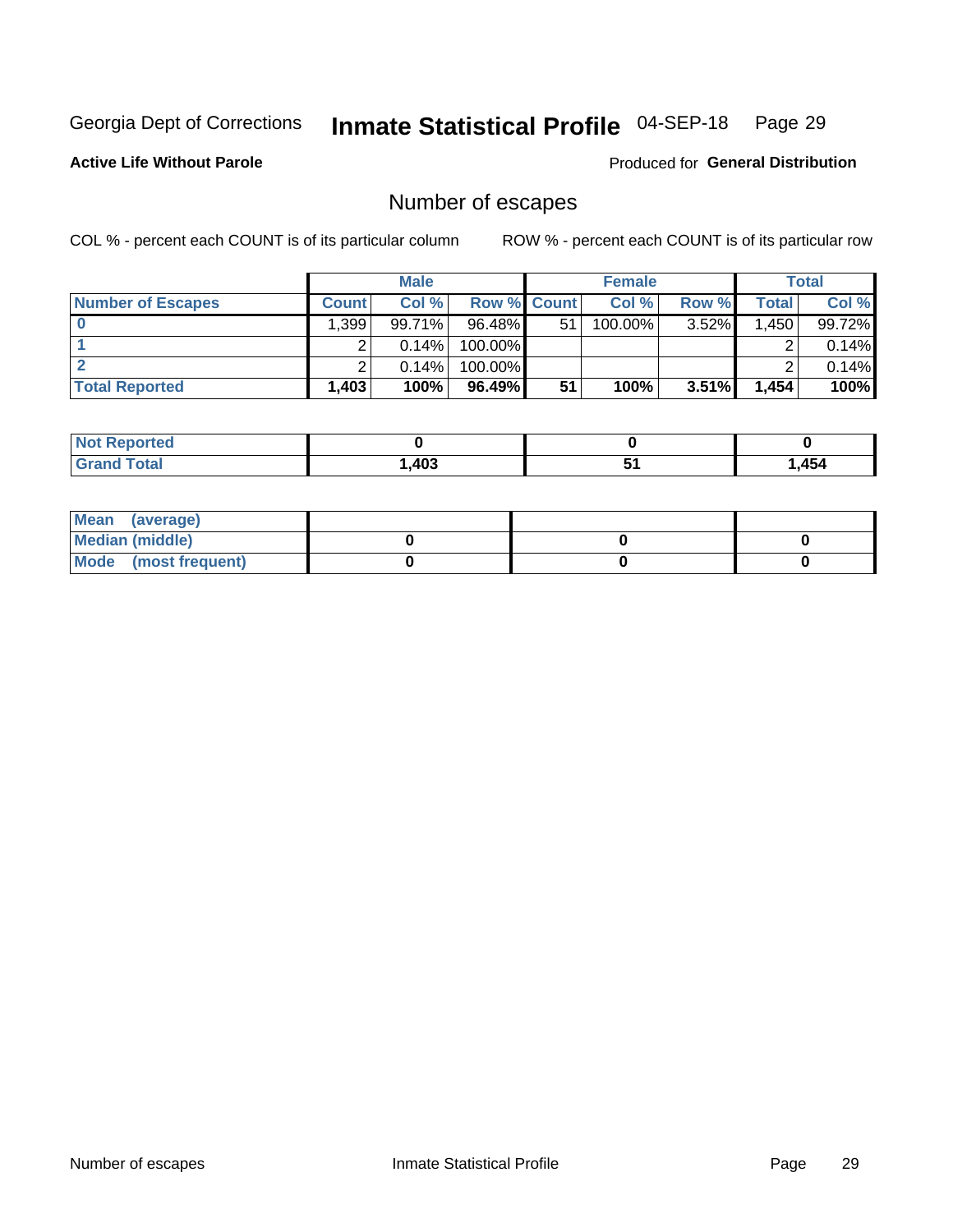#### **Active Life Without Parole**

### **Produced for General Distribution**

### Time served in current (or last) institution

COL % - percent each COUNT is of its particular column

|                            |              | <b>Male</b> |         |                | <b>Female</b> |        |              | <b>Total</b> |
|----------------------------|--------------|-------------|---------|----------------|---------------|--------|--------------|--------------|
| <b>Time In Institution</b> | <b>Count</b> | Col %       | Row %   | <b>Count</b>   | Col %         | Row %  | <b>Total</b> | Col %        |
| 0 to 3 months              | 191          | 13.61%      | 96.95%  | 6              | 11.76%        | 3.05%  | 197          | 13.55%       |
| <b>3.01 to 6 months</b>    | 118          | 8.41%       | 99.16%  | 1              | 1.96%         | 0.84%  | 119          | 8.18%        |
| 6.01 to 9 months           | 115          | 8.20%       | 98.29%  | $\overline{2}$ | 3.92%         | 1.71%  | 117          | 8.05%        |
| 9.01 to 12 months          | 82           | 5.84%       | 97.62%  | $\overline{2}$ | 3.92%         | 2.38%  | 84           | 5.78%        |
| 12.01 to 18 months         | 161          | 11.48%      | 98.17%  | 3              | 5.88%         | 1.83%  | 164          | 11.28%       |
| <b>18.01 to 24 months</b>  | 123          | 8.77%       | 98.40%  | $\overline{2}$ | 3.92%         | 1.60%  | 125          | 8.60%        |
| $2.01$ to 3 years          | 183          | 13.04%      | 92.89%  | 14             | 27.45%        | 7.11%  | 197          | 13.55%       |
| $3.01$ to 4 years          | 102          | 7.27%       | 93.58%  | 7              | 13.73%        | 6.42%  | 109          | 7.50%        |
| 4.01 to 5 years            | 73           | 5.20%       | 96.05%  | 3              | 5.88%         | 3.95%  | 76           | 5.23%        |
| 5.01 to 6 years            | 70           | 4.99%       | 94.59%  | 4              | 7.84%         | 5.41%  | 74           | 5.09%        |
| 6.01 to 7 years            | 43           | 3.06%       | 100.00% |                |               |        | 43           | 2.96%        |
| 7.01 to 8 years            | 35           | 2.49%       | 83.33%  | 7              | 13.73%        | 16.67% | 42           | 2.89%        |
| 8.01 to 9 years            | 25           | 1.78%       | 100.00% |                |               |        | 25           | 1.72%        |
| 9.01 to 10 years           | 20           | 1.43%       | 100.00% |                |               |        | 20           | 1.38%        |
| Over 10 years              | 62           | 4.42%       | 100.00% |                |               |        | 62           | 4.26%        |
| <b>Total Reported</b>      | 1,403        | 100%        | 96.49%  | 51             | 100%          | 3.51%  | 1,454        | 100.0%       |

| <b>Not Reported</b> |      |      |
|---------------------|------|------|
| Total               | ,403 | ,454 |

| <b>Mean</b><br>(average) | 34 months | 37 months | 34 months |
|--------------------------|-----------|-----------|-----------|
| Median (middle)          | 20 months | 30 months | 21 months |
| Mode (most frequent)     | months    | 3 months  | 1 months  |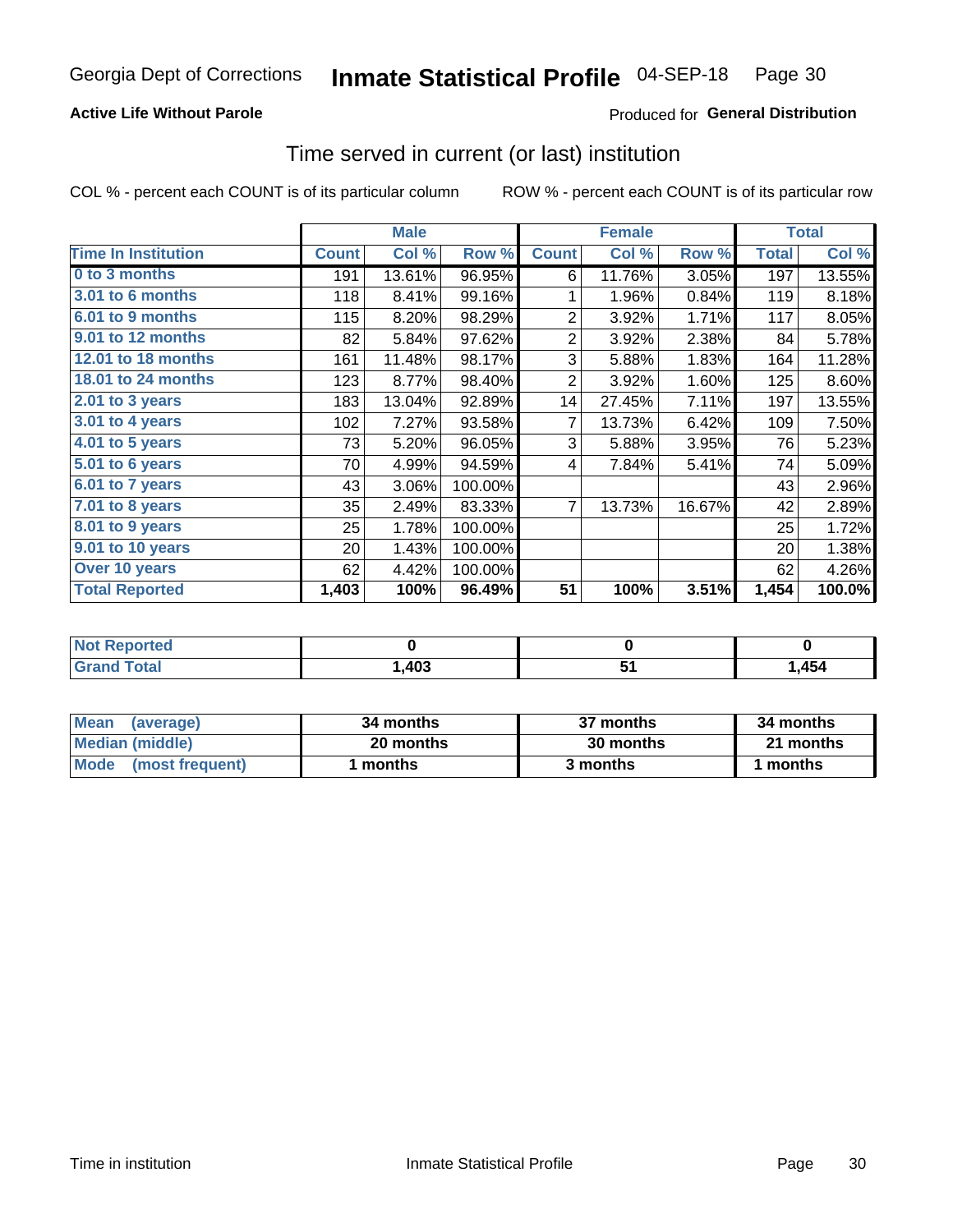#### Inmate Statistical Profile 04-SEP-18 Page 31

#### **Active Life Without Parole**

#### Produced for General Distribution

## Highest grade level attained

COL % - percent each COUNT is of its particular column

|                              |                | <b>Male</b> |         |                 | <b>Female</b> |        |                | <b>Total</b> |
|------------------------------|----------------|-------------|---------|-----------------|---------------|--------|----------------|--------------|
| <b>Grade Level</b>           | <b>Count</b>   | Col %       | Row %   | <b>Count</b>    | Col %         | Row %  | <b>Total</b>   | Col %        |
| No school at all             | 2              | 0.19%       | 100.00% |                 |               |        | $\overline{2}$ | 0.18%        |
| <b>Grade 1</b>               | 1              | 0.09%       | 100.00% |                 |               |        | 1              | 0.09%        |
| <b>Grade 2</b>               | 1              | 0.09%       | 100.00% |                 |               |        | 1              | 0.09%        |
| <b>Grade 3</b>               | $\overline{2}$ | 0.19%       | 100.00% |                 |               |        | $\overline{2}$ | 0.18%        |
| <b>Grade 4</b>               | 3              | 0.28%       | 100.00% |                 |               |        | 3              | 0.27%        |
| Grade 5                      | 1              | 0.09%       | 100.00% |                 |               |        | 1              | 0.09%        |
| Grade 6                      | 9              | 0.83%       | 100.00% |                 |               |        | 9              | 0.82%        |
| <b>Grade 7</b>               | 36             | 3.34%       | 100.00% |                 |               |        | 36             | 3.26%        |
| Grade 8                      | 73             | 6.77%       | 98.65%  | 1               | 4.00%         | 1.35%  | 74             | 6.71%        |
| Grade 9                      | 134            | 12.43%      | 97.81%  | 3               | 12.00%        | 2.19%  | 137            | 12.42%       |
| Grade 10                     | 203            | 18.83%      | 97.13%  | 6               | 24.00%        | 2.87%  | 209            | 18.95%       |
| Grade 11                     | 186            | 17.25%      | 98.41%  | 3               | 12.00%        | 1.59%  | 189            | 17.14%       |
| <b>Grade 12 or GED</b>       | 279            | 25.88%      | 97.55%  | $\overline{7}$  | 28.00%        | 2.45%  | 286            | 25.93%       |
| Some tech school             | 15             | 1.39%       | 93.75%  | 1               | 4.00%         | 6.25%  | 16             | 1.45%        |
| <b>Completed tech school</b> | 15             | 1.39%       | 100.00% |                 |               |        | 15             | 1.36%        |
| College, 1 year              | 37             | 3.43%       | 97.37%  | 1               | 4.00%         | 2.63%  | 38             | 3.45%        |
| College, 2 year              | 39             | 3.62%       | 97.50%  | 1               | 4.00%         | 2.50%  | 40             | 3.63%        |
| College, 3 year              | 17             | 1.58%       | 100.00% |                 |               |        | 17             | 1.54%        |
| <b>Bachelor's degree</b>     | 18             | 1.67%       | 100.00% |                 |               |        | 18             | 1.63%        |
| <b>Master's degree</b>       | 4              | 0.37%       | 80.00%  | 1               | 4.00%         | 20.00% | 5              | 0.45%        |
| Ph.D. degree                 | 1              | 0.09%       | 50.00%  | 1               | 4.00%         | 50.00% | $\overline{2}$ | 0.18%        |
| Law degree                   | $\overline{2}$ | 0.19%       | 100.00% |                 |               |        | $\overline{2}$ | 0.18%        |
| <b>Total Reported</b>        | 1,078          | 100%        | 97.73%  | $\overline{25}$ | 100%          | 2.27%  | 1,103          | 100%         |

| rted | 325  | . .     | OE4  |
|------|------|---------|------|
| NO   |      | ZV      | ৩৩   |
| Utal | ,403 | $\cdot$ | ,454 |

| <b>Mean</b><br>(average) | 10.81           | 11.6            | 10.83           |  |
|--------------------------|-----------------|-----------------|-----------------|--|
| Median (middle)          | Grade 11        | Grade 11        | Grade 11        |  |
| Mode<br>(most frequent)  | Grade 12 or GED | Grade 12 or GED | Grade 12 or GED |  |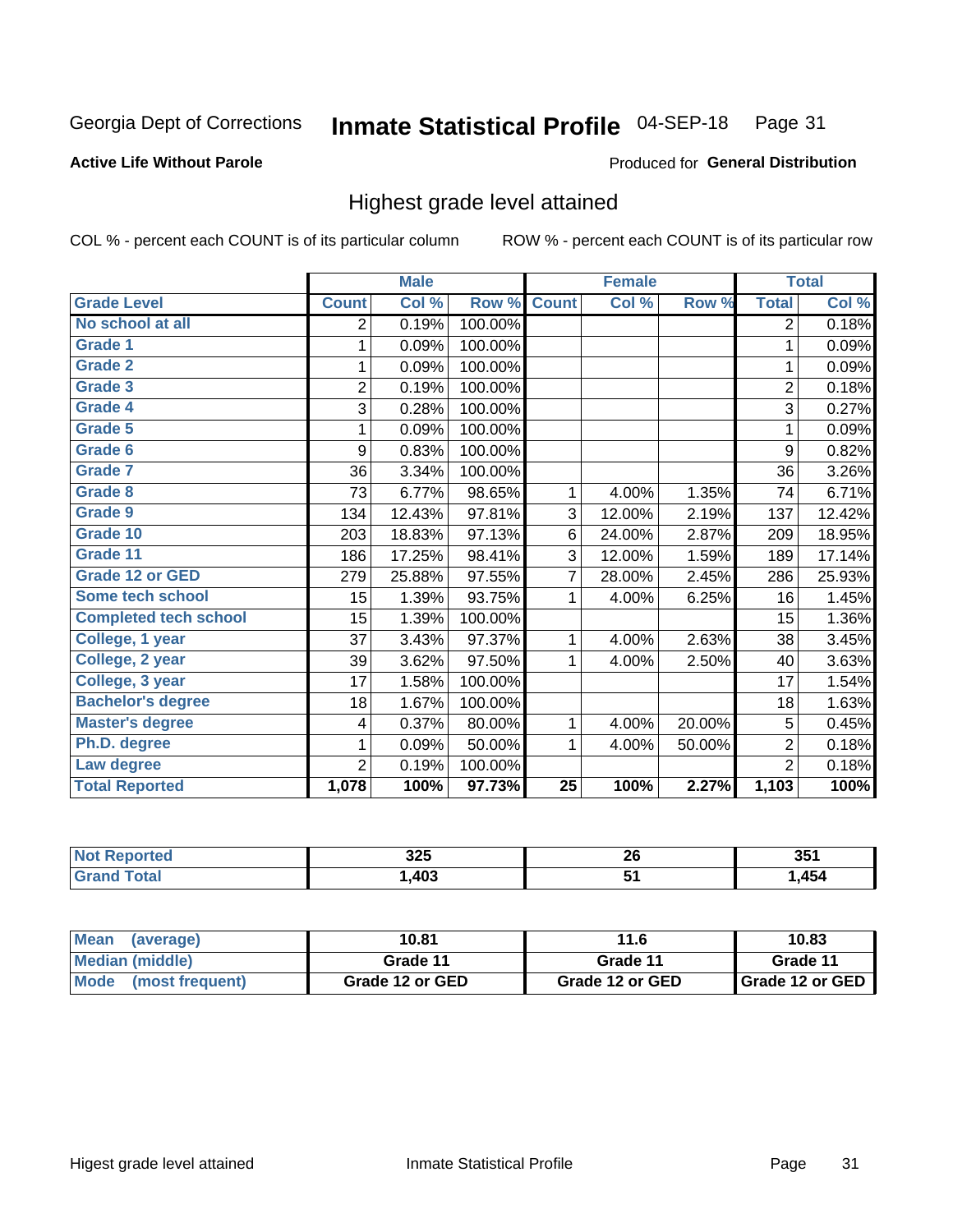#### Inmate Statistical Profile 04-SEP-18 Page 32

#### **Active Life Without Parole**

#### **Produced for General Distribution**

## Culture fair IQ scores

COL % - percent each COUNT is of its particular column

|                       |                | <b>Male</b> |        |             | <b>Female</b> |        |              | <b>Total</b> |
|-----------------------|----------------|-------------|--------|-------------|---------------|--------|--------------|--------------|
| <b>IQ Scores</b>      | <b>Count</b>   | Col %       |        | Row % Count | Col %         | Row %  | <b>Total</b> | Col %        |
| $60 - 69$             | 42             | 3.51%       | 97.67% |             | 2.63%         | 2.33%  | 43           | 3.49%        |
| $70 - 79$             | 92             | 7.70%       | 96.84% | 3           | 7.89%         | 3.16%  | 95           | 7.70%        |
| $80 - 89$             | 166            | 13.89%      | 96.51% | 6           | 15.79%        | 3.49%  | 172          | 13.95%       |
| $90 - 99$             | 309            | 25.86%      | 95.08% | 16          | 42.11%        | 4.92%  | 325          | 26.36%       |
| $100 - 109$           | 322            | 26.95%      | 98.17% | 6           | 15.79%        | 1.83%  | 328          | 26.60%       |
| $110 - 119$           | 220            | 18.41%      | 98.65% | 3           | 7.89%         | 1.35%  | 223          | 18.09%       |
| $120 - 129$           | 42             | 3.51%       | 95.45% | 2           | 5.26%         | 4.55%  | 44           | 3.57%        |
| $130 - 139$           | $\overline{2}$ | 0.17%       | 66.67% | 1           | 2.63%         | 33.33% | 3            | 0.24%        |
| <b>Total Reported</b> | 1,195          | 100%        | 96.92% | 38          | 100%          | 3.08%  | 1,233        | 100%         |

| <b>Not Reported</b>  | 192   |    | 201   |
|----------------------|-------|----|-------|
| Not Valid (under 60) |       |    | 20    |
| <b>Grand Total</b>   | 1,403 | J. | 1,454 |

| Mean<br>(average)      | 98 |    | 98 |
|------------------------|----|----|----|
| <b>Median (middle)</b> | 99 | 94 | 99 |
| Mode (most frequent)   | 99 |    | 99 |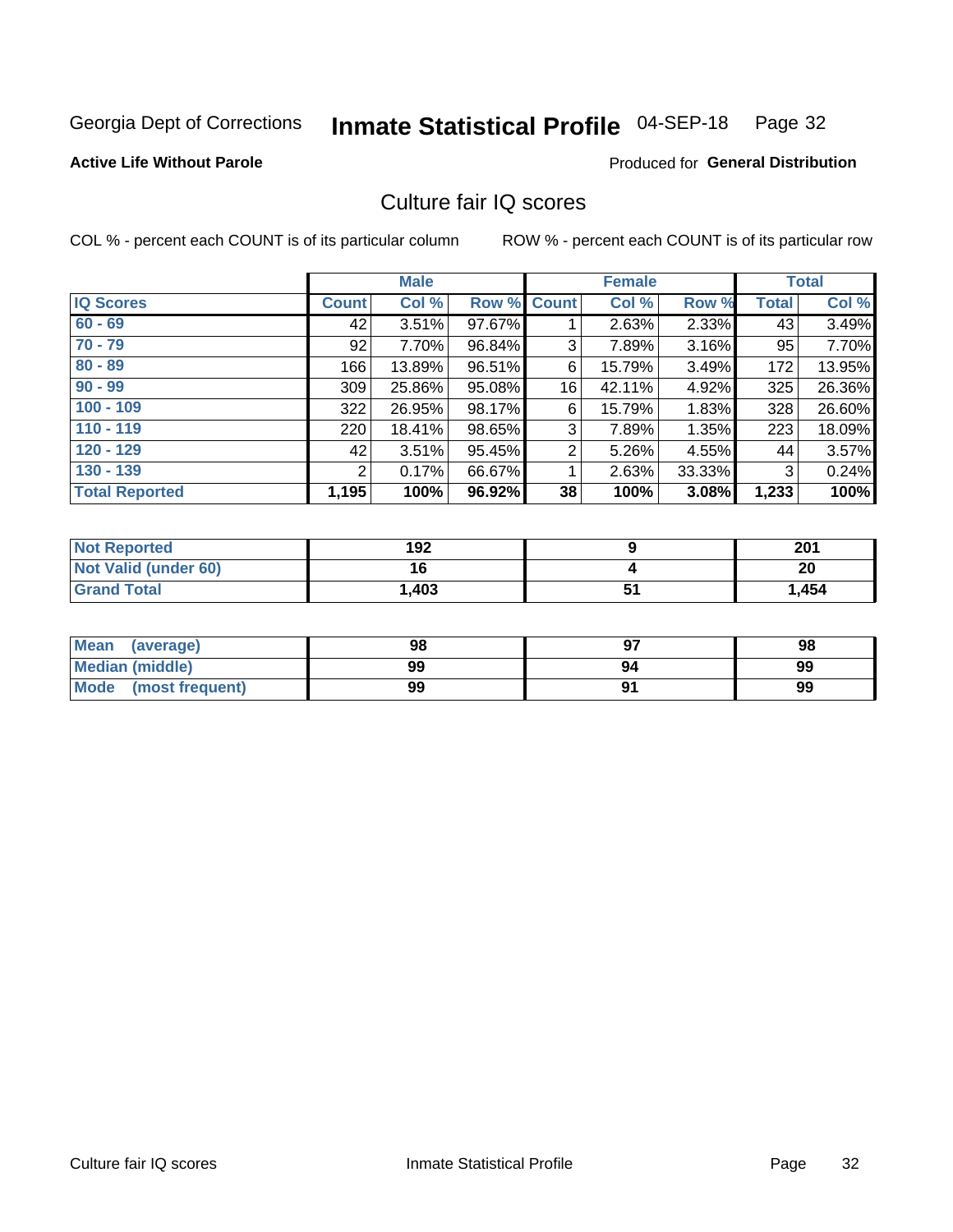#### Inmate Statistical Profile 04-SEP-18 Page 33

#### **Active Life Without Parole**

### Produced for General Distribution

## Wide Range Achievement Test (WRAT) reading score

COL % - percent each COUNT is of its particular column

ROW % - percent each COUNT is of its particular row

 $\overline{51}$ 

|                           |              | <b>Male</b> |         |                | <b>Female</b> |       |              | <b>Total</b> |  |
|---------------------------|--------------|-------------|---------|----------------|---------------|-------|--------------|--------------|--|
| <b>WRAT Reading Score</b> | <b>Count</b> | Col %       | Row %   | <b>Count</b>   | Col %         | Row % | <b>Total</b> | Col %        |  |
| 0.1 to 0.9                | 26           | 2.02%       | 100.00% |                |               |       | 26           | 1.96%        |  |
| 1.0 to 1.9                | 19           | 1.48%       | 100.00% |                |               |       | 19           | 1.43%        |  |
| 2.0 to 2.9                | 44           | 3.43%       | 95.65%  | $\overline{2}$ | 4.76%         | 4.35% | 46           | 3.47%        |  |
| 3.0 to 3.9                | 79           | 6.15%       | 96.34%  | 3              | 7.14%         | 3.66% | 82           | 6.18%        |  |
| 4.0 to 4.9                | 103          | 8.02%       | 96.26%  | 4              | 9.52%         | 3.74% | 107          | 8.07%        |  |
| 5.0 to 5.9                | 125          | 9.74%       | 98.43%  | $\overline{2}$ | 4.76%         | 1.57% | 127          | 9.58%        |  |
| 6.0 to 6.9                | 108          | 8.41%       | 98.18%  | $\overline{2}$ | 4.76%         | 1.82% | 110          | 8.30%        |  |
| 7.0 to 7.9                | 33           | 2.57%       | 100.00% |                |               |       | 33           | 2.49%        |  |
| 8.0 to 8.9                | 106          | 8.26%       | 98.15%  | $\overline{2}$ | 4.76%         | 1.85% | 108          | 8.14%        |  |
| 9.0 to 9.9                | 70           | 5.45%       | 97.22%  | $\overline{2}$ | 4.76%         | 2.78% | 72           | 5.43%        |  |
| 10.0 to 10.9              | 71           | 5.53%       | 98.61%  | 1              | 2.38%         | 1.39% | 72           | 5.43%        |  |
| 11.0 to 11.9              | 126          | 9.81%       | 95.45%  | 6              | 14.29%        | 4.55% | 132          | 9.95%        |  |
| 12.0 to 12.9              | 320          | 24.92%      | 95.52%  | 15             | 35.71%        | 4.48% | 335          | 25.26%       |  |
| 13                        | 54           | 4.21%       | 94.74%  | 3              | 7.14%         | 5.26% | 57           | 4.30%        |  |
| <b>Total Reported</b>     | 1,284        | 100%        | 96.83%  | 42             | 100%          | 3.17% | 1,326        | 100%         |  |
|                           |              |             |         |                |               |       |              |              |  |
| <b>Not Reported</b>       |              | 119         |         |                | 9             |       |              | 128          |  |

| Mean<br>(average)       | 8.60 | 9.6       | 8.64 |
|-------------------------|------|-----------|------|
| Median (middle)         | 8.9  | 44<br>1.4 | 9.2  |
| Mode<br>(most frequent) | 12.9 | 12.9      | 12.9 |

 $1,403$ 

**Grand Total** 

 $1,454$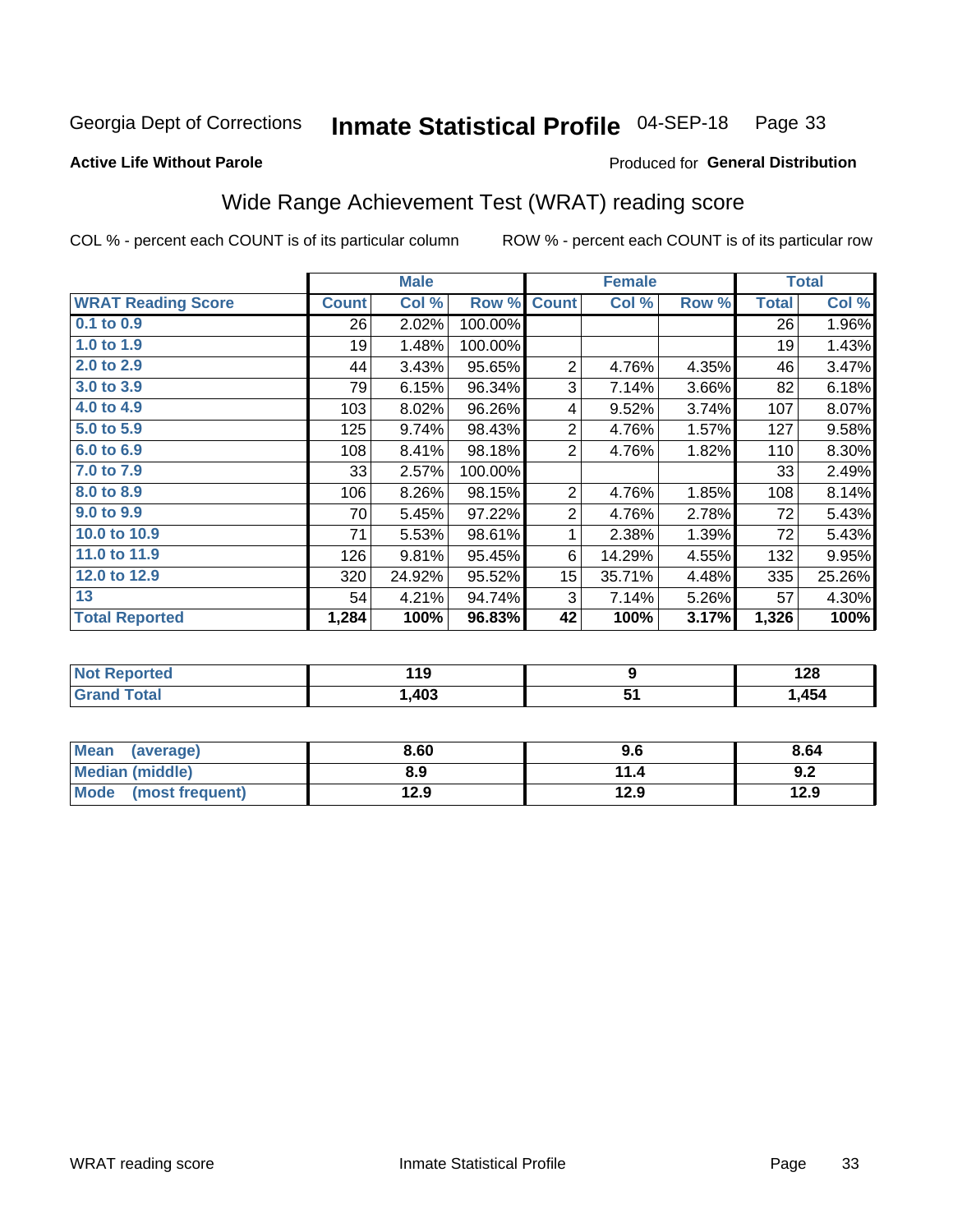#### Inmate Statistical Profile 04-SEP-18 Page 34

#### **Active Life Without Parole**

### Produced for General Distribution

## Wide Range Achievement Test (WRAT) math score

COL % - percent each COUNT is of its particular column

ROW % - percent each COUNT is of its particular row

 $\overline{51}$ 

|                              |              | <b>Male</b> |         |                | <b>Female</b>    |        | <b>Total</b> |        |
|------------------------------|--------------|-------------|---------|----------------|------------------|--------|--------------|--------|
| <b>WRAT Mathematic Score</b> | <b>Count</b> | Col %       | Row %   | <b>Count</b>   | Col %            | Row %  | <b>Total</b> | Col %  |
| $0.1$ to $0.9$               | 3            | 0.23%       | 100.00% |                |                  |        | 3            | 0.23%  |
| 1.0 to 1.9                   | 8            | 0.62%       | 100.00% |                |                  |        | 8            | 0.60%  |
| 2.0 to 2.9                   | 30           | 2.34%       | 96.77%  | 1              | 2.38%            | 3.23%  | 31           | 2.34%  |
| 3.0 to 3.9                   | 68           | 5.30%       | 97.14%  | $\overline{2}$ | 4.76%            | 2.86%  | 70           | 5.28%  |
| 4.0 to 4.9                   | 144          | 11.21%      | 97.30%  | 4              | 9.52%            | 2.70%  | 148          | 11.16% |
| 5.0 to 5.9                   | 181          | 14.10%      | 98.37%  | 3              | 7.14%            | 1.63%  | 184          | 13.88% |
| 6.0 to 6.9                   | 280          | 21.81%      | 97.22%  | 8              | 19.05%           | 2.78%  | 288          | 21.72% |
| 7.0 to 7.9                   | 119          | 9.27%       | 96.75%  | 4              | 9.52%            | 3.25%  | 123          | 9.28%  |
| 8.0 to 8.9                   | 134          | 10.44%      | 97.81%  | 3              | 7.14%            | 2.19%  | 137          | 10.33% |
| 9.0 to 9.9                   | 96           | 7.48%       | 95.05%  | 5              | 11.90%           | 4.95%  | 101          | 7.62%  |
| 10.0 to 10.9                 | 26           | 2.02%       | 100.00% |                |                  |        | 26           | 1.96%  |
| 11.0 to 11.9                 | 47           | 3.66%       | 97.92%  | 1              | 2.38%            | 2.08%  | 48           | 3.62%  |
| 12.0 to 12.9                 | 141          | 10.98%      | 93.38%  | 10             | 23.81%           | 6.62%  | 151          | 11.39% |
| 13                           | 7            | 0.55%       | 87.50%  | 1              | 2.38%            | 12.50% | 8            | 0.60%  |
| <b>Total Reported</b>        | 1,284        | 100%        | 96.83%  | 42             | 100%             | 3.17%  | 1,326        | 100.0% |
|                              |              |             |         |                |                  |        |              |        |
| <b>Not Reported</b>          |              | 119         |         |                | $\boldsymbol{9}$ |        |              | 128    |

| Mean<br>(average)       | 7.35 | 8.34 | 7.38 |
|-------------------------|------|------|------|
| Median (middle)         | 6.9  | п.   | 6.9  |
| Mode<br>(most frequent) | 12.9 | 12.9 | 12.9 |

 $1,403$ 

**Grand Total** 

 $1,454$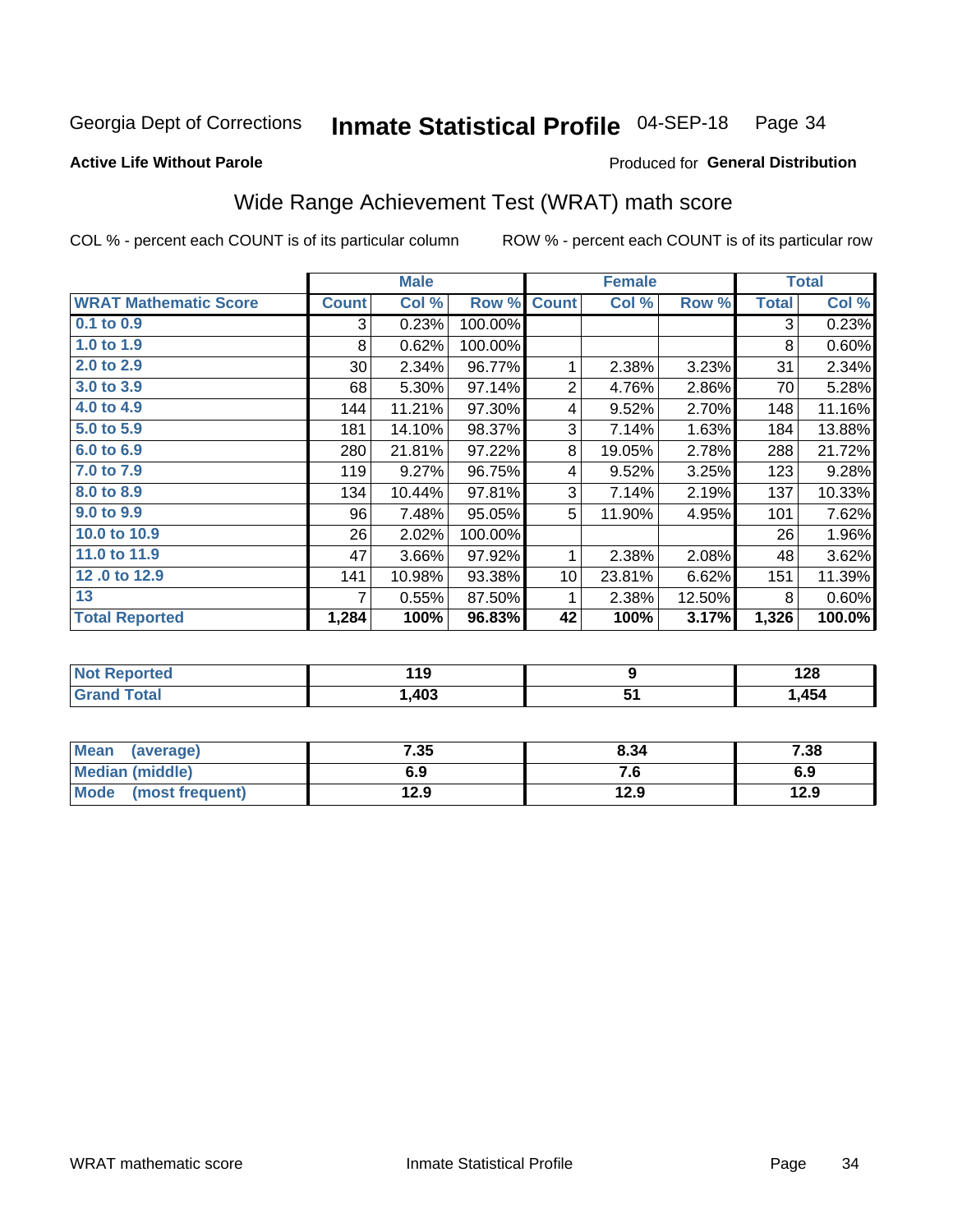#### Inmate Statistical Profile 04-SEP-18 Page 35

#### **Active Life Without Parole**

### Produced for General Distribution

## Wide Range Achievement Test (WRAT) spelling score

COL % - percent each COUNT is of its particular column

ROW % - percent each COUNT is of its particular row

 $12.3$ 

 $12.9$ 

|                            |              | <b>Male</b> |         | <b>Female</b>             |        |       | <b>Total</b> |        |
|----------------------------|--------------|-------------|---------|---------------------------|--------|-------|--------------|--------|
| <b>WRAT Spelling Score</b> | <b>Count</b> | Col %       | Row %   | <b>Count</b>              | Col %  | Row % | <b>Total</b> | Col %  |
| $0.1$ to $0.9$             | 22           | 1.72%       | 100.00% |                           |        |       | 22           | 1.66%  |
| 1.0 to 1.9                 | 36           | 2.81%       | 100.00% |                           |        |       | 36           | 2.72%  |
| 2.0 to 2.9                 | 51           | 3.98%       | 96.23%  | $\overline{2}$            | 4.76%  | 3.77% | 53           | 4.00%  |
| $3.0 t\overline{0}3.9$     | 76           | 5.93%       | 97.44%  | $\boldsymbol{2}$          | 4.76%  | 2.56% | 78           | 5.89%  |
| 4.0 to 4.9                 | 76           | 5.93%       | 97.44%  | $\overline{2}$            | 4.76%  | 2.56% | 78           | 5.89%  |
| 5.0 to 5.9                 | 146          | 11.39%      | 99.32%  | 1                         | 2.38%  | 0.68% | 147          | 11.10% |
| 6.0 to 6.9                 | 114          | 8.89%       | 99.13%  | 1                         | 2.38%  | 0.87% | 115          | 8.69%  |
| 7.0 to 7.9                 | 111          | 8.66%       | 97.37%  | $\ensuremath{\mathsf{3}}$ | 7.14%  | 2.63% | 114          | 8.61%  |
| 8.0 to 8.9                 | 112          | 8.74%       | 97.39%  | 3                         | 7.14%  | 2.61% | 115          | 8.69%  |
| 9.0 to 9.9                 | 72           | 5.62%       | 100.00% |                           |        |       | 72           | 5.44%  |
| 10.0 to 10.9               | 62           | 4.84%       | 100.00% |                           |        |       | 62           | 4.68%  |
| 11.0 to 11.9               | 93           | 7.25%       | 93.94%  | 6                         | 14.29% | 6.06% | 99           | 7.48%  |
| 12.0 to 12.9               | 281          | 21.92%      | 93.05%  | 21                        | 50.00% | 6.95% | 302          | 22.81% |
| 13                         | $30$         | 2.34%       | 96.77%  | 1                         | 2.38%  | 3.23% | 31           | 2.34%  |
| <b>Total Reported</b>      | 1,282        | 100%        | 96.83%  | 42                        | 100%   | 3.17% | 1,324        | 100%   |
|                            |              |             |         |                           |        |       |              |        |
| <b>Not Reported</b>        |              | 121         |         |                           | 9      |       |              | 130    |
| <b>Grand Total</b>         |              | 1,403       |         | $\overline{51}$           |        |       | 1,454        |        |
|                            |              |             |         |                           |        |       |              |        |
| <b>Mean</b><br>(average)   |              | 8.18        |         |                           | 10.24  |       |              | 8.25   |

 $8.3$ 

 $12.9$ 

**Median (middle)** 

(most frequent)

**Mode** 

 $8.3$ 

 $12.9$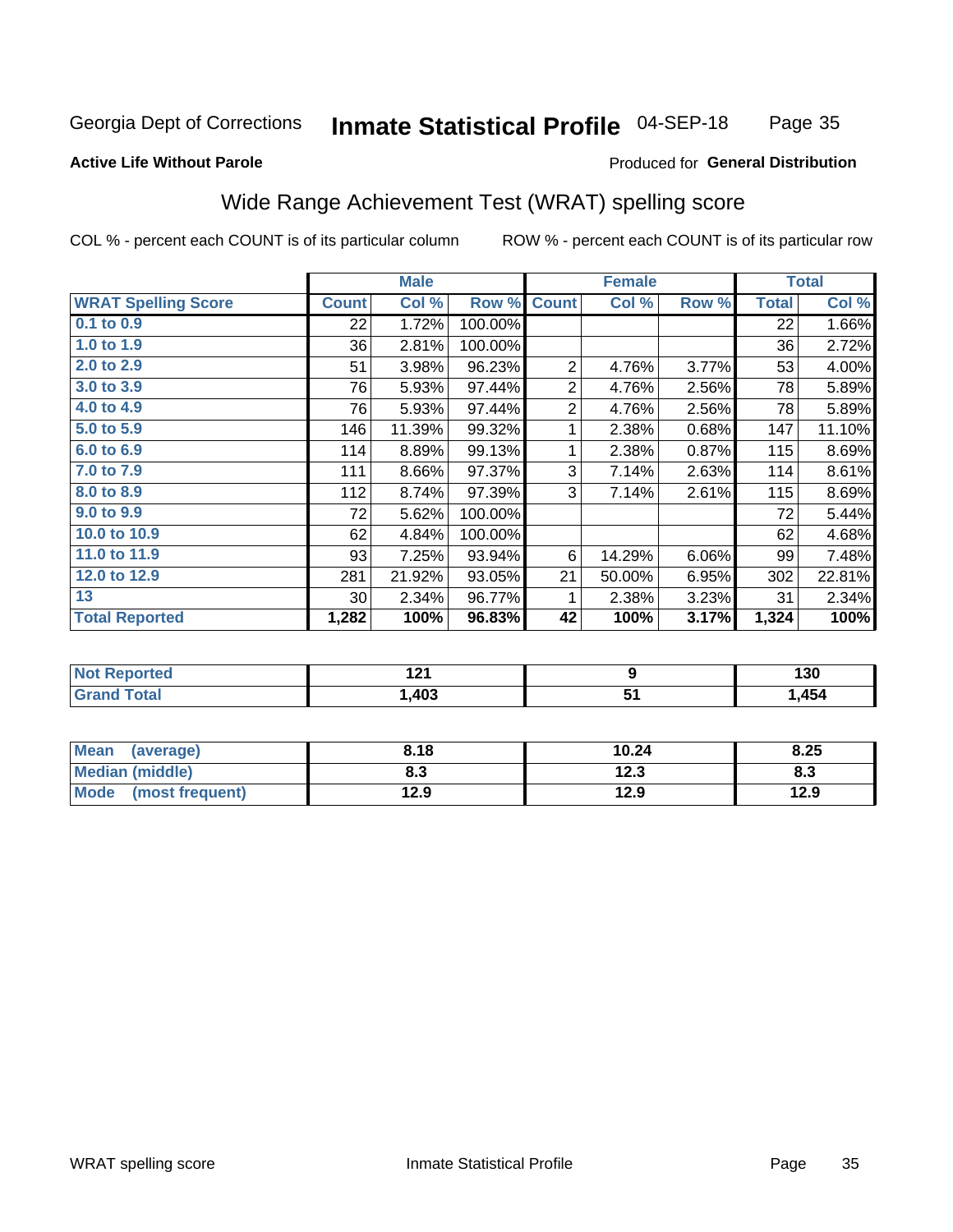## Inmate Statistical Profile 04-SEP-18 Page 36

#### **Active Life Without Parole**

#### Produced for General Distribution

## Current / last mental health treatment level

COL % - percent each COUNT is of its particular column

|                                    |              | <b>Male</b> |         |              | <b>Female</b> |          |                 | <b>Total</b> |
|------------------------------------|--------------|-------------|---------|--------------|---------------|----------|-----------------|--------------|
| <b>Mental Health Treatment Lev</b> | <b>Count</b> | Col %       | Row %   | <b>Count</b> | Col %         | Row %    | <b>Total</b>    | Col %        |
| 1 No problem at current time       | 250          | 40.72%      | 95.06%  | 13           | 30.95%        | 4.94%    | 263             | 40.09%       |
| <b>2 Receiving outpatient</b>      | 281          | 45.77%      | 90.94%  | 28           | 66.67%        | $9.06\%$ | 309             | 47.10%       |
| <b>Treatment</b>                   |              |             |         |              |               |          |                 |              |
| 3 Inpatient, moderate              | 68           | 11.07%      | 98.55%  |              | 2.38%         | 1.45%    | 69              | 10.52%       |
| Treatment                          |              |             |         |              |               |          |                 |              |
| 4 Inpatient, intensive             | 13           | 2.12%       | 100.00% |              |               |          | 13 <sub>1</sub> | 1.98%        |
| Treatment                          |              |             |         |              |               |          |                 |              |
| <b>5 Undergoing crisis</b>         | 2            | 0.33%       | 100.00% |              |               |          | 2               | 0.30%        |
| <b>stabilization</b>               |              |             |         |              |               |          |                 |              |
| <b>Total Evaluated</b>             | 614          | 100%        | 93.60%  | 42           | 100%          | 6.40%    | 656             | 100%         |

| evaluation<br>Never had MI | 789  | 798  |
|----------------------------|------|------|
| int                        | ,403 | ,454 |

| Median (middle)                | <b>Receiving outpatient</b><br>treatment | <b>Receiving outpatient</b><br>treatment | <b>Receiving</b><br>outpatient<br>treatment |  |  |
|--------------------------------|------------------------------------------|------------------------------------------|---------------------------------------------|--|--|
| <b>Mode</b><br>(most frequent) | <b>Receiving outpatient</b><br>treatment | <b>Receiving outpatient</b><br>treatment | <b>Receiving</b><br>outpatient<br>treatment |  |  |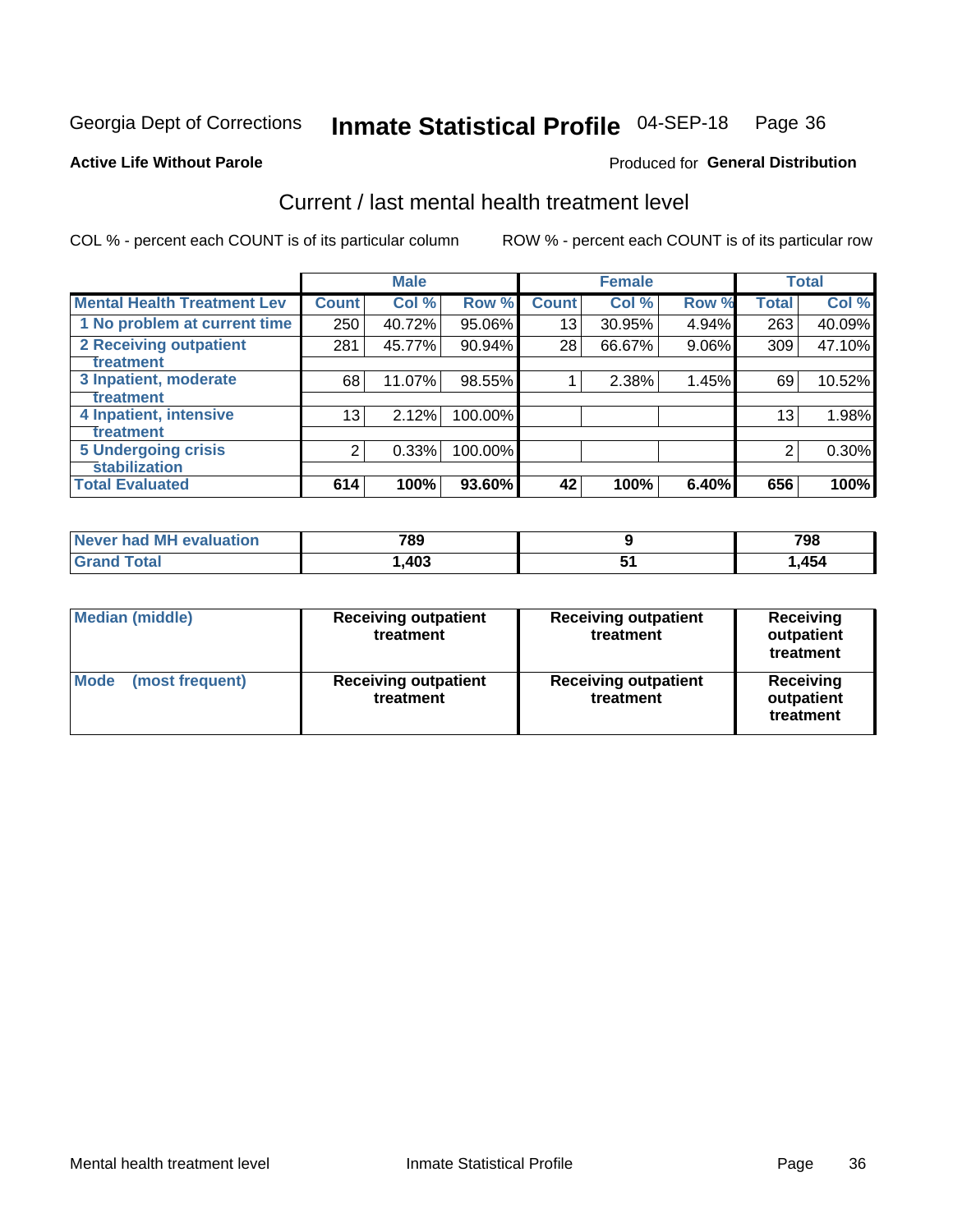#### Inmate Statistical Profile 04-SEP-18 Page 37

### **Active Life Without Parole**

#### Produced for General Distribution

## PULHESDWIT medical scale - 'P' overall condition ('P'hysical)

COL % - percent each COUNT is of its particular column

|                                  |              | <b>Male</b> |             |    | <b>Female</b> |         |              | <b>Total</b> |
|----------------------------------|--------------|-------------|-------------|----|---------------|---------|--------------|--------------|
| 'P' Overall Condition            | <b>Count</b> | Col %       | Row % Count |    | Col %         | Row %   | <b>Total</b> | Col %        |
| 1 No medical illness             | 983          | 76.08%      | 97.52%      | 25 | 50.00%        | 2.48%   | 1,008        | 75.11%       |
| 2 Well-controlled chronic        | 284          | 21.98%      | 92.51%      | 23 | 46.00%        | 7.49%   | 307          | 22.88%       |
| <b>illness</b>                   |              |             |             |    |               |         |              |              |
| 3 Poorly-controlled chronic      | 23           | 1.78%       | 95.83%      |    | $2.00\%$      | 4.17%   | 24           | 1.79%        |
| <b>illness</b>                   |              |             |             |    |               |         |              |              |
| 4 Significant problems requiring |              | 0.08%       | 100.00%     |    |               |         |              | 0.07%        |
| special housing                  |              |             |             |    |               |         |              |              |
| 5 Terminal illness, < 6 months   |              | 0.08%       | 100.00%     |    |               |         |              | 0.07%        |
| to live                          |              |             |             |    |               |         |              |              |
| 6 Inmate is pregnant             |              |             |             |    | 2.00%         | 100.00% |              | 0.07%        |
| <b>Total Reported</b>            | 1,292        | 100%        | 96.27%      | 50 | 100%          | 3.73%   | 1,342        | 100%         |

| <b>prtea</b><br>NOI<br>$\sim$ | л л                |     | . .<br>. .<br>. |
|-------------------------------|--------------------|-----|-----------------|
| $F_{\mathbf{A}}$ ta<br>_____  | $\Delta$ 02<br>10J | $-$ | 454             |

| Mode<br>(most frequent) |  | <sup>1</sup> No medical illness | 1 No medical illness | 1 No medical<br>illness |
|-------------------------|--|---------------------------------|----------------------|-------------------------|
|-------------------------|--|---------------------------------|----------------------|-------------------------|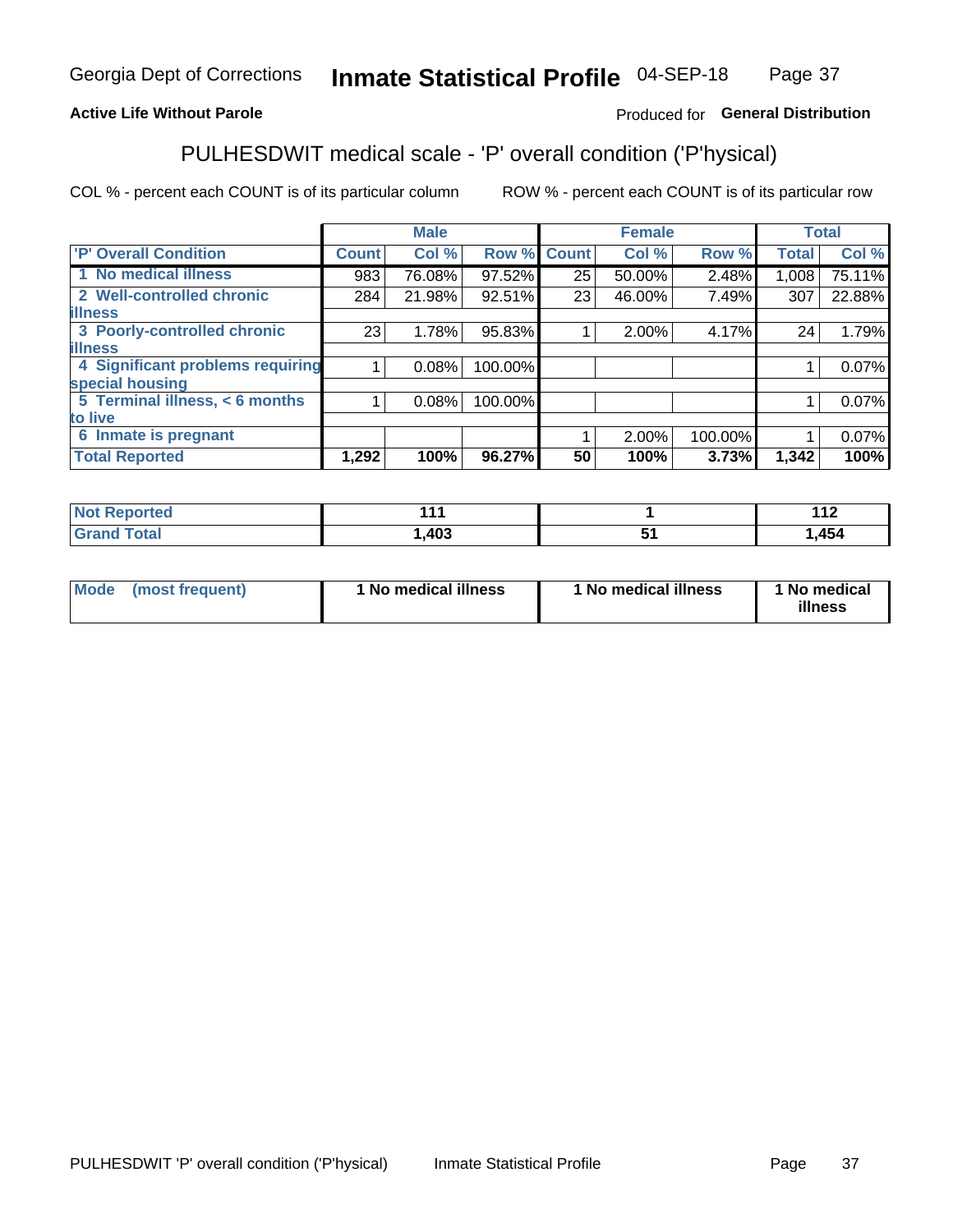#### **Active Life Without Parole**

#### Produced for General Distribution

## PULHESDWIT medical scale - 'U' upper body

COL % - percent each COUNT is of its particular column

|                              |              | <b>Male</b> |         |              | <b>Female</b> |       |              | <b>Total</b> |
|------------------------------|--------------|-------------|---------|--------------|---------------|-------|--------------|--------------|
| <b>'U' Upper Body</b>        | <b>Count</b> | Col %       | Row %   | <b>Count</b> | Col %         | Row % | <b>Total</b> | Col %        |
| 1 Upper bones, joints,       | 1,223        | 94.73%      | 96.45%  | 45           | 90.00%        | 3.55% | 1,268        | 94.56%       |
| muscles all OK               |              |             |         |              |               |       |              |              |
| 2 One or both arms minimally | 60           | 4.65%       | 92.31%  | 5            | 10.00%        | 7.69% | 65           | 4.85%        |
| limited                      |              |             |         |              |               |       |              |              |
| 3 One or both arms           | 6            | 0.46%       | 100.00% |              |               |       | 6            | 0.45%        |
| <b>moderately limited</b>    |              |             |         |              |               |       |              |              |
| 4 One arm disabled,          | 2            | 0.15%       | 100.00% |              |               |       | 2            | 0.15%        |
| paralyzed, or amputated      |              |             |         |              |               |       |              |              |
| <b>Total Reported</b>        | 1,291        | 100%        | 96.27%  | 50           | 100%          | 3.73% | 1,341        | 100.0%       |

| <b>Not Reported</b><br>. <b>.</b> | .<br>$\cdot$ . The set of $\sim$ | $\overline{44}$<br>ט ו |
|-----------------------------------|----------------------------------|------------------------|
| <b>Total</b>                      | ,403                             | ,454                   |

| Mode | (most frequent) | 1 Upper bones, joints,<br>muscles all OK | 1 Upper bones, joints,<br>muscles all OK | 1 Upper bones,<br>ljoints, muscles all<br>OK |
|------|-----------------|------------------------------------------|------------------------------------------|----------------------------------------------|
|------|-----------------|------------------------------------------|------------------------------------------|----------------------------------------------|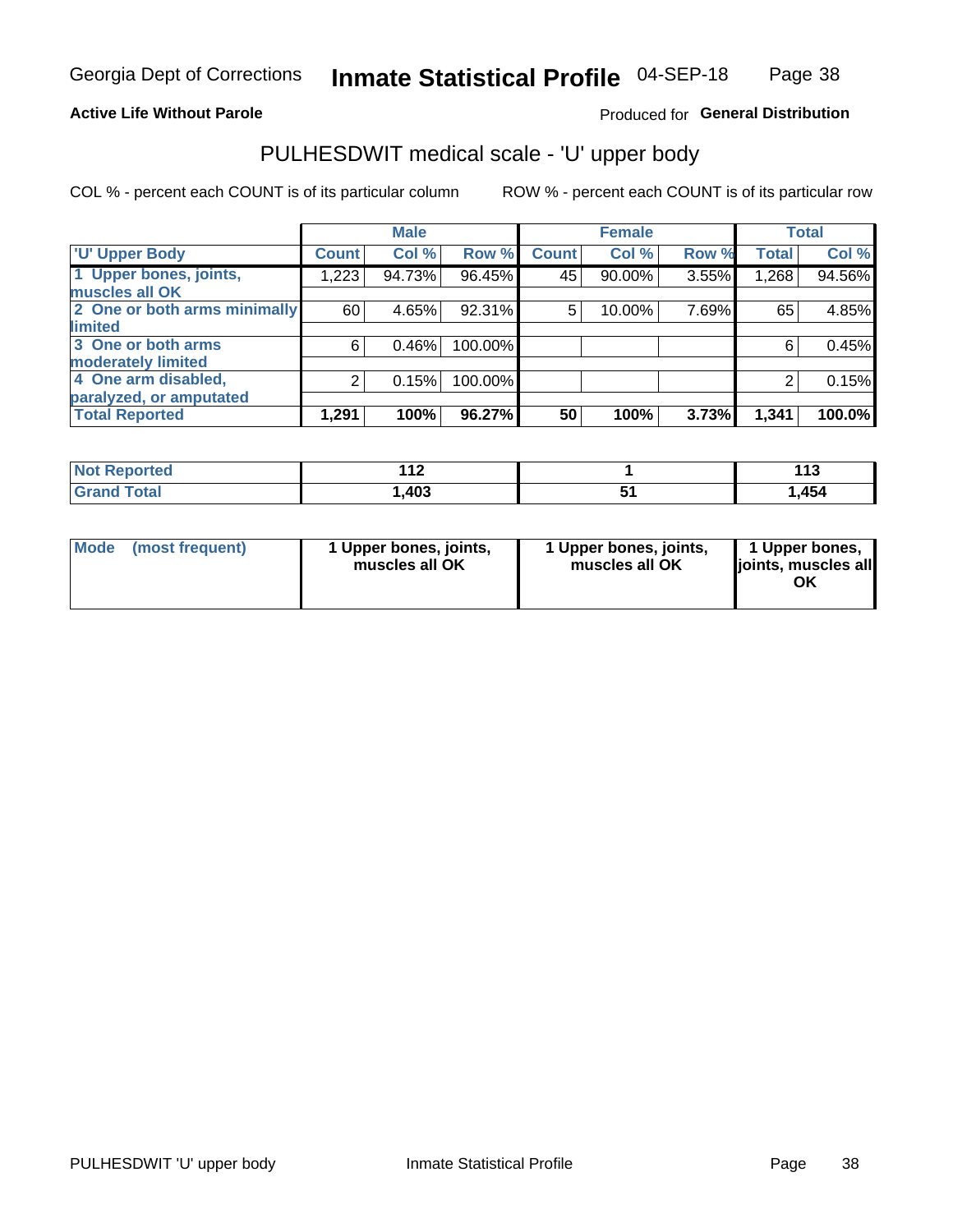#### **Active Life Without Parole**

### Produced for General Distribution

## PULHESDWIT medical scale - 'L' lower body

COL % - percent each COUNT is of its particular column

|                                |              | <b>Male</b> |           |              | <b>Female</b> |       |              | <b>Total</b> |
|--------------------------------|--------------|-------------|-----------|--------------|---------------|-------|--------------|--------------|
| 'L' Lower Body                 | <b>Count</b> | Col %       | Row %     | <b>Count</b> | Col %         | Row % | <b>Total</b> | Col %        |
| 1 Lower bones, joints,         | 1,123        | 86.99%      | 96.56%    | 40           | 80.00%        | 3.44% | 1,163        | 86.73%       |
| muscles all OK                 |              |             |           |              |               |       |              |              |
| 2 One or both legs minimally   | 148          | 11.46%      | 94.27%    | 9            | 18.00%        | 5.73% | 157          | 11.71%       |
| limited                        |              |             |           |              |               |       |              |              |
| 3 One or both legs             | 16           | 1.24%       | 94.12%    |              | 2.00%         | 5.88% | 17           | 1.27%        |
| moderately limited             |              |             |           |              |               |       |              |              |
| 4 One leg disabled, paralyzed, | 4            | 0.31%       | 100.00%   |              |               |       | 4            | $0.30\%$     |
| or amputated                   |              |             |           |              |               |       |              |              |
| <b>Total Reported</b>          | 1,291        | 100%        | $96.27\%$ | 50           | 100%          | 3.73% | 1,341        | 100.0%       |

| <b>Not Reported</b><br>. <b>.</b> | .<br>$\cdot$ . The set of $\sim$ | $\overline{44}$<br>ט ו |
|-----------------------------------|----------------------------------|------------------------|
| <b>Total</b>                      | ,403                             | ,454                   |

| Mode | (most frequent) | 1 Lower bones, joints,<br>muscles all OK | 1 Lower bones, joints,<br>muscles all OK | 1 Lower bones,<br>ljoints, muscles all<br>ΟK |
|------|-----------------|------------------------------------------|------------------------------------------|----------------------------------------------|
|------|-----------------|------------------------------------------|------------------------------------------|----------------------------------------------|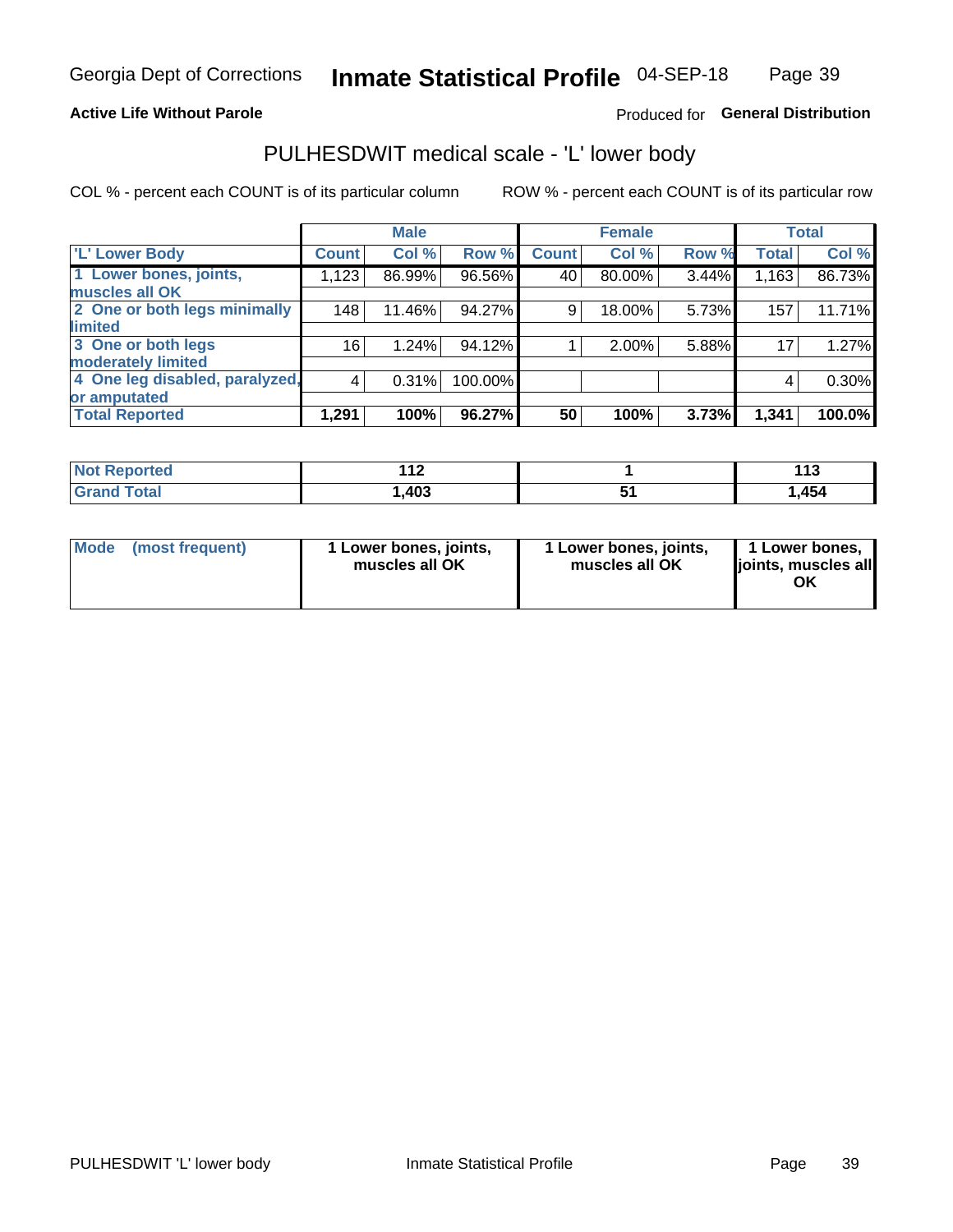#### **Active Life Without Parole**

Produced for General Distribution

### PULHESDWIT medical scale - 'H' hearing

COL % - percent each COUNT is of its particular column

|                                |                 | <b>Male</b> |             |    | <b>Female</b> |       | <b>Total</b> |          |
|--------------------------------|-----------------|-------------|-------------|----|---------------|-------|--------------|----------|
| <b>H' Hearing</b>              | <b>Count</b>    | Col %       | Row % Count |    | Col %         | Row % | <b>Total</b> | Col %    |
| 1 Normal hearing both ears     | 1,272           | 98.60%      | 96.22%      | 50 | 100.00%       | 3.78% | 1,322        | 98.66%   |
| 2 Some loss in one ear with    | 13 <sub>1</sub> | 1.01%       | 100.00%     |    |               |       | 13           | 0.97%    |
| other OK, or mild loss in both |                 |             |             |    |               |       |              |          |
| 3 Total loss in one ear with   | 4               | 0.31%       | 100.00%     |    |               |       | 4            | $0.30\%$ |
| mild loss in other             |                 |             |             |    |               |       |              |          |
| 4 Severe loss in both ears     |                 | 0.08%       | 100.00%     |    |               |       |              | 0.07%    |
| <b>Total Reported</b>          | 1,290           | 100%        | 96.27%      | 50 | 100%          | 3.73% | 1,340        | 100%     |

| <b>Not</b><br>Reported | - -<br>. .<br>. J | $\overline{A}$<br>l 14 |
|------------------------|-------------------|------------------------|
| <b>cotal</b>           | ,403              | ,454                   |

| Mode (most frequent) | 1 Normal hearing both ears 1 Normal hearing both ears 1 Normal hearing | both ears |
|----------------------|------------------------------------------------------------------------|-----------|
|                      |                                                                        |           |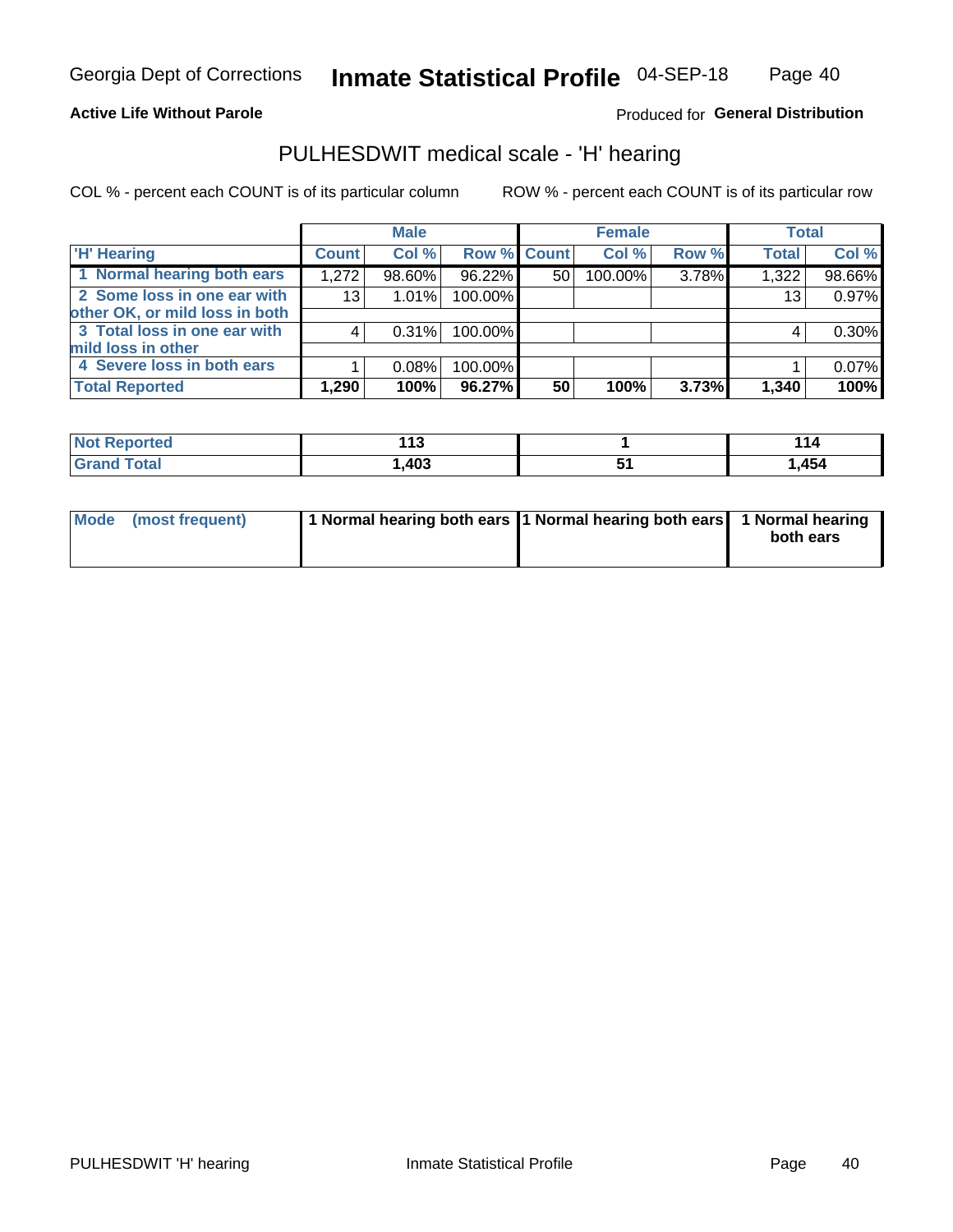#### **Active Life Without Parole**

#### Produced for General Distribution

## PULHESDWIT medical scale - 'E' vision

COL % - percent each COUNT is of its particular column

|                                |                    | <b>Male</b> |             |    | <b>Female</b> |       |              | <b>Total</b> |
|--------------------------------|--------------------|-------------|-------------|----|---------------|-------|--------------|--------------|
| <b>E' Vision</b>               | Count <sup>'</sup> | Col %       | Row % Count |    | Col %         | Row % | <b>Total</b> | Col %        |
| 1 Correctable to 20/40 in both | 954                | 76.38%      | 97.55%      | 24 | 52.17%        | 2.45% | 978          | 75.52%       |
| eyes                           |                    |             |             |    |               |       |              |              |
| 2 Correctable to 20/70 in one  | 266                | 21.30%      | 92.68%      | 21 | 45.65%        | 7.32% | 287          | 22.16%       |
| eye, may be blind in other     |                    |             |             |    |               |       |              |              |
| 3 Correctable to 20/200 in one | 25 <sub>1</sub>    | $2.00\%$    | 96.15%      |    | 2.17%         | 3.85% | 26           | 2.01%        |
| eye, may be blind in other     |                    |             |             |    |               |       |              |              |
| 4 One eye not correctable to   | 4                  | 0.32%       | 100.00%     |    |               |       | 4            | 0.31%        |
| 20/200, other may be blind     |                    |             |             |    |               |       |              |              |
| <b>Total Reported</b>          | 1,249              | 100%        | 96.45%      | 46 | 100%          | 3.55% | 1,295        | 100%         |

| <b>Not Reported</b><br>$\cdots$ | .<br>I J4 | 159  |
|---------------------------------|-----------|------|
| Total                           | ,403      | ,454 |

| Mode (most frequent) | 1 Correctable to 20/40 in both<br>eves | 1 Correctable to 20/40 in   1 Correctable to<br>both eyes | 20/40 in both eyes |
|----------------------|----------------------------------------|-----------------------------------------------------------|--------------------|
|                      |                                        |                                                           |                    |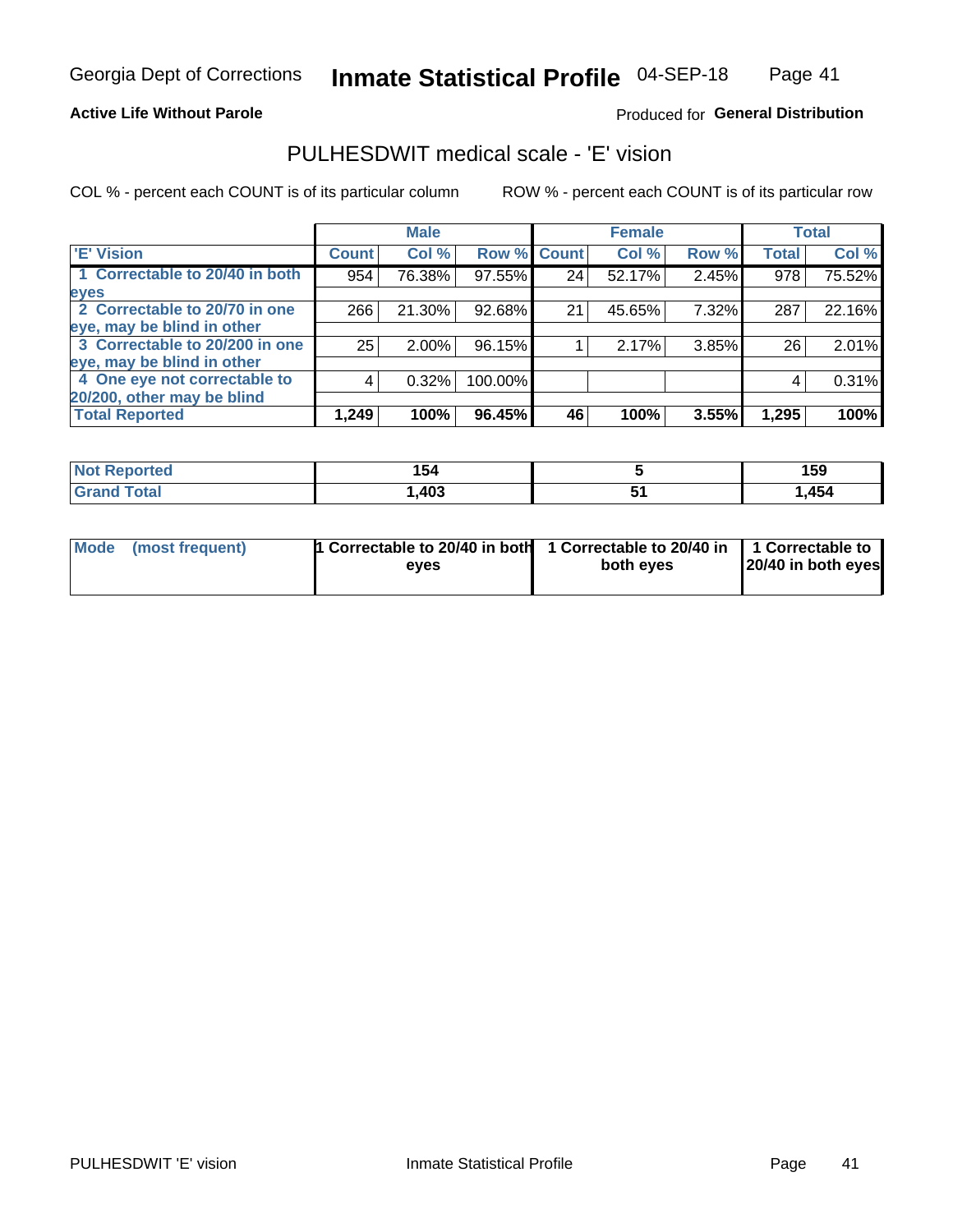#### **Active Life Without Parole**

### Produced for General Distribution

## PULHESDWIT medical scale - 'S' pSychiatric

COL % - percent each COUNT is of its particular column

|                                        |              | <b>Male</b> |         |             | <b>Female</b> |        |              | <b>Total</b> |
|----------------------------------------|--------------|-------------|---------|-------------|---------------|--------|--------------|--------------|
| 'S' pSychiatric                        | <b>Count</b> | Col %       |         | Row % Count | Col %         | Row %  | <b>Total</b> | Col %        |
| 1 No impairment or disorders           | 1,096        | 83.28%      | 99.01%  | 11          | 29.73%        | 0.99%  | 1,107        | 81.82%       |
| 2 Stable, or in remission, or          | 161          | 12.23%      | 86.56%  | 25          | 67.57%        | 13.44% | 186          | 13.75%       |
| mild impairment or retardation         |              |             |         |             |               |        |              |              |
| 3 Requires moderate inpatient          | 49           | 3.72%       | 98.00%  |             | 2.70%         | 2.00%  | 50           | 3.70%        |
| treatment                              |              |             |         |             |               |        |              |              |
| 4 Requires intensive inpatient         | 9            | 0.68%       | 100.00% |             |               |        | 9            | 0.67%        |
| treatment                              |              |             |         |             |               |        |              |              |
| <b>5 Requires Crisis Stabilization</b> |              | 0.08%       | 100.00% |             |               |        |              | 0.07%        |
| Unit (CSU) inpatient care              |              |             |         |             |               |        |              |              |
| <b>Total Reported</b>                  | 1,316        | 100%        | 97.27%  | 37          | 100%          | 2.73%  | 1,353        | 100.0%       |

| <b>Not Reported</b>  | $\sim$ | . . | $\sim$ |
|----------------------|--------|-----|--------|
|                      | v,     |     | 1 V I  |
| <b>Total</b><br>Cron | ,403   |     | ,454   |

| Mode (most frequent) | <b>1 No impairment or disorders</b> 2 Stable, or in remission, 11 No impairment or |                       |           |
|----------------------|------------------------------------------------------------------------------------|-----------------------|-----------|
|                      |                                                                                    | or mild impairment or | disorders |
|                      |                                                                                    | retardation           |           |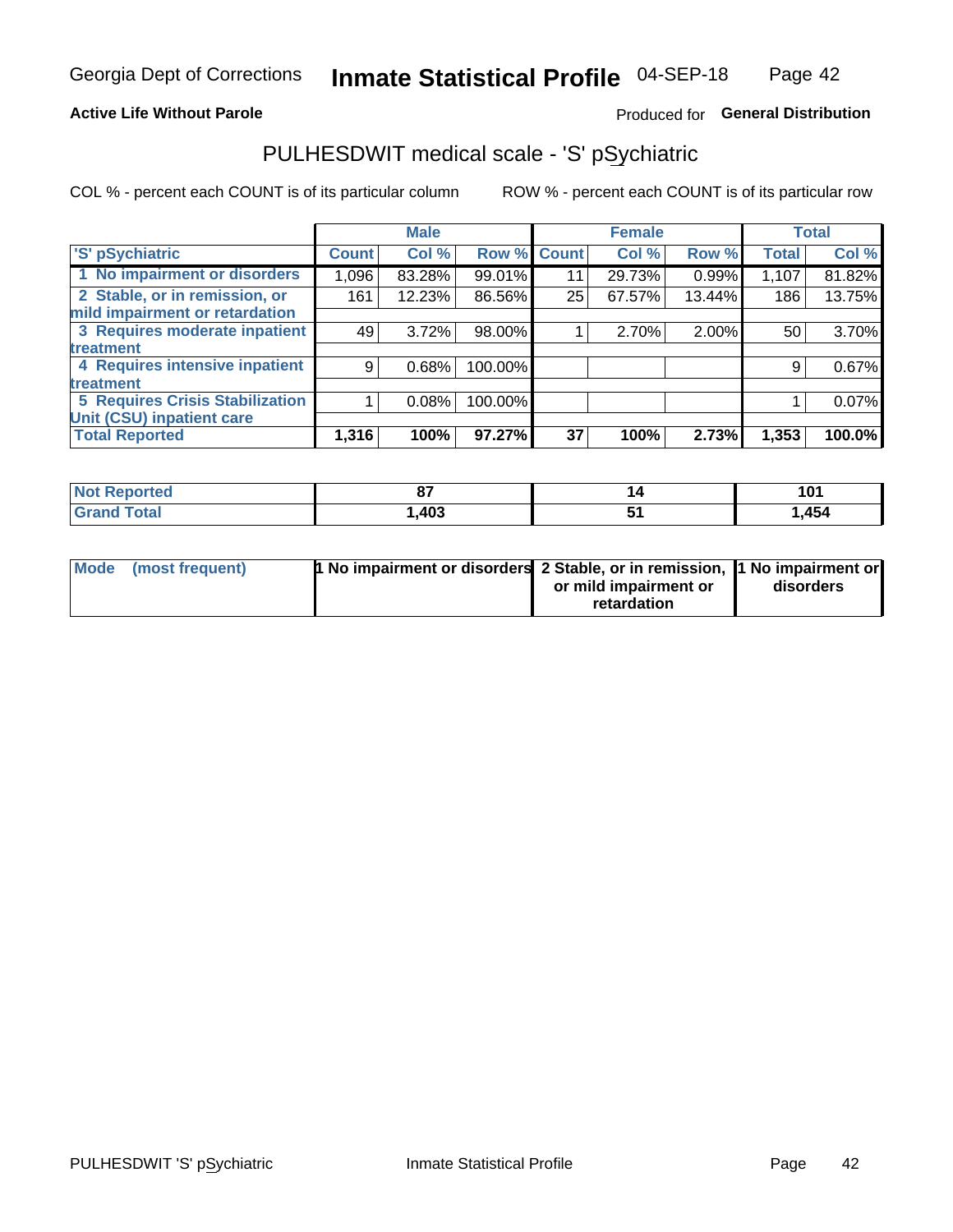#### **Active Life Without Parole**

#### Produced for General Distribution

## PULHESDWIT medical scale - 'D' dental

COL % - percent each COUNT is of its particular column

|                                 |                    | <b>Male</b> |         |              | <b>Female</b> |       |              | <b>Total</b> |
|---------------------------------|--------------------|-------------|---------|--------------|---------------|-------|--------------|--------------|
| <b>D'</b> Dental                | Count <sup>'</sup> | Col %       | Row %   | <b>Count</b> | Col %         | Row % | <b>Total</b> | Col %        |
| 1 Minimal routine dental health | 919                | 75.02%      | 95.83%  | 40           | 88.89%        | 4.17% | 959          | 75.51%       |
| <b>needs</b>                    |                    |             |         |              |               |       |              |              |
| 2 Moderate cavities and/or gum  | 258                | 21.06%      | 98.85%  | 3            | 6.67%         | 1.15% | 261          | 20.55%       |
| disease                         |                    |             |         |              |               |       |              |              |
| 3 Extensive gum disease         | 47                 | 3.84%       | 95.92%  |              | 4.44%         | 4.08% | 49           | 3.86%        |
| and/or widespread decay         |                    |             |         |              |               |       |              |              |
| 4 Urgent need for dental        |                    | 0.08%       | 100.00% |              |               |       |              | 0.08%        |
| <b>services</b>                 |                    |             |         |              |               |       |              |              |
| <b>Total Reported</b>           | 1,225              | 100%        | 96.46%  | 45           | 100%          | 3.54% | 1,270        | 100%         |

| <b>Not Reported</b><br>$\sim$ | 470  |                      | 184   |
|-------------------------------|------|----------------------|-------|
| Total                         | ,403 | $\ddot{\phantom{1}}$ | 1,454 |

| <b>Mode</b> | (most frequent) | <b>Minimal routine dental</b><br>health needs | 1 Minimal routine dental<br>health needs | <b>11 Minimal routine I</b><br>dental health<br>needs |
|-------------|-----------------|-----------------------------------------------|------------------------------------------|-------------------------------------------------------|
|-------------|-----------------|-----------------------------------------------|------------------------------------------|-------------------------------------------------------|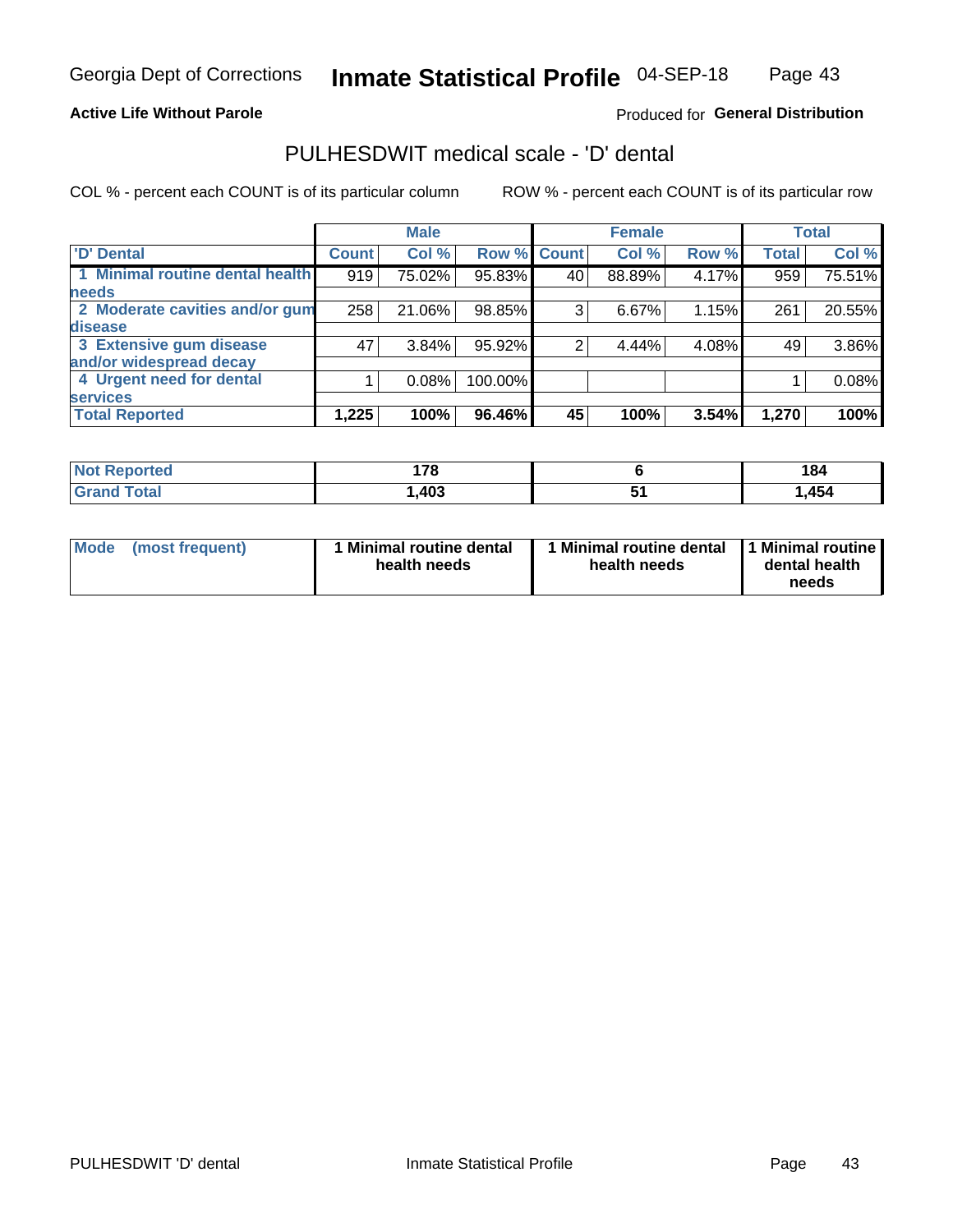#### **Active Life Without Parole**

#### Produced for General Distribution

### PULHESDWIT medical scale - 'W' work ability

COL % - percent each COUNT is of its particular column

|                                 |                 | <b>Male</b> |         |             | <b>Female</b> |       |              | <b>Total</b> |
|---------------------------------|-----------------|-------------|---------|-------------|---------------|-------|--------------|--------------|
| <b>W' work ability</b>          | <b>Count</b>    | Col %       |         | Row % Count | Col %         | Row % | <b>Total</b> | Col %        |
| 1 Unrestricted work or activity | 1,084           | 83.97%      | 97.05%  | 33          | 66.00%        | 2.95% | 1,117        | 83.30%       |
| 2 Minor restrictions on type of | 161             | 12.47%      | 90.96%  | 16          | 32.00%        | 9.04% | 177          | 13.20%       |
| <b>work</b>                     |                 |             |         |             |               |       |              |              |
| 3 Moderate restrictions on type | 29              | 2.25%       | 100.00% |             |               |       | 29           | 2.16%        |
| lof work                        |                 |             |         |             |               |       |              |              |
| 4 Major restrictions on type of | 13 <sub>1</sub> | 1.01%       | 92.86%  |             | 2.00%         | 7.14% | 14           | 1.04%        |
| <b>work</b>                     |                 |             |         |             |               |       |              |              |
| 5 Cannot work under any         | 4               | 0.31%       | 100.00% |             |               |       | 4            | 0.30%        |
| <b>circumstances</b>            |                 |             |         |             |               |       |              |              |
| <b>Total Reported</b>           | 1,291           | 100%        | 96.27%  | 50          | 100%          | 3.73% | 1,341        | 100%         |

| <b>Not Reported</b>   | 44 <sup>o</sup><br>. . | 1 4 F<br>. |
|-----------------------|------------------------|------------|
| <b>Total</b><br>Grand | ,403                   | .454       |

| Mode            | 1 Unrestricted work or | 1 Unrestricted work or | 1 Unrestricted   |
|-----------------|------------------------|------------------------|------------------|
| (most frequent) | activity               | activity               | work or activity |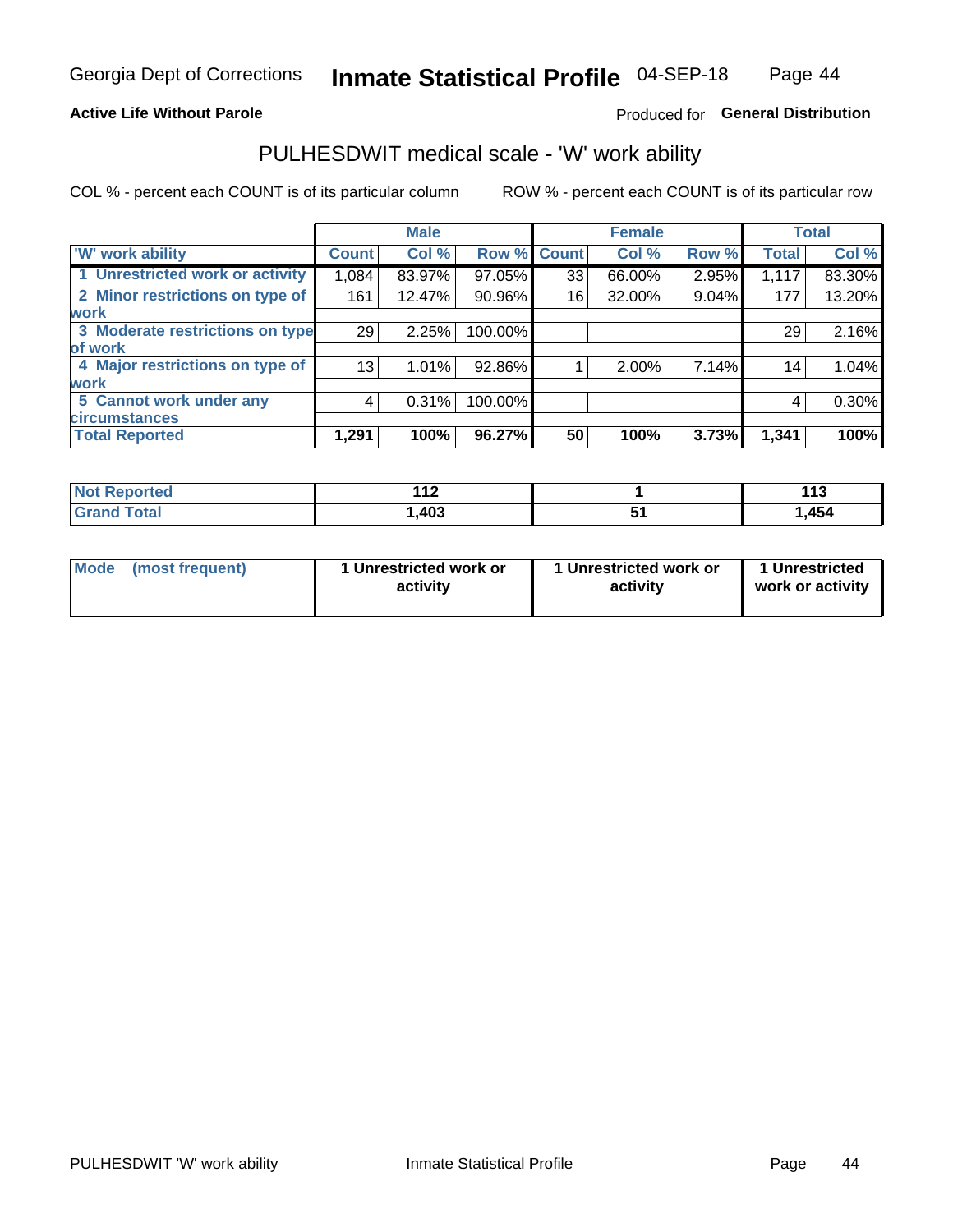#### **Active Life Without Parole**

#### Produced for General Distribution

## PULHESDWIT medical scale - 'I' impairment

COL % - percent each COUNT is of its particular column ROW % - percent each COUNT is of its particular row

|                                   |              | <b>Male</b> |             |    | <b>Female</b> |       |              | <b>Total</b> |
|-----------------------------------|--------------|-------------|-------------|----|---------------|-------|--------------|--------------|
| <b>T' Impairment</b>              | <b>Count</b> | Col %       | Row % Count |    | Col %         | Row % | <b>Total</b> | Col %        |
| 1 No impairments or               | 1,272        | 98.68%      | 96.22%      | 50 | 100.00%       | 3.78% | 1,322        | 98.73%       |
| <b>disabilities</b>               |              |             |             |    |               |       |              |              |
| 2 Wheelchair-bound but            | 8            | 0.62%       | 100.00%     |    |               |       | 8            | 0.60%        |
| otherwise OK                      |              |             |             |    |               |       |              |              |
| <b>3 Needs low-level Assisted</b> | 4            | 0.31%       | 100.00%     |    |               |       | 4            | $0.30\%$     |
| Living (level I)                  |              |             |             |    |               |       |              |              |
| 4 Needs moderate Assisted         | 2            | 0.16%       | 100.00%     |    |               |       |              | 0.15%        |
| Living (level II)                 |              |             |             |    |               |       |              |              |
| <b>5 Needs maximal Assisted</b>   | 3            | 0.23%       | 100.00%     |    |               |       | 3            | 0.22%        |
| <b>Living (level III)</b>         |              |             |             |    |               |       |              |              |
| <b>Total Reported</b>             | 1,289        | 100%        | 96.27%      | 50 | 100%          | 3.73% | 1,339        | 100%         |

| prted | -4<br>14 | 1 4 C<br>. |
|-------|----------|------------|
| 'ota. | ,403     | ,454       |

| <b>Mode</b> | (most frequent) | <b>No impairments or</b><br>disabilities | 1 No impairments or<br>disabilities | 1 No impairments<br>or disabilities |
|-------------|-----------------|------------------------------------------|-------------------------------------|-------------------------------------|
|-------------|-----------------|------------------------------------------|-------------------------------------|-------------------------------------|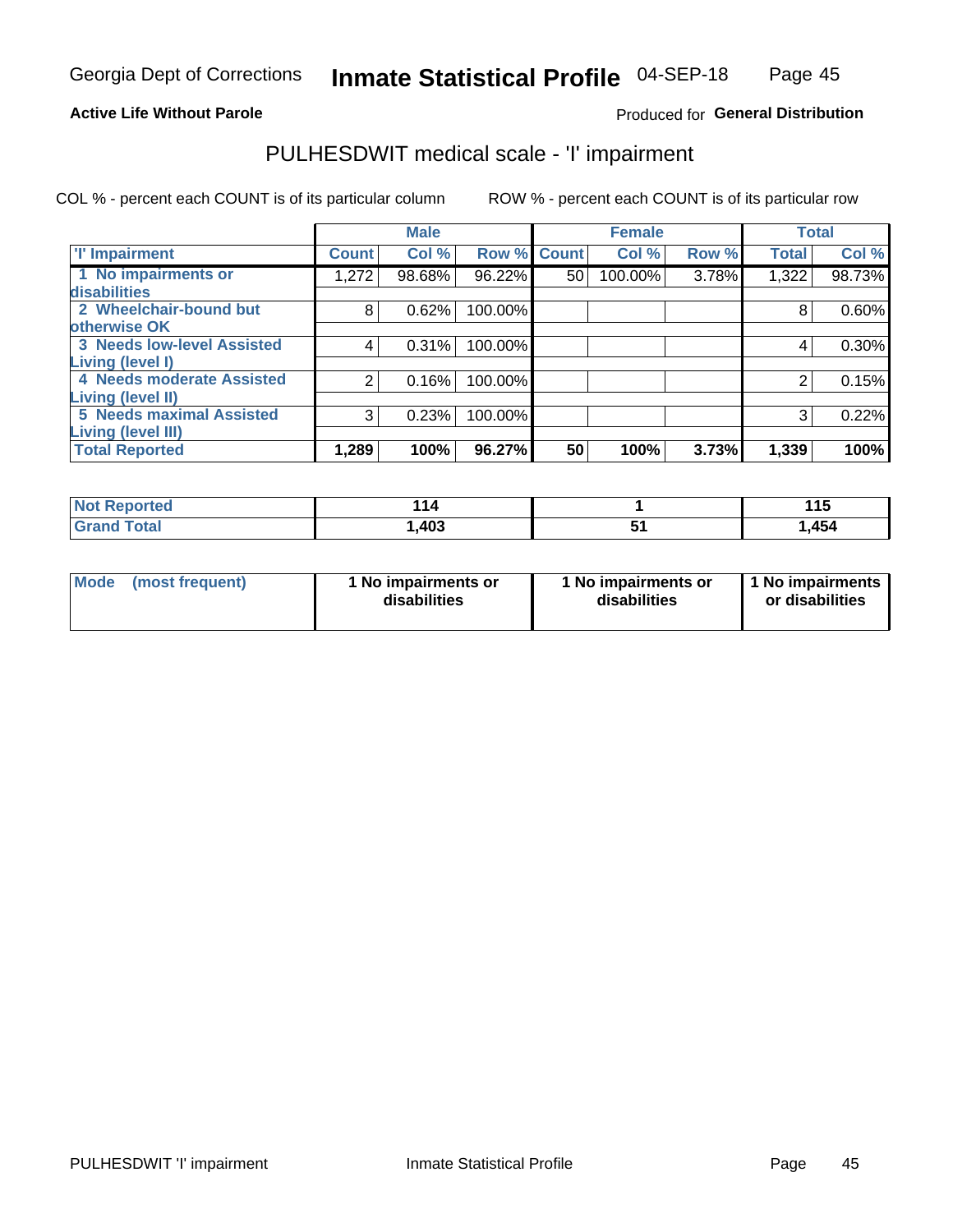#### **Active Life Without Parole**

#### Produced fo General Distribution

## PULHESDWIT medical scale - 'T' transportability

COL % - percent each COUNT is of its particular column

|                             |              | <b>Male</b> |             |    | <b>Female</b> |       |              | <b>Total</b> |
|-----------------------------|--------------|-------------|-------------|----|---------------|-------|--------------|--------------|
| <b>T' Transportability</b>  | <b>Count</b> | Col %       | Row % Count |    | Col %         | Row % | <b>Total</b> | Col %        |
| 1 Can be transported in any | 1,288        | 99.31%      | 96.26%      | 50 | 100.00%       | 3.74% | 1,338        | 99.33%       |
| ordinary approved vehicle   |              |             |             |    |               |       |              |              |
| 2 Wheelchair-bound, not     |              | 0.31%       | 100.00%     |    |               |       |              | $0.30\%$     |
| needing special vehicle     |              |             |             |    |               |       |              |              |
| 5 Requires ambulance        | 5            | 0.39%       | 100.00%     |    |               |       |              | 0.37%        |
| transport                   |              |             |             |    |               |       |              |              |
| <b>Total Reported</b>       | 1,297        | 100%        | 96.29%      | 50 | 100%          | 3.71% | 1,347        | 100%         |

| orted       | 106  | 107    |
|-------------|------|--------|
| <b>otal</b> | ,403 | . 454، |

| Mode | (most frequent) | 1 Can be transported in any 1 Can be transported in any | ordinary approved vehicle   ordinary approved vehicle   transported in any | 1 Can be<br>  ordinary approved<br>vehicle |
|------|-----------------|---------------------------------------------------------|----------------------------------------------------------------------------|--------------------------------------------|
|      |                 |                                                         |                                                                            |                                            |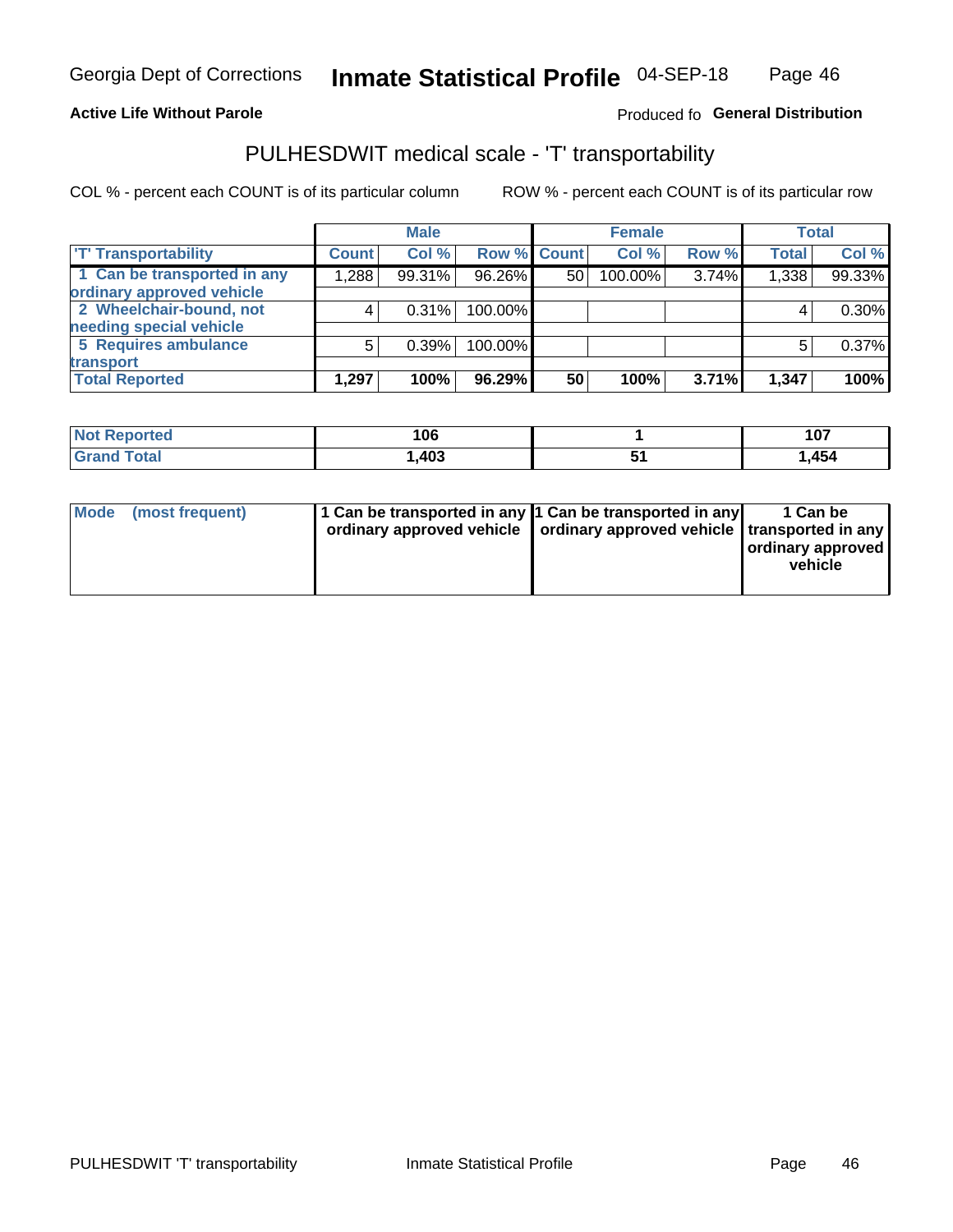#### Inmate Statistical Profile 04-SEP-18 Page 47

#### **Active Life Without Parole**

#### Produced for General Distribution

## Number of prior Georgia incarcerations

COL % - percent each COUNT is of its particular column

|                                       |                 | <b>Male</b> |                    |    | <b>Female</b> |       |       | <b>Total</b> |
|---------------------------------------|-----------------|-------------|--------------------|----|---------------|-------|-------|--------------|
| <b>Num of Prior GA Incarcerations</b> | <b>Count</b>    | Col %       | <b>Row % Count</b> |    | Col %         | Row % | Total | Col %        |
|                                       | 705             | 50.25%      | 94.50%             | 41 | 80.39%        | 5.50% | 746   | 51.31%       |
|                                       | 283             | 20.17%      | 98.26%             | 5  | 9.80%         | 1.74% | 288   | 19.81%       |
|                                       | 175             | 12.47%      | 98.87%             | 2  | 3.92%         | 1.13% | 177   | 12.17%       |
| 3                                     | 113             | 8.05%       | 98.26%             | 2  | 3.92%         | 1.74% | 115   | 7.91%        |
|                                       | 60              | 4.28%       | 100.00%            |    |               |       | 60    | 4.13%        |
| 5                                     | 37              | 2.64%       | 100.00%            |    |               |       | 37    | 2.54%        |
| <b>More Than 5</b>                    | 30 <sup>2</sup> | 2.14%       | 96.77%             |    | 1.96%         | 3.23% | 31    | 2.13%        |
| <b>Total Reported</b>                 | 1,403           | 100%        | 96.49%             | 51 | 100%          | 3.51% | 1,454 | 100%         |

| orted<br><b>N</b>                |                     |       |
|----------------------------------|---------------------|-------|
| <b>Total</b><br>$\mathbf{v}$ and | $\mathbf{A}$<br>40J | 1,454 |

| Mean (average)       | 1.14 | ن ۲. | 444 |
|----------------------|------|------|-----|
| Median (middle)      |      |      |     |
| Mode (most frequent) |      |      |     |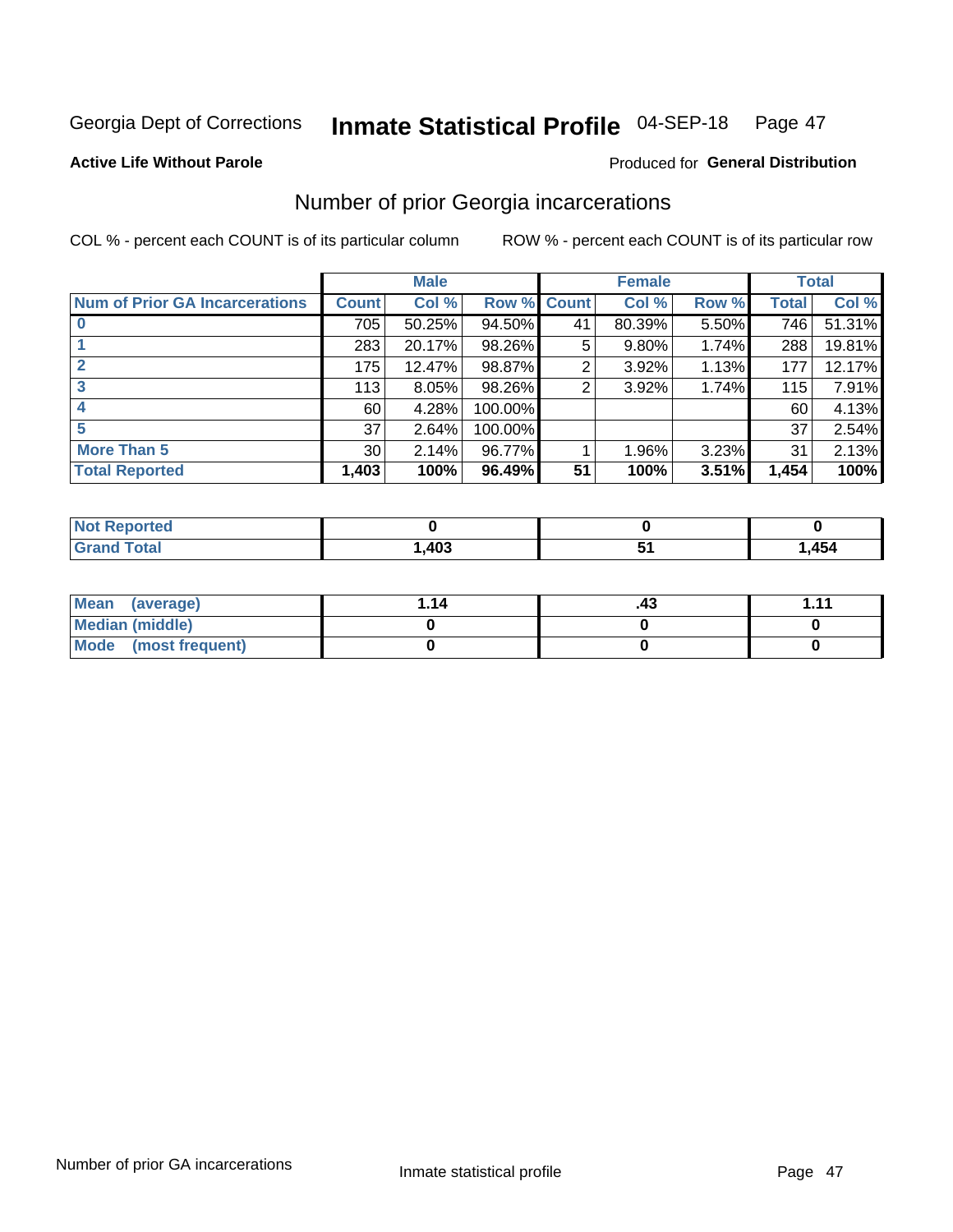#### Inmate Statistical Profile 04-SEP-18 Page 48

**Active Life Without Parole** 

Produced for General Distribution

### Prison sentence in years

COL % - percent each COUNT is of its particular column

ROW % - percent each COUNT is of its particular row

|                                 | <b>Male</b>  |          |                    | <b>Female</b> |            |          | Total              |        |
|---------------------------------|--------------|----------|--------------------|---------------|------------|----------|--------------------|--------|
| <b>Prison Sentence In Years</b> | <b>Count</b> | Col %    | <b>Row % Count</b> |               | Col %      | Row %    | Total <sub>1</sub> | Col %  |
| Life Without Parole             | 1,401        | 99.86%   | 96.49%             | 51            | $100.00\%$ | $3.51\%$ | 1.452              | 99.86% |
| <b>Death</b>                    |              | $0.07\%$ | 100.00%            |               |            |          |                    | 0.07%  |
| <b>Youthful Offenders</b>       |              | $0.07\%$ | 100.00%            |               |            |          |                    | 0.07%  |
| <b>Total Reported</b>           | 1,403        | 100%     | 96.49%             | 51            | 100%       | $3.51\%$ | 1.454              | 100%   |

| <b>Not Reported</b> |      |        |  |
|---------------------|------|--------|--|
| Total               | ,403 | 454, ا |  |

#### **Determinate (numeric) sentences only**

**Mean** (average)

All sentences (including determinate), with life, life without parole, and death sentences figured at 45 years

| l Mea | --     | --     |  |
|-------|--------|--------|--|
| апе   | $\sim$ | $\sim$ |  |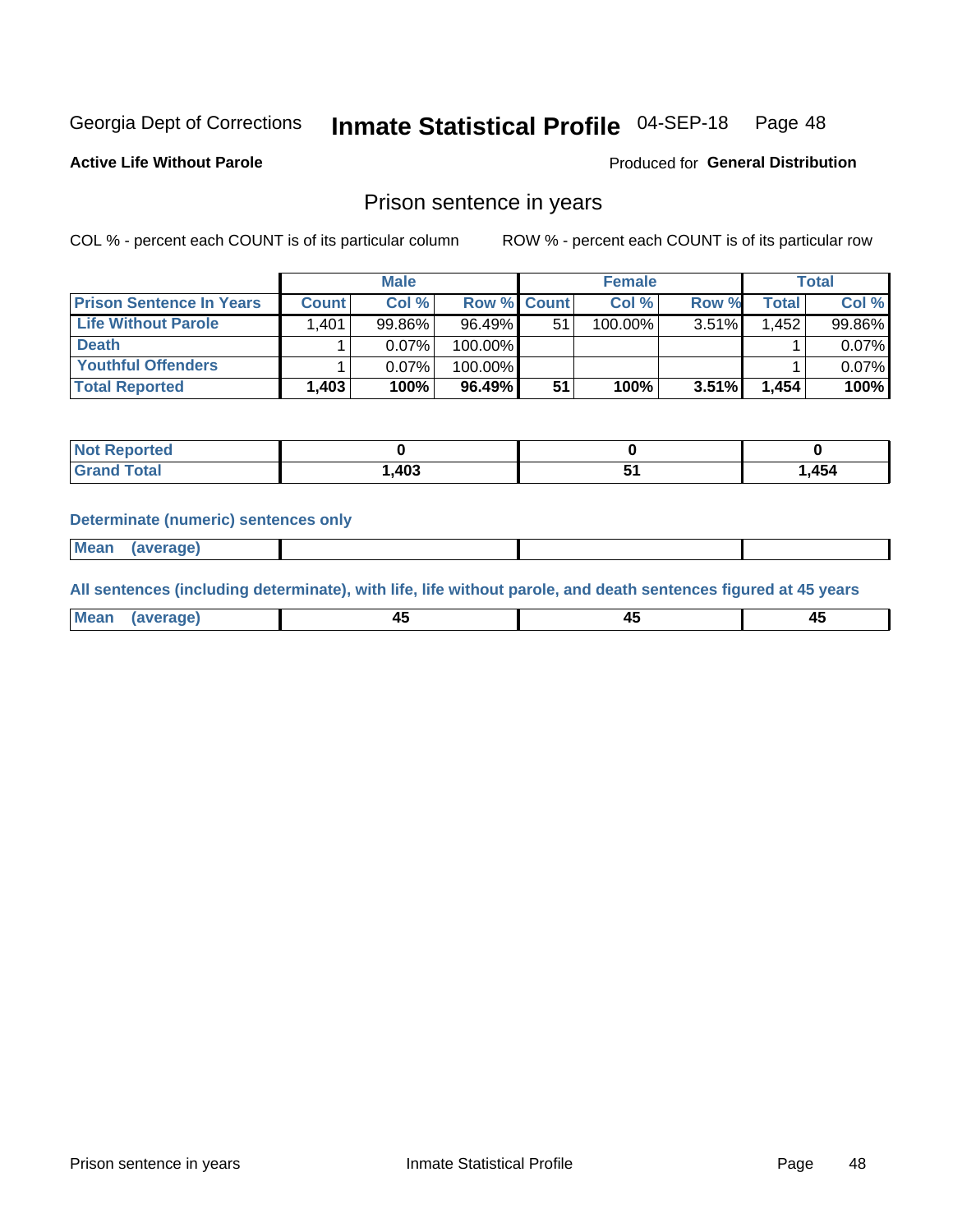#### Georgia Dept of Corrections Inmate Statistical Profile 04-SEP-18 Page 49

#### **Active Life Without Parole**

#### Produced for General Distribution

## Primary offense, broken out into felonies vs misdemeanors

COL % - percent each COUNT is of its particular column

|                                  | <b>Male</b>  |         |                    | <b>Female</b>   |            |          | Total        |         |  |
|----------------------------------|--------------|---------|--------------------|-----------------|------------|----------|--------------|---------|--|
| <b>Felonies and Misdemeanors</b> | <b>Count</b> | Col%    | <b>Row % Count</b> |                 | Col%       | Row %    | <b>Total</b> | Col %   |  |
| <b>Felonies</b>                  | .397         | 100.00% | 96.68%             | 48 <sup>1</sup> | $100.00\%$ | $3.32\%$ | 1.445        | 100.00% |  |
| <b>Total Reported</b>            | .397         | 100%    | 96.68%             | 48              | 100%       | 3.32%    | 1,445        | 100%    |  |

| <b>Not Reported</b> |      |      |      |
|---------------------|------|------|------|
| <b>Grand Total</b>  | ,403 | ,400 | .454 |

| $Mc$<br>equent)<br>нез<br>$\sim$<br>. | onies<br>. | <b>onies</b><br>. |
|---------------------------------------|------------|-------------------|
|---------------------------------------|------------|-------------------|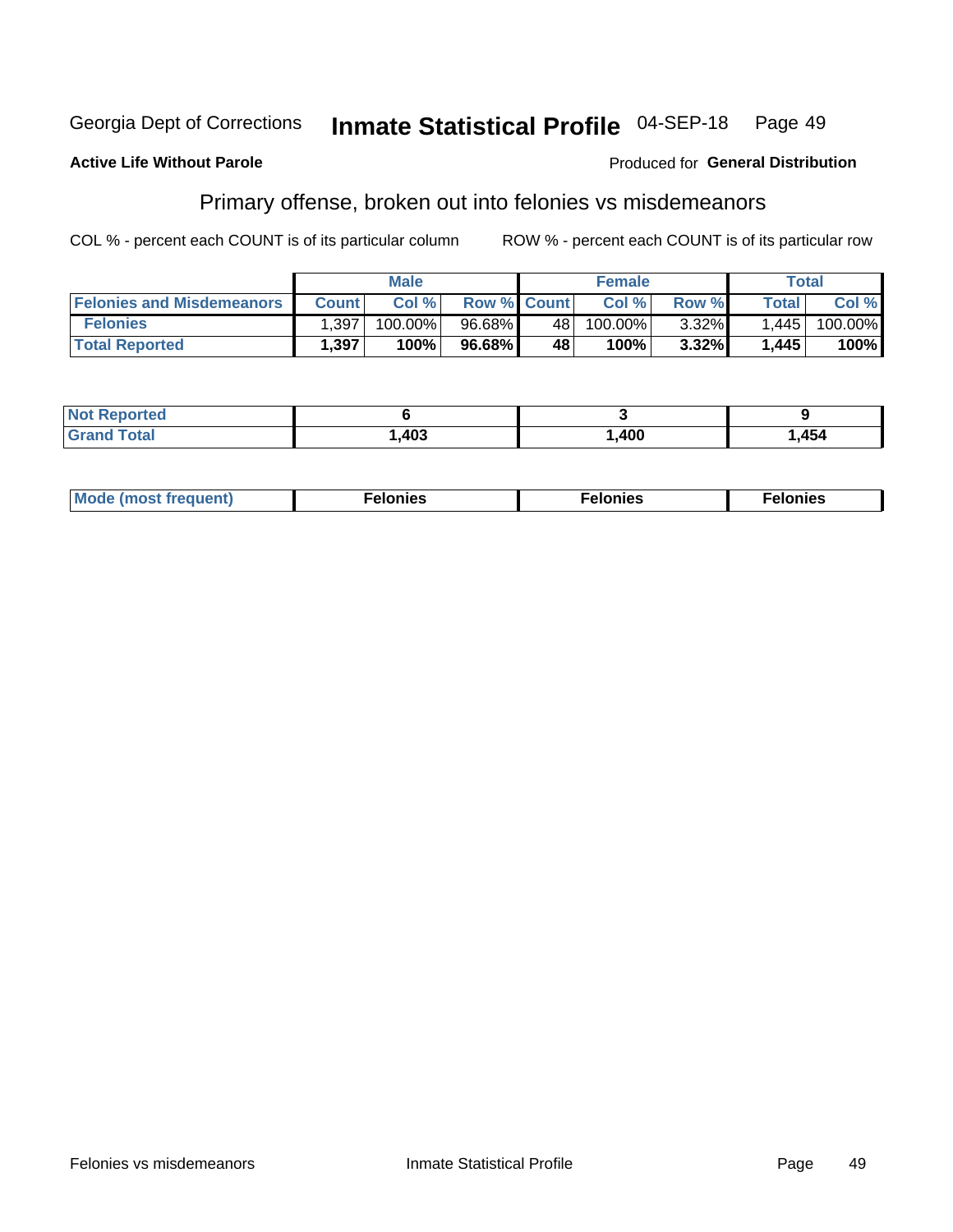#### Inmate Statistical Profile 04-SEP-18 Page 50

#### **Active Life Without Parole**

#### Produced for General Distribution

## Primary offense, broken out into six broad crime categories

COL % - percent each COUNT is of its particular column

|                         | <b>Male</b>  |        |         | <b>Female</b> |           |       | <b>Total</b>     |        |  |
|-------------------------|--------------|--------|---------|---------------|-----------|-------|------------------|--------|--|
| <b>Crime Categories</b> | <b>Count</b> | Col %  |         | Row % Count   | Col %     | Row % | <b>Total</b>     | Col %  |  |
| <b>Violent</b>          | 1,216        | 86.67% | 96.05%  | 50            | $98.04\%$ | 3.95% | 1,266            | 87.07% |  |
| <b>Sex Crime</b>        | 179          | 12.76% | 99.44%  |               | 1.96%     | .56%  | 180 <sub>1</sub> | 12.38% |  |
| <b>Drug</b><br>4        | 6            | .43%   | 100.00% |               | .00%      |       | 6                | .41%   |  |
| <b>Other</b><br>6       | ົ            | .14%   | 100.00% |               | .00%      |       |                  | .14%   |  |
| <b>Total Reported</b>   | 1,403        | 100%   | 96.49%  | 51            | 100%      | 3.51% | 1,454            | 100%   |  |

| <b>Not Reported</b> |      |     |
|---------------------|------|-----|
| <b>Total</b>        | ,403 | 454 |

| <b>Mode (most frequent)</b> |         |                | --             |
|-----------------------------|---------|----------------|----------------|
|                             | violent | <b>Violent</b> | <b>Violent</b> |
|                             |         |                |                |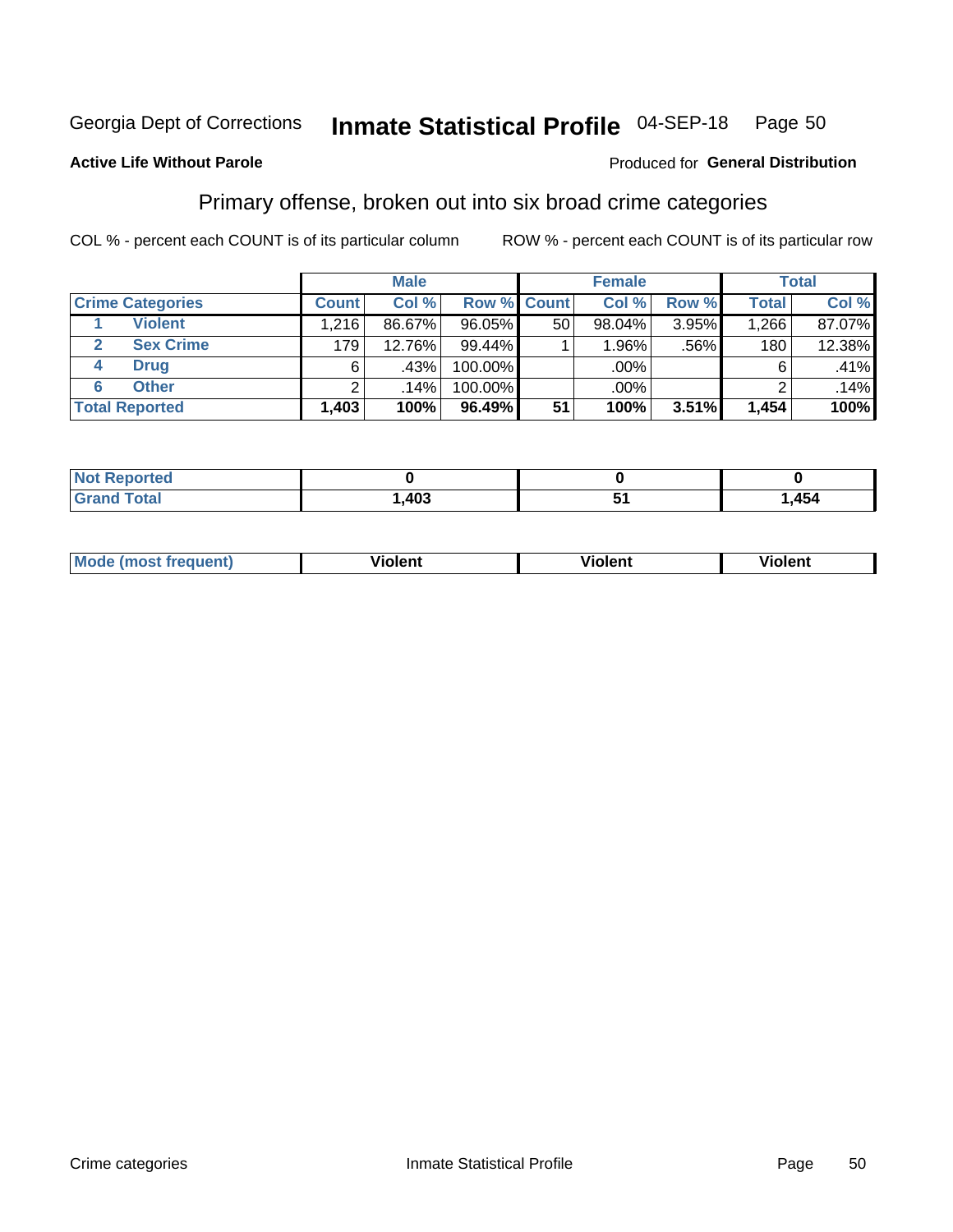## Inmate Statistical Profile 04-SEP-18 Page 51

#### **Active Life Without Parole**

#### Produced for General Distribution

## Primary offense, detailed offense code

COL % - percent each COUNT is of its particular column

|                                            |                | <b>Male</b> |         |                 | <b>Female</b> |       |                | <b>Total</b> |
|--------------------------------------------|----------------|-------------|---------|-----------------|---------------|-------|----------------|--------------|
| <b>Primary Offense</b>                     | <b>Count</b>   | Col %       | Row %   | <b>Count</b>    | Col %         | Row % | <b>Total</b>   | Col %        |
| <b>Agg Sex Battery Atmpt (2099)</b>        |                | .07%        | 100.00% |                 |               |       | 1              | .07%         |
| <b>Aggrav Battery (1305)</b>               | 1              | .07%        | 100.00% |                 |               |       | 1              | .07%         |
| <b>Aggrav Child Molestation (2021)</b>     | 27             | 1.92%       | 100.00% |                 |               |       | 27             | 1.86%        |
| <b>Aggrav Sexual Battery (2009)</b>        | 6              | .43%        | 100.00% |                 |               |       | 6              | .41%         |
| <b>Aggrav Sodomy (2003)</b>                | 9              | .64%        | 100.00% |                 |               |       | 9              | .62%         |
| <b>Armed Robbery (1902)</b>                | 151            | 10.76%      | 99.34%  | 1               | 1.96%         | .66%  | 152            | 10.45%       |
| <b>Child Molestation (2019)</b>            | 5              | .36%        | 100.00% |                 |               |       | 5              | .34%         |
| <b>False Imprisonment (1308)</b>           |                | .07%        | 100.00% |                 |               |       |                | .07%         |
| <b>Hijacking Motor Vehicle (1911)</b>      |                | .07%        | 100.00% |                 |               |       |                | .07%         |
| Kidnapping (1311)                          | 95             | 6.77%       | 100.00% |                 |               |       | 95             | 6.53%        |
| <b>Murder (1101)</b>                       | 965            | 68.78%      | 95.17%  | 49              | 96.08%        | 4.83% | 1,014          | 69.74%       |
| <b>Poss Firearm Convct Felon</b>           | $\overline{2}$ | .14%        | 100.00% |                 |               |       | 2              | .14%         |
| (2914)                                     |                |             |         |                 |               |       |                |              |
| <b>Poss Of Firearm Dur Crime</b><br>(2910) | 1              | .07%        | 100.00% |                 |               |       |                | .07%         |
| Poss W Int Dist Cocaine (4050)             | 1              | .07%        | 100.00% |                 |               |       |                | .07%         |
| Rape (2001)                                | 131            | 9.34%       | 99.24%  | 1               | 1.96%         | .76%  | 132            | 9.08%        |
| S/D Cont Sub Public (4017)                 |                | .07%        | 100.00% |                 |               |       |                | .07%         |
| S/D Cont Sub School (4018)                 | 1              | .07%        | 100.00% |                 |               |       | 1              | .07%         |
| <b>Traf Cocaine 401+ Gm (4103)</b>         | 2              | .14%        | 100.00% |                 |               |       | $\overline{2}$ | .14%         |
| <b>Traf Methamph 28-199 Gm</b>             | 1              | .07%        | 100.00% |                 |               |       | 1              | .07%         |
| (4140)                                     |                |             |         |                 |               |       |                |              |
| <b>Traffick Sexual Servitude (1331)</b>    | 1              | .07%        | 100.00% |                 |               |       | 1              | .07%         |
| <b>Total Rported</b>                       | 1,403          | 100%        | 96.49%  | $\overline{51}$ | 100%          | 3.51% | 1,454          | 100%         |

| Reported<br>' NOT |            |    |              |
|-------------------|------------|----|--------------|
| Гоtal             | 102<br>70J | יש | <b>1,454</b> |

| Mode (most frequent) | 1101 Murder | 1101 Murder | 1101 Murder |
|----------------------|-------------|-------------|-------------|
|                      |             |             |             |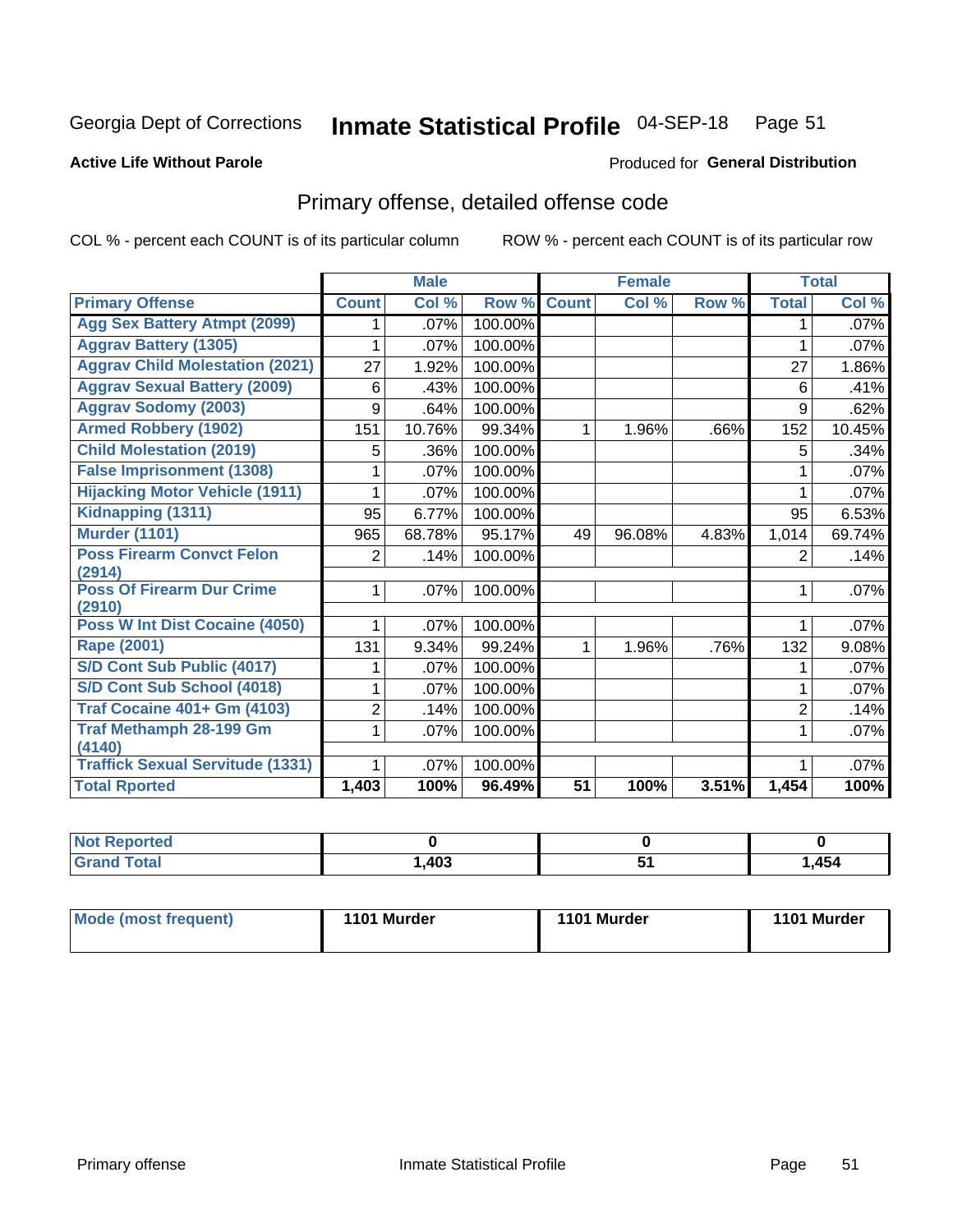## Inmate Statistical Profile 04-SEP-18 Page 52

#### **Active Life Without Parole**

#### Produced for General Distribution

## County of conviction of primary offense

COL % - percent each COUNT is of its particular column

|                                |                | <b>Male</b> |         |                | <b>Female</b> |        |                | <b>Total</b> |
|--------------------------------|----------------|-------------|---------|----------------|---------------|--------|----------------|--------------|
| <b>County of Conviction</b>    | <b>Count</b>   | Col %       | Row %   | <b>Count</b>   | Col %         | Row %  | <b>Total</b>   | Col %        |
| 000<br><b>Unknown</b>          | 6              | .43%        | 66.67%  | $\overline{3}$ | 5.88%         | 33.33% | 9              | .62%         |
| <b>Appling County</b><br>001   | 4              | .29%        | 100.00% |                |               |        | 4              | .28%         |
| <b>Atkinson County</b><br>002  | $\overline{c}$ | .14%        | 100.00% |                |               |        | $\overline{c}$ | .14%         |
| <b>Bacon County</b><br>003     | 4              | .29%        | 100.00% |                |               |        | 4              | .28%         |
| <b>Baker County</b><br>004     | 1              | .07%        | 100.00% |                |               |        | 1              | .07%         |
| <b>Baldwin County</b><br>005   | 5              | .36%        | 100.00% |                |               |        | 5              | .34%         |
| <b>Banks County</b><br>006     | 3              | .21%        | 100.00% |                |               |        | 3              | .21%         |
| <b>Barrow County</b><br>007    | 7              | .50%        | 100.00% |                |               |        | 7              | .48%         |
| <b>Bartow County</b><br>008    | 8              | .57%        | 88.89%  | 1              | 1.96%         | 11.11% | 9              | .62%         |
| <b>Ben Hill County</b><br>009  | 8              | .57%        | 100.00% |                |               |        | 8              | .55%         |
| <b>Berrien County</b><br>010   | $\overline{c}$ | .14%        | 100.00% |                |               |        | $\overline{2}$ | .14%         |
| <b>Bibb County</b><br>011      | 43             | 3.06%       | 95.56%  | $\overline{2}$ | 3.92%         | 4.44%  | 45             | 3.09%        |
| <b>Bleckley County</b><br>012  | 1              | .07%        | 100.00% |                |               |        | 1              | .07%         |
| <b>Brantley County</b><br>013  | $\overline{c}$ | .14%        | 100.00% |                |               |        | $\overline{2}$ | .14%         |
| <b>Brooks County</b><br>014    | $\overline{2}$ | .14%        | 100.00% |                |               |        | $\overline{2}$ | .14%         |
| <b>Bryan County</b><br>015     | 1              | .07%        | 100.00% |                |               |        | 1              | .07%         |
| <b>Bulloch County</b><br>016   | 6              | .43%        | 85.71%  | 1              | 1.96%         | 14.29% | $\overline{7}$ | .48%         |
| <b>Burke County</b><br>017     | 12             | .86%        | 100.00% |                |               |        | 12             | .83%         |
| <b>Butts County</b><br>018     | $\overline{5}$ | .36%        | 100.00% |                |               |        | 5              | .34%         |
| <b>Camden County</b><br>020    | 6              | .43%        | 100.00% |                |               |        | 6              | .41%         |
| <b>Candler County</b><br>021   | 3              | .21%        | 100.00% |                |               |        | 3              | .21%         |
| <b>Carroll County</b><br>022   | 5              | .36%        | 100.00% |                |               |        | 5              | .34%         |
| <b>Catoosa County</b><br>023   | 4              | .29%        | 80.00%  | 1              | 1.96%         | 20.00% | 5              | .34%         |
| <b>Chatham County</b><br>025   | 55             | 3.92%       | 98.21%  | 1              | 1.96%         | 1.79%  | 56             | 3.85%        |
| <b>Chattooga County</b><br>027 | $\overline{2}$ | .14%        | 100.00% |                |               |        | $\overline{2}$ | .14%         |
| <b>Cherokee County</b><br>028  | 4              | .29%        | 100.00% |                |               |        | 4              | .28%         |
| <b>Clarke County</b><br>029    | 22             | 1.57%       | 95.65%  | 1              | 1.96%         | 4.35%  | 23             | 1.58%        |
| <b>Clay County</b><br>030      | 1              | .07%        | 100.00% |                |               |        | 1              | .07%         |
| <b>Clayton County</b><br>031   | 68             | 4.85%       | 93.15%  | 5              | 9.80%         | 6.85%  | 73             | 5.02%        |
| <b>Clinch County</b><br>032    | 1              | .07%        | 100.00% |                |               |        | 1              | .07%         |
| <b>Cobb County</b><br>033      | 67             | 4.78%       | 97.10%  | $\overline{2}$ | 3.92%         | 2.90%  | 69             | 4.75%        |
| 034<br><b>Coffee County</b>    | 8              | .57%        | 100.00% |                |               |        | 8              | .55%         |
| <b>Colquitt County</b><br>035  | $\overline{2}$ | .14%        | 100.00% |                |               |        | $\overline{2}$ | .14%         |
| <b>Columbia County</b><br>036  | 9              | .64%        | 81.82%  | $\overline{2}$ | 3.92%         | 18.18% | 11             | .76%         |
| <b>Cook County</b><br>037      | $\overline{5}$ | .36%        | 100.00% |                |               |        | 5              | .34%         |
| <b>Coweta County</b><br>038    | 9              | .64%        | 100.00% |                |               |        | 9              | .62%         |
| <b>Crisp County</b><br>040     | 6              | .43%        | 100.00% |                |               |        | 6              | .41%         |
| <b>Dade County</b><br>041      | 1              | .07%        | 100.00% |                |               |        | 1              | .07%         |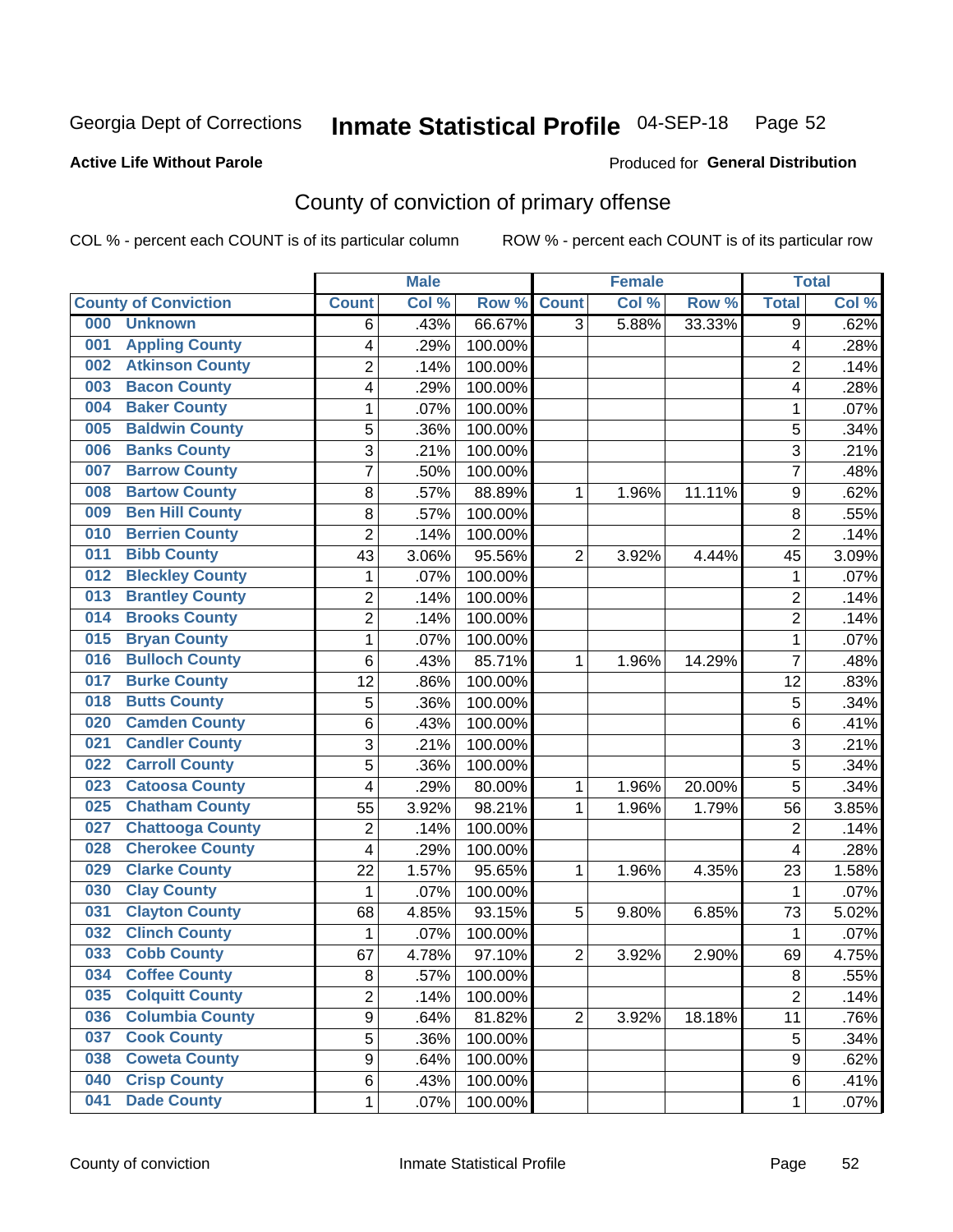## Inmate Statistical Profile 04-SEP-18 Page 53

#### **Active Life Without Parole**

#### Produced for General Distribution

## County of conviction of primary offense

COL % - percent each COUNT is of its particular column

|                                 |                 | <b>Male</b> |                  |                | <b>Female</b> |        |                | <b>Total</b> |
|---------------------------------|-----------------|-------------|------------------|----------------|---------------|--------|----------------|--------------|
| <b>County of Conviction</b>     | <b>Count</b>    | Col %       | Row <sup>%</sup> | <b>Count</b>   | Col %         | Row %  | <b>Total</b>   | Col %        |
| <b>Dawson County</b><br>042     | 2               | .14%        | 100.00%          |                |               |        | $\overline{2}$ | .14%         |
| <b>Decatur County</b><br>043    | 5               | .36%        | 100.00%          |                |               |        | 5              | .34%         |
| <b>Dekalb County</b><br>044     | 128             | 9.12%       | 97.71%           | 3              | 5.88%         | 2.29%  | 131            | 9.01%        |
| <b>Dooly County</b><br>046      | 2               | .14%        | 100.00%          |                |               |        | 2              | .14%         |
| <b>Dougherty County</b><br>047  | 28              | 2.00%       | 96.55%           | 1              | 1.96%         | 3.45%  | 29             | 1.99%        |
| <b>Douglas County</b><br>048    | 32              | 2.28%       | 94.12%           | $\overline{2}$ | 3.92%         | 5.88%  | 34             | 2.34%        |
| <b>Early County</b><br>049      | $\overline{2}$  | .14%        | 100.00%          |                |               |        | $\overline{2}$ | .14%         |
| <b>Effingham County</b><br>051  | 5               | .36%        | 100.00%          |                |               |        | 5              | .34%         |
| <b>Elbert County</b><br>052     | 3               | .21%        | 100.00%          |                |               |        | 3              | .21%         |
| <b>Emanuel County</b><br>053    | 10              | .71%        | 100.00%          |                |               |        | 10             | .69%         |
| <b>Fayette County</b><br>056    | 8               | .57%        | 100.00%          |                |               |        | 8              | .55%         |
| <b>Floyd County</b><br>057      | 30              | 2.14%       | 96.77%           | 1              | 1.96%         | 3.23%  | 31             | 2.13%        |
| <b>Forsyth County</b><br>058    | 5               | .36%        | 100.00%          |                |               |        | 5              | .34%         |
| <b>Franklin County</b><br>059   | 5               | .36%        | 83.33%           | 1              | 1.96%         | 16.67% | 6              | .41%         |
| <b>Fulton County</b><br>060     | 176             | 12.54%      | 98.32%           | 3              | 5.88%         | 1.68%  | 179            | 12.31%       |
| <b>Gilmer County</b><br>061     | $\overline{2}$  | .14%        | 100.00%          |                |               |        | 2              | .14%         |
| <b>Glynn County</b><br>063      | 20              | 1.43%       | 100.00%          |                |               |        | 20             | 1.38%        |
| <b>Gordon County</b><br>064     | 8               | .57%        | 100.00%          |                |               |        | 8              | .55%         |
| <b>Grady County</b><br>065      | $\overline{2}$  | .14%        | 100.00%          |                |               |        | $\overline{2}$ | .14%         |
| <b>Greene County</b><br>066     | $\overline{2}$  | .14%        | 100.00%          |                |               |        | $\overline{2}$ | .14%         |
| <b>Gwinnett County</b><br>067   | 62              | 4.42%       | 95.38%           | 3              | 5.88%         | 4.62%  | 65             | 4.47%        |
| <b>Habersham County</b><br>068  | 3               | .21%        | 100.00%          |                |               |        | 3              | .21%         |
| <b>Hall County</b><br>069       | 22              | 1.57%       | 84.62%           | 4              | 7.84%         | 15.38% | 26             | 1.79%        |
| <b>Haralson County</b><br>071   | 4               | .29%        | 100.00%          |                |               |        | 4              | .28%         |
| <b>Harris County</b><br>072     | $\overline{c}$  | .14%        | 100.00%          |                |               |        | $\overline{2}$ | .14%         |
| <b>Hart County</b><br>073       | $\overline{3}$  | .21%        | 100.00%          |                |               |        | 3              | .21%         |
| <b>Henry County</b><br>075      | $\overline{17}$ | 1.21%       | 94.44%           | 1              | 1.96%         | 5.56%  | 18             | 1.24%        |
| <b>Houston County</b><br>076    | 22              | 1.57%       | 100.00%          |                |               |        | 22             | 1.51%        |
| <b>Irwin County</b><br>077      | $\overline{2}$  | .14%        | 100.00%          |                |               |        | $\overline{2}$ | .14%         |
| <b>Jackson County</b><br>078    | 11              | .78%        | 100.00%          |                |               |        | 11             | .76%         |
| <b>Jasper County</b><br>079     | 1               | .07%        | 100.00%          |                |               |        | 1              | .07%         |
| 080<br><b>Jeff Davis County</b> | 1               | .07%        | 100.00%          |                |               |        | 1              | .07%         |
| <b>Jefferson County</b><br>081  | $\overline{5}$  | .36%        | 100.00%          |                |               |        | $\overline{5}$ | .34%         |
| <b>Jenkins County</b><br>082    | $\overline{2}$  | .14%        | 100.00%          |                |               |        | $\overline{2}$ | .14%         |
| <b>Johnson County</b><br>083    | 1               | .07%        | 100.00%          |                |               |        | $\mathbf 1$    | .07%         |
| <b>Jones County</b><br>084      | 1               | .07%        | 50.00%           | 1              | 1.96%         | 50.00% | $\overline{c}$ | .14%         |
| <b>Lamar County</b><br>085      | 1               | .07%        | 100.00%          |                |               |        | 1              | .07%         |
| <b>Lanier County</b><br>086     | $\overline{2}$  | .14%        | 100.00%          |                |               |        | $\overline{2}$ | .14%         |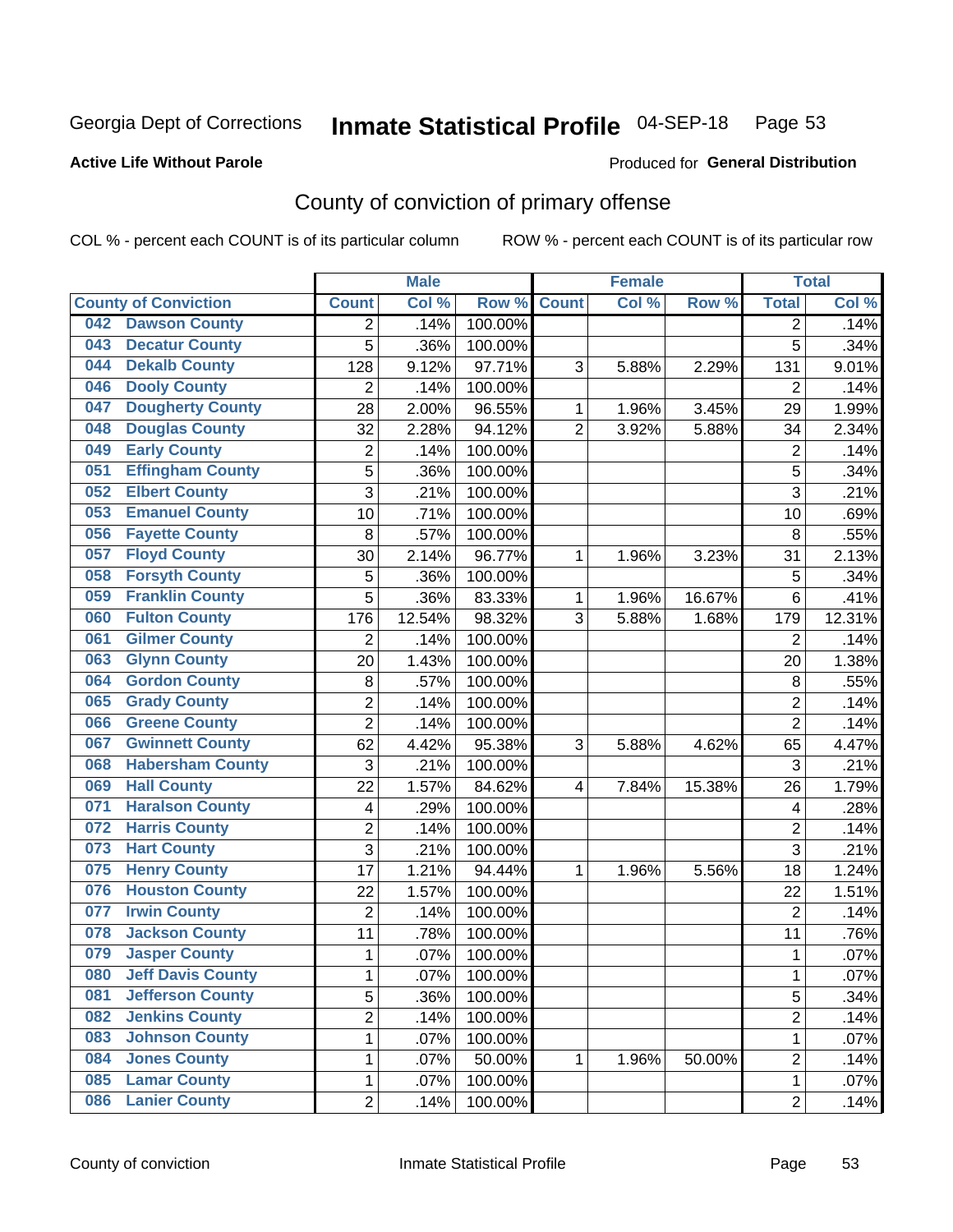## Inmate Statistical Profile 04-SEP-18 Page 54

#### **Active Life Without Parole**

#### Produced for General Distribution

## County of conviction of primary offense

COL % - percent each COUNT is of its particular column

|                                           |                 | <b>Male</b> |                  |                | <b>Female</b> |        |                 | <b>Total</b> |
|-------------------------------------------|-----------------|-------------|------------------|----------------|---------------|--------|-----------------|--------------|
| <b>County of Conviction</b>               | <b>Count</b>    | Col %       | Row <sup>%</sup> | <b>Count</b>   | Col %         | Row %  | <b>Total</b>    | Col %        |
| <b>Laurens County</b><br>087              | 4               | .29%        | 100.00%          |                |               |        | 4               | .28%         |
| <b>Lee County</b><br>088                  | 4               | .29%        | 100.00%          |                |               |        | 4               | .28%         |
| <b>Liberty County</b><br>089              | 7               | .50%        | 100.00%          |                |               |        | 7               | .48%         |
| <b>Long County</b><br>091                 | 5               | .36%        | 100.00%          |                |               |        | 5               | .34%         |
| <b>Lowndes County</b><br>092              | 9               | .64%        | 100.00%          |                |               |        | 9               | .62%         |
| <b>Lumpkin County</b><br>093              | 1               | .07%        | 100.00%          |                |               |        | $\mathbf{1}$    | .07%         |
| <b>Madison County</b><br>095              | 2               | .14%        | 100.00%          |                |               |        | $\overline{2}$  | .14%         |
| <b>Marion County</b><br>096               | 1               | .07%        | 100.00%          |                |               |        | $\mathbf{1}$    | .07%         |
| <b>Mcduffie County</b><br>097             | 3               | .21%        | 100.00%          |                |               |        | 3               | .21%         |
| <b>Miller County</b><br>100               | 1               | .07%        | 100.00%          |                |               |        | 1               | .07%         |
| <b>Mitchell County</b><br>101             | 1               | .07%        | 100.00%          |                |               |        | 1               | .07%         |
| <b>Monroe County</b><br>102               | $\overline{7}$  | .50%        | 100.00%          |                |               |        | $\overline{7}$  | .48%         |
| <b>Morgan County</b><br>104               | 1               | .07%        | 100.00%          |                |               |        | 1               | .07%         |
| <b>Murray County</b><br>105               | 3               | .21%        | 100.00%          |                |               |        | 3               | .21%         |
| <b>Muscogee County</b><br>106             | 39              | 2.78%       | 97.50%           | 1              | 1.96%         | 2.50%  | 40              | 2.75%        |
| <b>Newton County</b><br>107               | 13              | .93%        | 86.67%           | $\overline{2}$ | 3.92%         | 13.33% | 15              | 1.03%        |
| <b>Oconee County</b><br>108               | 1               | .07%        | 100.00%          |                |               |        | 1               | .07%         |
| <b>Oglethorpe County</b><br>109           | 1               | .07%        | 100.00%          |                |               |        | 1               | .07%         |
| <b>Paulding County</b><br>110             | 3               | .21%        | 100.00%          |                |               |        | 3               | .21%         |
| <b>Peach County</b><br>111                | 3               | .21%        | 100.00%          |                |               |        | $\overline{3}$  | .21%         |
| <b>Pickens County</b><br>112              | $\overline{2}$  | .14%        | 100.00%          |                |               |        | 2               | .14%         |
| <b>Pierce County</b><br>$\overline{113}$  | $\overline{2}$  | .14%        | 100.00%          |                |               |        | $\overline{c}$  | .14%         |
| <b>Pike County</b><br>$\overline{114}$    | 3               | .21%        | 60.00%           | $\overline{2}$ | 3.92%         | 40.00% | 5               | .34%         |
| <b>Polk County</b><br>$\overline{115}$    | 4               | .29%        | 100.00%          |                |               |        | 4               | .28%         |
| <b>Pulaski County</b><br>$\overline{116}$ | 1               | .07%        | 100.00%          |                |               |        | 1               | .07%         |
| <b>Putnam County</b><br>117               | 6               | .43%        | 100.00%          |                |               |        | 6               | .41%         |
| <b>Rabun County</b><br>119                | 1               | .07%        | 100.00%          |                |               |        | 1               | .07%         |
| <b>Randolph County</b><br>120             | $\overline{2}$  | .14%        | 100.00%          |                |               |        | $\overline{2}$  | .14%         |
| <b>Richmond County</b><br>121             | 70              | 4.99%       | 97.22%           | $\overline{2}$ | 3.92%         | 2.78%  | 72              | 4.95%        |
| <b>Rockdale County</b><br>122             | 11              | .78%        | 100.00%          |                |               |        | 11              | .76%         |
| <b>Seminole County</b><br>125             | 2               | .14%        | 100.00%          |                |               |        | $\overline{2}$  | .14%         |
| 126<br><b>Spalding County</b>             | $\overline{14}$ | 1.00%       | 100.00%          |                |               |        | $\overline{14}$ | .96%         |
| <b>Stephens County</b><br>127             | 3               | .21%        | 100.00%          |                |               |        | 3               | .21%         |
| 128<br><b>Stewart County</b>              | 1               | .07%        | 100.00%          |                |               |        | $\mathbf{1}$    | .07%         |
| <b>Sumter County</b><br>129               | 3               | .21%        | 100.00%          |                |               |        | 3               | .21%         |
| <b>Taliaferro County</b><br>131           | 1               | .07%        | 100.00%          |                |               |        | $\mathbf{1}$    | .07%         |
| <b>Tattnall County</b><br>132             | 3               | .21%        | 75.00%           | 1              | 1.96%         | 25.00% | 4               | .28%         |
| <b>Taylor County</b><br>$\overline{133}$  | $\mathbf{1}$    | .07%        | 100.00%          |                |               |        | 1               | .07%         |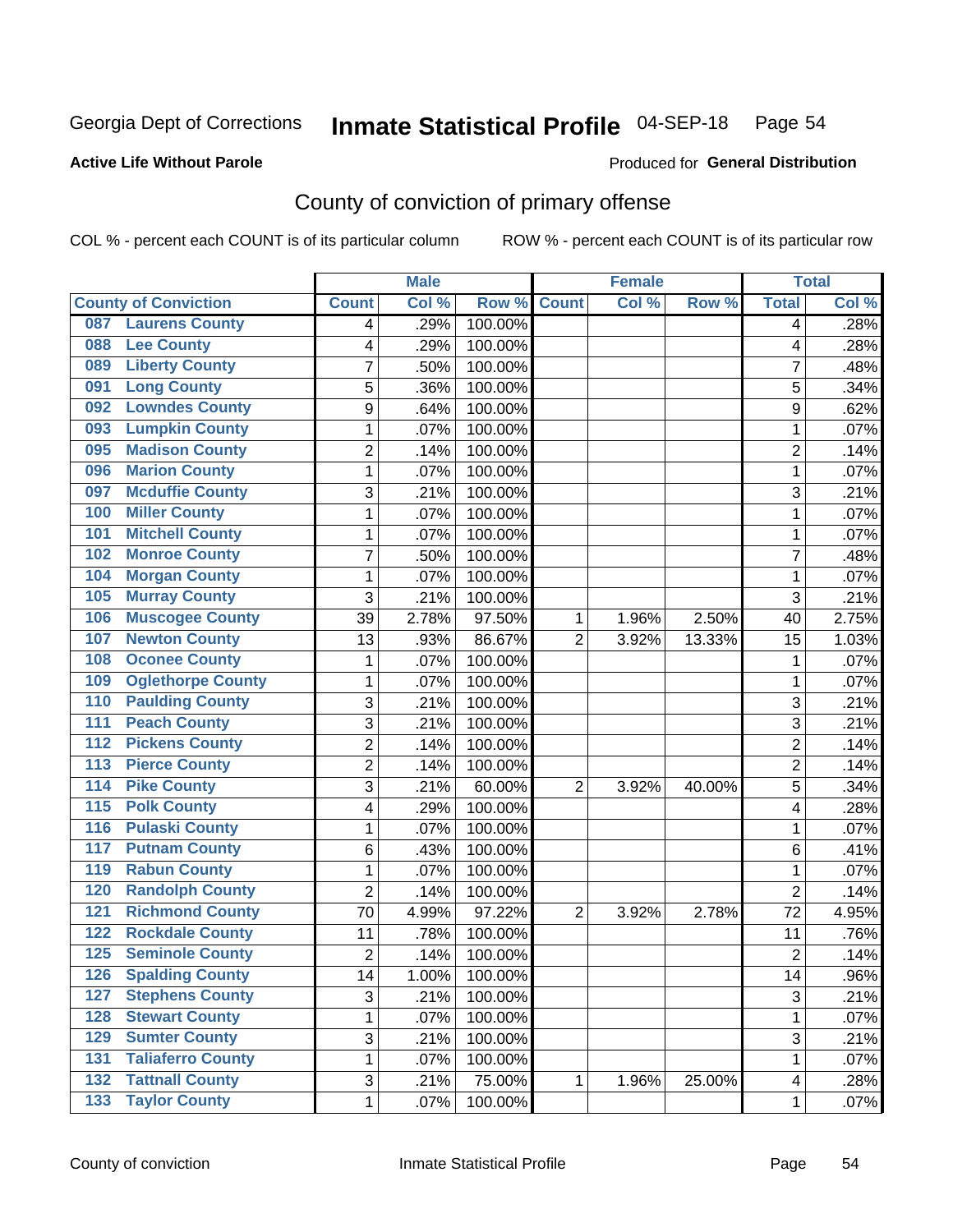## Inmate Statistical Profile 04-SEP-18 Page 55

**Active Life Without Parole** 

Produced for General Distribution

## County of conviction of primary offense

COL % - percent each COUNT is of its particular column

|                                 | <b>Male</b>    |                           | <b>Female</b> |              |       | <b>Total</b> |                |       |
|---------------------------------|----------------|---------------------------|---------------|--------------|-------|--------------|----------------|-------|
| <b>County of Conviction</b>     | <b>Count</b>   | $\overline{\text{Col}}$ % | Row %         | <b>Count</b> | Col % | Row %        | <b>Total</b>   | Col % |
| <b>Terrell County</b><br>135    | 2              | .14%                      | 100.00%       |              |       |              | 2              | .14%  |
| <b>Thomas County</b><br>136     | 6              | .43%                      | 100.00%       |              |       |              | 6              | .41%  |
| <b>Tift County</b><br>137       | 10             | .71%                      | 100.00%       |              |       |              | 10             | .69%  |
| <b>Toombs County</b><br>138     | 10             | .71%                      | 100.00%       |              |       |              | 10             | .69%  |
| <b>Towns County</b><br>139      |                | .07%                      | 100.00%       |              |       |              |                | .07%  |
| <b>Treutlen County</b><br>140   | 5              | .36%                      | 100.00%       |              |       |              | 5              | .34%  |
| <b>Troup County</b><br>141      | 10             | .71%                      | 90.91%        | 1            | 1.96% | 9.09%        | 11             | .76%  |
| <b>Turner County</b><br>142     | $\overline{2}$ | .14%                      | 100.00%       |              |       |              | $\overline{2}$ | .14%  |
| <b>Twiggs County</b><br>143     |                | .07%                      | 100.00%       |              |       |              |                | .07%  |
| <b>Upson County</b><br>145      | 5              | .36%                      | 100.00%       |              |       |              | 5              | .34%  |
| <b>Walker County</b><br>146     | 10             | .71%                      | 90.91%        | 1            | 1.96% | 9.09%        | 11             | .76%  |
| <b>Walton County</b><br>147     | 17             | 1.21%                     | 100.00%       |              |       |              | 17             | 1.17% |
| <b>Ware County</b><br>148       | 13             | .93%                      | 100.00%       |              |       |              | 13             | .89%  |
| <b>Warren County</b><br>149     | 2              | .14%                      | 66.67%        | 1            | 1.96% | 33.33%       | 3              | .21%  |
| <b>Washington County</b><br>150 |                | .50%                      | 100.00%       |              |       |              | 7              | .48%  |
| <b>Wayne County</b><br>151      | 12             | .86%                      | 100.00%       |              |       |              | 12             | .83%  |
| <b>Whitfield County</b><br>155  | 11             | .78%                      | 91.67%        | 1            | 1.96% | 8.33%        | 12             | .83%  |
| <b>Wilkes County</b><br>157     | 2              | .14%                      | 100.00%       |              |       |              | $\overline{2}$ | .14%  |
| <b>Worth County</b><br>159      | 1              | .07%                      | 100.00%       |              |       |              |                | .07%  |
| <b>Total Rported</b>            | 1,403          | 100%                      | 96.49%        | 51           | 100%  | 3.51%        | 1,454          | 100%  |

| prted<br>NOT        |      |     |     |
|---------------------|------|-----|-----|
| $f \circ f \circ f$ | ,403 | . . | 454 |

| Mode (most frequent) | <b>Fulton County</b> | <b>IClayton County</b> | Fulton County |
|----------------------|----------------------|------------------------|---------------|
|                      |                      |                        |               |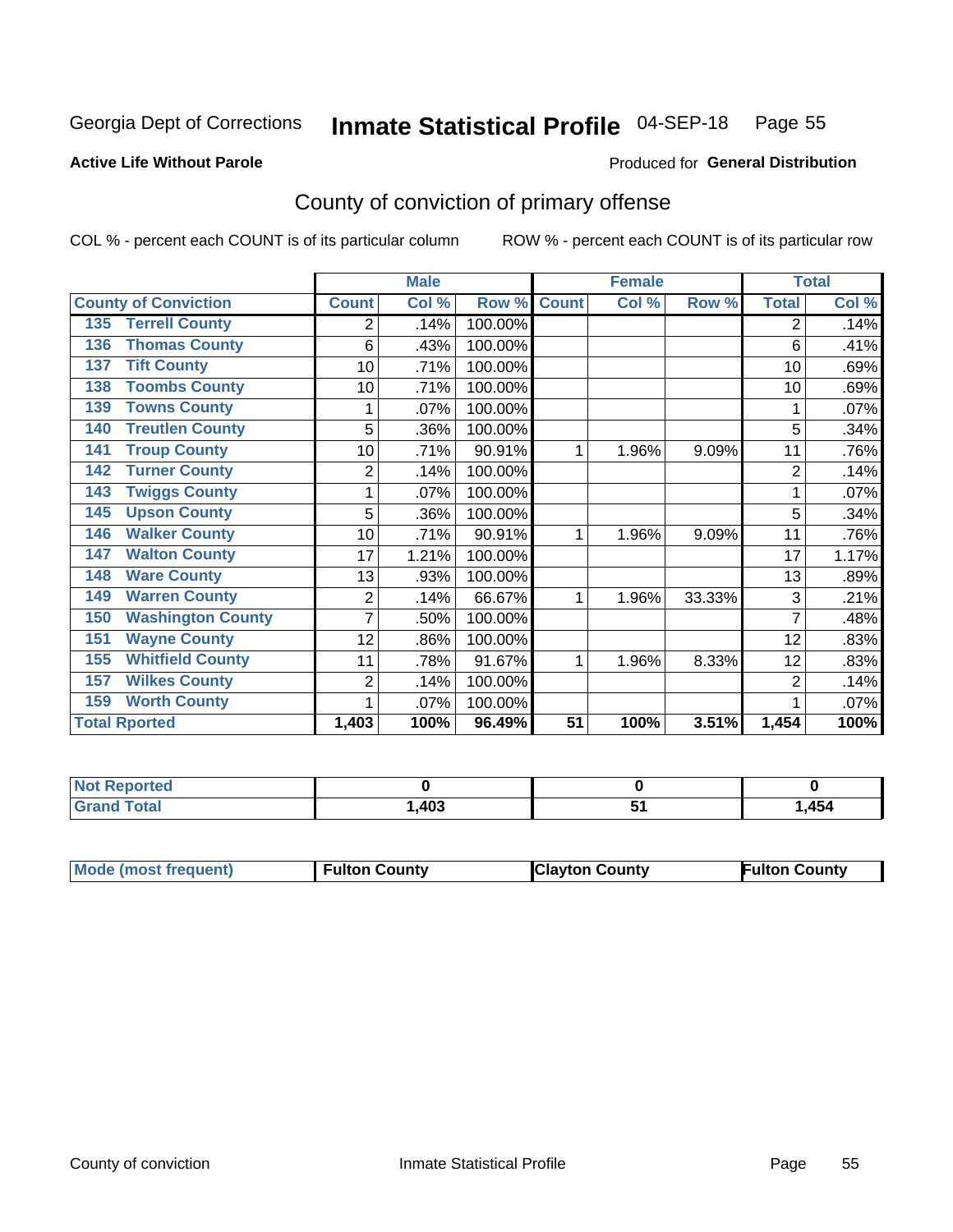### Georgia Dept of Corrections **Active Life Without Parole**

## Inmate Statistical Profile 04-SEP-18 Page 56

Produced for General Distribution

## Circuit of conviction of primary offense

COL % - percent each COUNT is of its particular column ROW % - percent each COUNT is of its particular row

|                         |                                 |                         | <b>Male</b> |         |                | <b>Female</b> |        |                         | <b>Total</b> |
|-------------------------|---------------------------------|-------------------------|-------------|---------|----------------|---------------|--------|-------------------------|--------------|
|                         | <b>Circuit of Conviction</b>    | <b>Count</b>            | Col %       | Row %   | <b>Count</b>   | Col %         | Row %  | <b>Total</b>            | Col %        |
| 1                       | <b>Alapaha Circuit</b>          | 12                      | .86%        | 100.00% |                |               |        | 12                      | .83%         |
| $\overline{2}$          | <b>Alcovy Circuit</b>           | 30                      | 2.15%       | 93.75%  | $\overline{2}$ | 4.17%         | 6.25%  | 32                      | 2.21%        |
| $\overline{\mathbf{3}}$ | <b>Atlanta Circuit</b>          | 176                     | 12.60%      | 98.32%  | 3              | 6.25%         | 1.68%  | 179                     | 12.39%       |
| 4                       | <b>Atlantic Circuit</b>         | 16                      | 1.15%       | 94.12%  | $\mathbf{1}$   | 2.08%         | 5.88%  | 17                      | 1.18%        |
| $\overline{\mathbf{5}}$ | <b>Augusta Circuit</b>          | 91                      | 6.51%       | 95.79%  | $\overline{4}$ | 8.33%         | 4.21%  | 95                      | 6.57%        |
| $\overline{6}$          | <b>Blue Ridge Circuit</b>       | $\overline{\mathbf{4}}$ | .29%        | 100.00% |                |               |        | $\overline{\mathbf{4}}$ | .28%         |
| 7                       | <b>Brunswick Circuit</b>        | 43                      | 3.08%       | 100.00% |                |               |        | 43                      | 2.98%        |
| 8                       | <b>Chattahoochee Circuit</b>    | 43                      | 3.08%       | 97.73%  | 1              | 2.08%         | 2.27%  | 44                      | 3.04%        |
| $\overline{9}$          | <b>Cherokee Circuit</b>         | 16                      | 1.15%       | 94.12%  | 1              | 2.08%         | 5.88%  | 17                      | 1.18%        |
| 10                      | <b>Clayton Circuit</b>          | 68                      | 4.87%       | 93.15%  | 5              | 10.42%        | 6.85%  | 73                      | 5.05%        |
| $\overline{11}$         | <b>Cobb Circuit</b>             | 67                      | 4.80%       | 97.10%  | $\overline{2}$ | 4.17%         | 2.90%  | 69                      | 4.78%        |
| $\overline{12}$         | <b>Conasauga Circuit</b>        | 14                      | 1.00%       | 93.33%  | $\mathbf{1}$   | 2.08%         | 6.67%  | 15                      | 1.04%        |
| $\overline{13}$         | <b>Cordele Circuit</b>          | 16                      | 1.15%       | 100.00% |                |               |        | 16                      | 1.11%        |
| $\overline{14}$         | <b>Coweta Circuit</b>           | 24                      | 1.72%       | 96.00%  | $\mathbf{1}$   | 2.08%         | 4.00%  | 25                      | 1.73%        |
| $\overline{15}$         | <b>Dougherty Circuit</b>        | 28                      | 2.00%       | 96.55%  | $\mathbf{1}$   | 2.08%         | 3.45%  | 29                      | 2.01%        |
| 16                      | <b>Dublin Circuit</b>           | 11                      | .79%        | 100.00% |                |               |        | 11                      | .76%         |
| $\overline{17}$         | <b>Eastern Circuit</b>          | 55                      | 3.94%       | 98.21%  | 1              | 2.08%         | 1.79%  | 56                      | 3.88%        |
| $\overline{18}$         | <b>Flint Circuit</b>            | 17                      | 1.22%       | 94.44%  | $\mathbf{1}$   | 2.08%         | 5.56%  | 18                      | 1.25%        |
| 19                      | <b>Griffin Circuit</b>          | 30                      | 2.15%       | 93.75%  | $\overline{2}$ | 4.17%         | 6.25%  | 32                      | 2.21%        |
| 20                      | <b>Gwinnett Circuit</b>         | 62                      | 4.44%       | 95.38%  | 3              | 6.25%         | 4.62%  | 65                      | 4.50%        |
| $\overline{21}$         | <b>Houston Circuit</b>          | 22                      | 1.57%       | 100.00% |                |               |        | 22                      | 1.52%        |
| $\overline{22}$         | <b>Lookout Mountain Circuit</b> | 17                      | 1.22%       | 89.47%  | $\overline{2}$ | 4.17%         | 10.53% | 19                      | 1.31%        |
| 23                      | <b>Macon Circuit</b>            | 46                      | 3.29%       | 95.83%  | $\overline{2}$ | 4.17%         | 4.17%  | 48                      | 3.32%        |
| 24                      | <b>Middle Circuit</b>           | 35                      | 2.51%       | 100.00% |                |               |        | 35                      | 2.42%        |
| $\overline{25}$         | <b>Mountain Circuit</b>         | $\overline{7}$          | .50%        | 100.00% |                |               |        | $\overline{7}$          | .48%         |
| 26                      | <b>Northeastern Circuit</b>     | 24                      | 1.72%       | 85.71%  | 4              | 8.33%         | 14.29% | 28                      | 1.94%        |
| $\overline{27}$         | <b>Northern Circuit</b>         | 14                      | 1.00%       | 93.33%  | 1              | 2.08%         | 6.67%  | 15                      | 1.04%        |
| 28                      | <b>Ocmulgee Circuit</b>         | 16                      | 1.15%       | 94.12%  | 1              | 2.08%         | 5.88%  | 17                      | 1.18%        |
| 29                      | <b>Oconee Circuit</b>           | $\overline{2}$          | .14%        | 100.00% |                |               |        | $\overline{2}$          | .14%         |
| 30                      | <b>Ogeechee Circuit</b>         | 13                      | .93%        | 92.86%  | 1              | 2.08%         | 7.14%  | 14                      | .97%         |
| $\overline{31}$         | <b>Pataula Circuit</b>          | 10                      | .72%        | 100.00% |                |               |        | 10                      | .69%         |
| 32                      | <b>Piedmont Circuit</b>         | 21                      | 1.50%       | 100.00% |                |               |        | 21                      | 1.45%        |
| 33                      | <b>Rome Circuit</b>             | 30                      | 2.15%       | 96.77%  | $\mathbf{1}$   | 2.08%         | 3.23%  | 31                      | 2.15%        |
| 34                      | <b>South Georgia Circuit</b>    | $\boldsymbol{9}$        | .64%        | 100.00% |                |               |        | 9                       | .62%         |
| 35                      | <b>Southern Circuit</b>         | 19                      | 1.36%       | 100.00% |                |               |        | 19                      | 1.31%        |
| 36                      | <b>Southwestern Circuit</b>     | 8                       | .57%        | 100.00% |                |               |        | 8                       | .55%         |
| 37                      | <b>Stone Mountain Circuit</b>   | 128                     | 9.16%       | 97.71%  | 3              | 6.25%         | 2.29%  | 131                     | 9.07%        |
| 38                      | <b>Tallapoosa Circuit</b>       | 8                       | .57%        | 100.00% |                |               |        | 8                       | .55%         |
| 39                      | <b>Tifton Circuit</b>           | 15                      | 1.07%       | 100.00% |                |               |        | 15                      | 1.04%        |
| 40                      | <b>Toombs Circuit</b>           | 8                       | .57%        | 88.89%  | $\mathbf{1}$   | 2.08%         | 11.11% | 9                       | .62%         |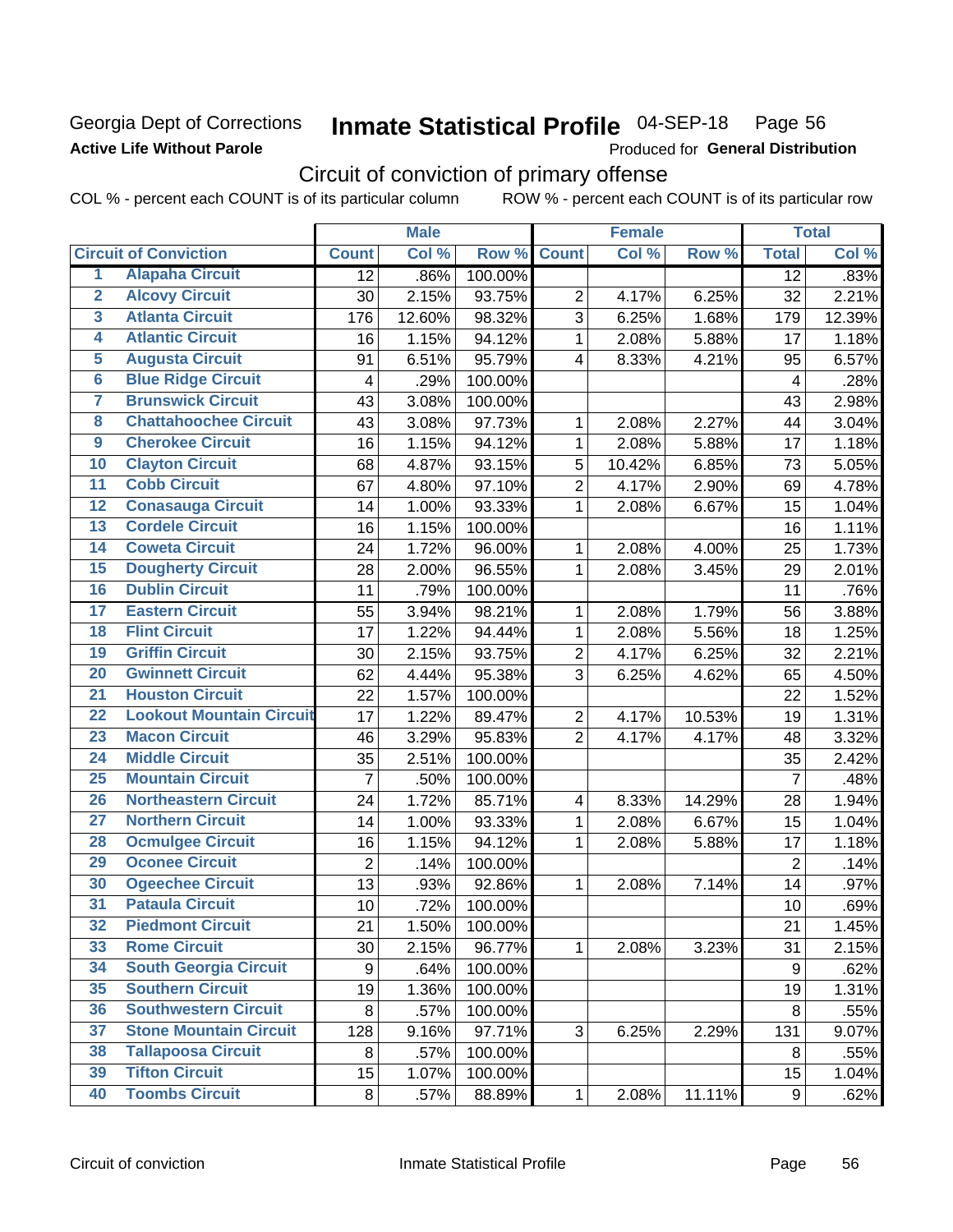## Georgia Dept of Corrections **Active Life Without Parole**

#### Inmate Statistical Profile 04-SEP-18 Page 57

Produced for General Distribution

## Circuit of conviction of primary offense

COL % - percent each COUNT is of its particular column ROW % - percent each COUNT is of its particular row

|    |                                  |       | <b>Male</b>    |         |              | <b>Female</b> |       | <b>Total</b>   |                |
|----|----------------------------------|-------|----------------|---------|--------------|---------------|-------|----------------|----------------|
|    | <b>Circuit of Conviction</b>     | Count | Col %          | Row %   | <b>Count</b> | Col %         | Row % | <b>Total</b>   | Col %          |
| 41 | <b>Waycross Circuit</b>          | 29    | 2.08%          | 100.00% |              |               |       | 29             | 2.01%          |
| 42 | <b>Western Circuit</b>           | 23    | 1.65%          | 95.83%  |              | 2.08%         | 4.17% | 24             | 1.66%          |
| 43 | <b>Rockdale Circuit</b>          | 11    | .79%           | 100.00% |              |               |       | 11             | .76%           |
| 44 | <b>Douglas Circuit</b>           | 32    | 2.29%          | 94.12%  | 2            | 4.17%         | 5.88% | 34             | 2.35%          |
| 45 | <b>Appalachian Circuit</b>       | 4     | .29%           | 100.00% |              |               |       | 4              | .28%           |
| 46 | <b>Enotah Circuit</b>            | 2     | .14%           | 100.00% |              |               |       | $\overline{2}$ | .14%           |
| 47 | <b>Bell-Forsyth J.C.</b>         | 5     | .36%           | 100.00% |              |               |       | 5              | .35%           |
| 48 | <b>Towaliga Judicial Circuit</b> | 13    | .93%           | 100.00% |              |               |       | 13             | .90%           |
| 49 | <b>Paulding Circuit</b>          | 3     | .21%           | 100.00% |              |               |       | 3              | .21%           |
|    | <b>Total Rported</b>             | 1,397 | 100%           | 96.68%  | 48           | 100%          | 3.32% | 1,445          | 100%           |
|    | <b>Not Reported</b>              |       | 6              |         |              | 3             |       |                | 9              |
|    | <b>Grand Total</b>               |       | 1,403          |         |              | 51            |       |                | 1,454          |
|    | <b>Mode (most frequent)</b>      |       | <b>Atlanta</b> |         |              | Clayton       |       |                | <b>Atlanta</b> |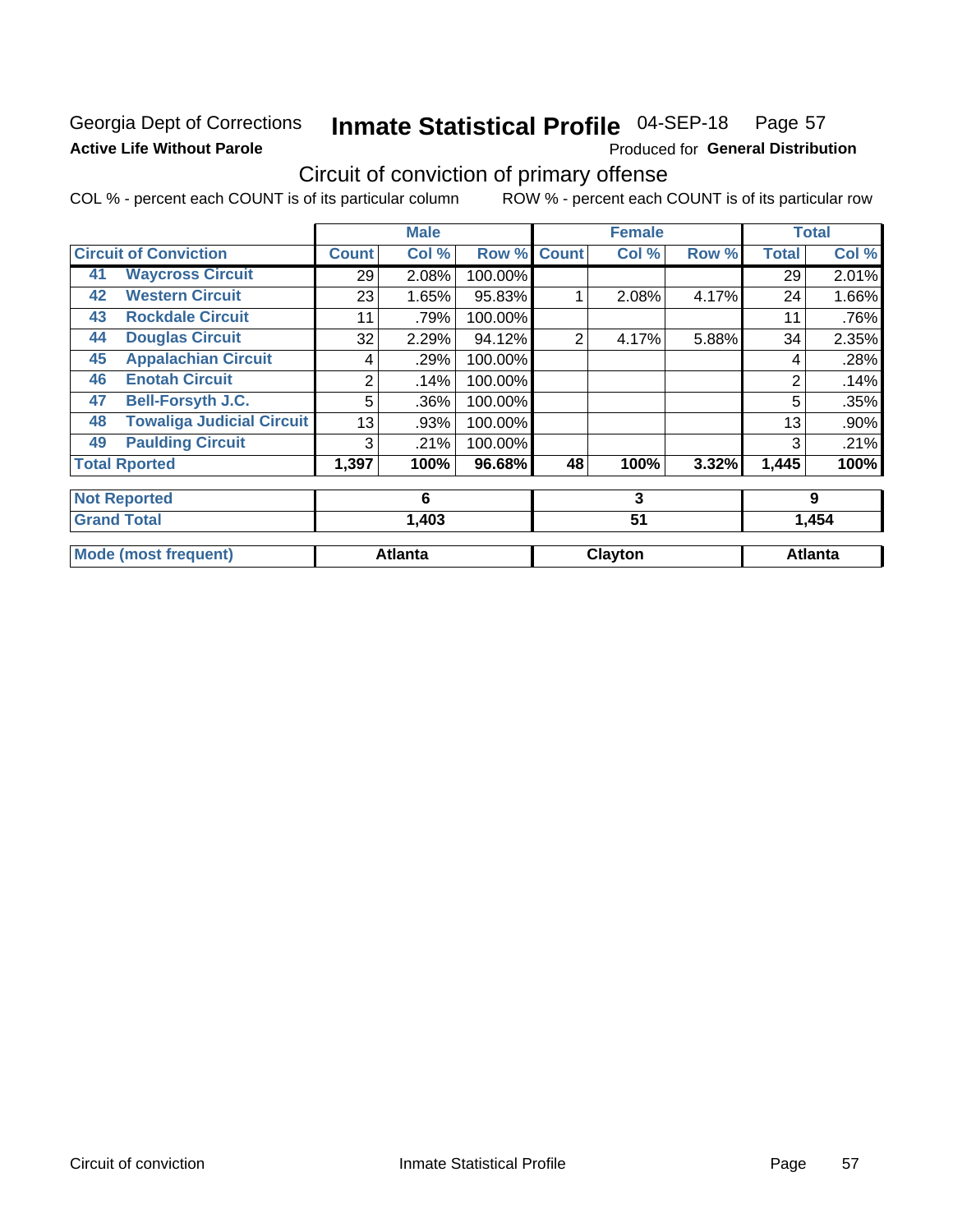### **Active Life Without Parole**

#### Produced for General Distribution

## Years served (jail + prison) in this incarceration

COL % - percent each COUNT is of its particular column

|                       | <b>Male</b>    |       | Female           |                 |        | <b>Total</b> |                 |       |
|-----------------------|----------------|-------|------------------|-----------------|--------|--------------|-----------------|-------|
| <b>Years Served</b>   | <b>Count</b>   | Col % | Row <sup>%</sup> | <b>Count</b>    | Col %  | Row %        | <b>Total</b>    | Col % |
| Less than one year    | 44             | 3.14% | 97.78%           | 1               | 1.96%  | 2.22%        | $\overline{45}$ | 3.09% |
| 1 to 1.99 years       | 48             | 3.42% | 97.96%           | 1               | 1.96%  | 2.04%        | 49              | 3.37% |
| 2 to 2.99 years       | 103            | 7.34% | 95.37%           | 5               | 9.80%  | 4.63%        | 108             | 7.43% |
| 3 to 3.99 years       | 102            | 7.27% | 96.23%           | 4               | 7.84%  | 3.77%        | 106             | 7.29% |
| 4 to 4.99 years       | 106            | 7.56% | 93.81%           | 7               | 13.73% | 6.19%        | 113             | 7.77% |
| 5 to 5.99 years       | 128            | 9.12% | 93.43%           | 9               | 17.65% | 6.57%        | 137             | 9.42% |
| 6 to 6.99 years       | 90             | 6.41% | 94.74%           | 5               | 9.80%  | 5.26%        | 95              | 6.53% |
| 7 to 7.99 years       | 96             | 6.84% | 96.00%           | 4               | 7.84%  | 4.00%        | 100             | 6.88% |
| 8 to 8.99 years       | 53             | 3.78% | 94.64%           | 3               | 5.88%  | 5.36%        | 56              | 3.85% |
| 9 to 9.99 years       | 54             | 3.85% | 98.18%           | $\mathbf 1$     | 1.96%  | 1.82%        | 55              | 3.78% |
| 10 to 10.99 years     | 44             | 3.14% | 97.78%           | $\mathbf 1$     | 1.96%  | 2.22%        | 45              | 3.09% |
| 11 to 11.99 years     | 44             | 3.14% | 97.78%           | 1               | 1.96%  | 2.22%        | 45              | 3.09% |
| 12 to 12.99 years     | 23             | 1.64% | 92.00%           | $\overline{2}$  | 3.92%  | 8.00%        | 25              | 1.72% |
| 13 to 13.99 years     | 33             | 2.35% | 100.00%          |                 |        |              | 33              | 2.27% |
| 14 to 14.99 years     | 41             | 2.92% | 100.00%          |                 |        |              | 41              | 2.82% |
| 15 to 15.99 years     | 34             | 2.42% | 91.89%           | 3               | 5.88%  | 8.11%        | 37              | 2.54% |
| 16 to 16.99 years     | 40             | 2.85% | 95.24%           | 2               | 3.92%  | 4.76%        | 42              | 2.89% |
| 17 to 17.99 years     | 37             | 2.64% | 100.00%          |                 |        |              | 37              | 2.54% |
| 18 to 18.99 years     | 47             | 3.35% | 100.00%          |                 |        |              | 47              | 3.23% |
| 19 to 19.99 years     | 31             | 2.21% | 96.88%           | 1               | 1.96%  | 3.13%        | 32              | 2.20% |
| 20 to 20.99 years     | 40             | 2.85% | 100.00%          |                 |        |              | 40              | 2.75% |
| 21 to 21.99 years     | 44             | 3.14% | 97.78%           | 1               | 1.96%  | 2.22%        | 45              | 3.09% |
| 22 to 22.99 years     | 31             | 2.21% | 100.00%          |                 |        |              | 31              | 2.13% |
| 23 to 23.99 years     | 27             | 1.92% | 100.00%          |                 |        |              | 27              | 1.86% |
| 24 to 24.99 years     | 21             | 1.50% | 100.00%          |                 |        |              | 21              | 1.44% |
| 25 to 25.99 years     | 11             | 0.78% | 100.00%          |                 |        |              | 11              | 0.76% |
| 26 to 26.99 years     | 4              | 0.29% | 100.00%          |                 |        |              | 4               | 0.28% |
| 27 to 27.99 years     | 4              | 0.29% | 100.00%          |                 |        |              | 4               | 0.28% |
| 28 to 28.99 years     | $\overline{2}$ | 0.14% | 100.00%          |                 |        |              | $\overline{2}$  | 0.14% |
| 29 to 29.99 years     | 5              | 0.36% | 100.00%          |                 |        |              | 5               | 0.34% |
| Thirty + years        | 16             | 1.14% | 100.00%          |                 |        |              | 16              | 1.10% |
| <b>Total Reported</b> | 1,403          | 100%  | 96.49%           | $\overline{51}$ | 100%   | 3.51%        | 1,454           | 100%  |

| <b>Not Reported</b>                                             |       |      |       |  |
|-----------------------------------------------------------------|-------|------|-------|--|
| <b>Grand Total</b>                                              | 1,403 |      | 1,454 |  |
|                                                                 |       |      |       |  |
| <b>Mean</b><br>(average)                                        | 10.41 | 7.31 | 10.3  |  |
| $\mathbf{M}$ and $\mathbf{M}$ and $\mathbf{M}$ and $\mathbf{M}$ | 700   | E 77 | 777   |  |

| $11.0411$ $14.01490$           | .                 | .               |                 |
|--------------------------------|-------------------|-----------------|-----------------|
| <b>Median (middle)</b>         | 7.83              |                 |                 |
| <b>Mode</b><br>(most frequent) | $6$ to 6.99 years | 5 to 5.99 years | 6 to 6.99 years |
|                                |                   |                 |                 |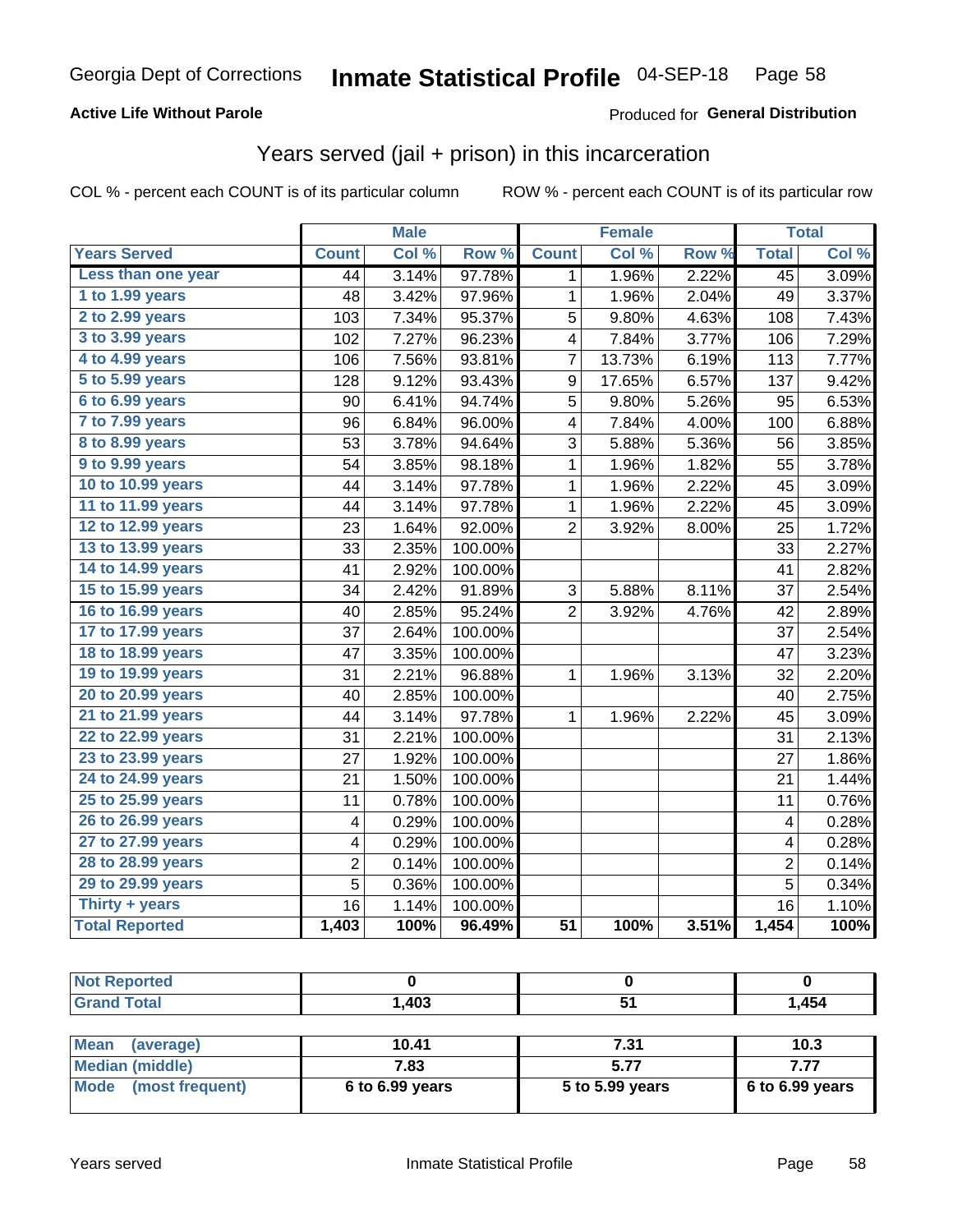#### Inmate Statistical Profile 04-SEP-18 Page 59

#### **Active Life Without Parole**

Produced for General Distribution

## Results of most recent HIV tests

COL % - percent each COUNT is of its particular column

|                         | <b>Male</b>  |        |        | <b>Female</b> |        |          | Total |          |
|-------------------------|--------------|--------|--------|---------------|--------|----------|-------|----------|
| <b>HIV Test Results</b> | <b>Count</b> | Col %  | Row %I | <b>Count</b>  | Col %  | Row %    | Total | Col %    |
| <b>Positive</b>         |              | 0.82%  | 91.67% |               | 2.13%  | $8.33\%$ | 12    | $0.86\%$ |
| <b>Negative</b>         | 1,337        | 99.18% | 96.67% | 46            | 97.87% | $3.33\%$ | 1,383 | 99.14%   |
| <b>Total Reported</b>   | 1,348        | 100%   | 96.63% | 47            | 100%   | 3.37%    | 1,395 | 100%     |

| المنصلات للمنادر<br>∣ N∩t∶<br>oortea | --<br>JJ |     | ວະ   |
|--------------------------------------|----------|-----|------|
| $\sim$ $\sim$<br>计调整程序               | ,403     | . . | ,454 |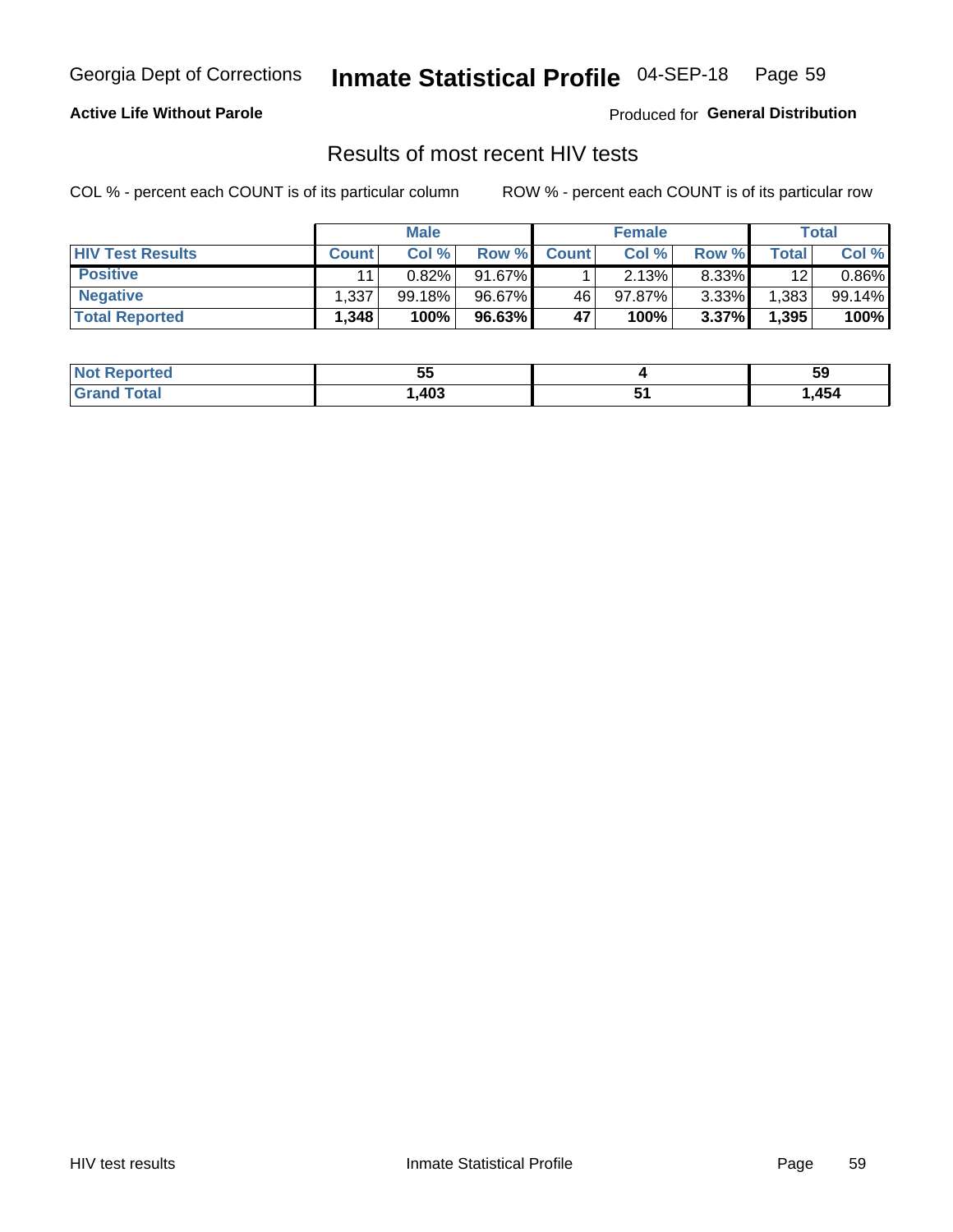## Georgia Dept of Corrections **Inmate Statistical Profile** 04-SEP-18 Page 60

#### **Active Life Without Parole**

Produced for **General Distribution**

## Results of most recent tuberculosis test

COL % - percent each COUNT is of its particular column ROW % - percent each COUNT is of its particular row

|                                  | <b>Male</b>        |        |        | <b>Female</b> |         |          | Total        |        |
|----------------------------------|--------------------|--------|--------|---------------|---------|----------|--------------|--------|
| <b>Tuberculosis Test Results</b> | <b>Count</b>       | Col%   | Row %I | <b>Count</b>  | Col %   | Row %I   | <b>Total</b> | Col %  |
| <b>Positive on current test</b>  | 270                | 19.44% | 99.26% |               | 4.26%   | $0.74\%$ | 272          | 18.94% |
| <b>Negative</b>                  | 1.119              | 80.56% | 96.13% | 45            | 95.74%। | $3.87\%$ | .164         | 81.06% |
| <b>Total Reported</b>            | $.389$ $^{\prime}$ | 100%   | 96.73% | 47            | 100%    | 3.27%    | 1,436        | 100%   |

| <b>Not Reported</b> |      |      |
|---------------------|------|------|
| Total               | ,403 | ,454 |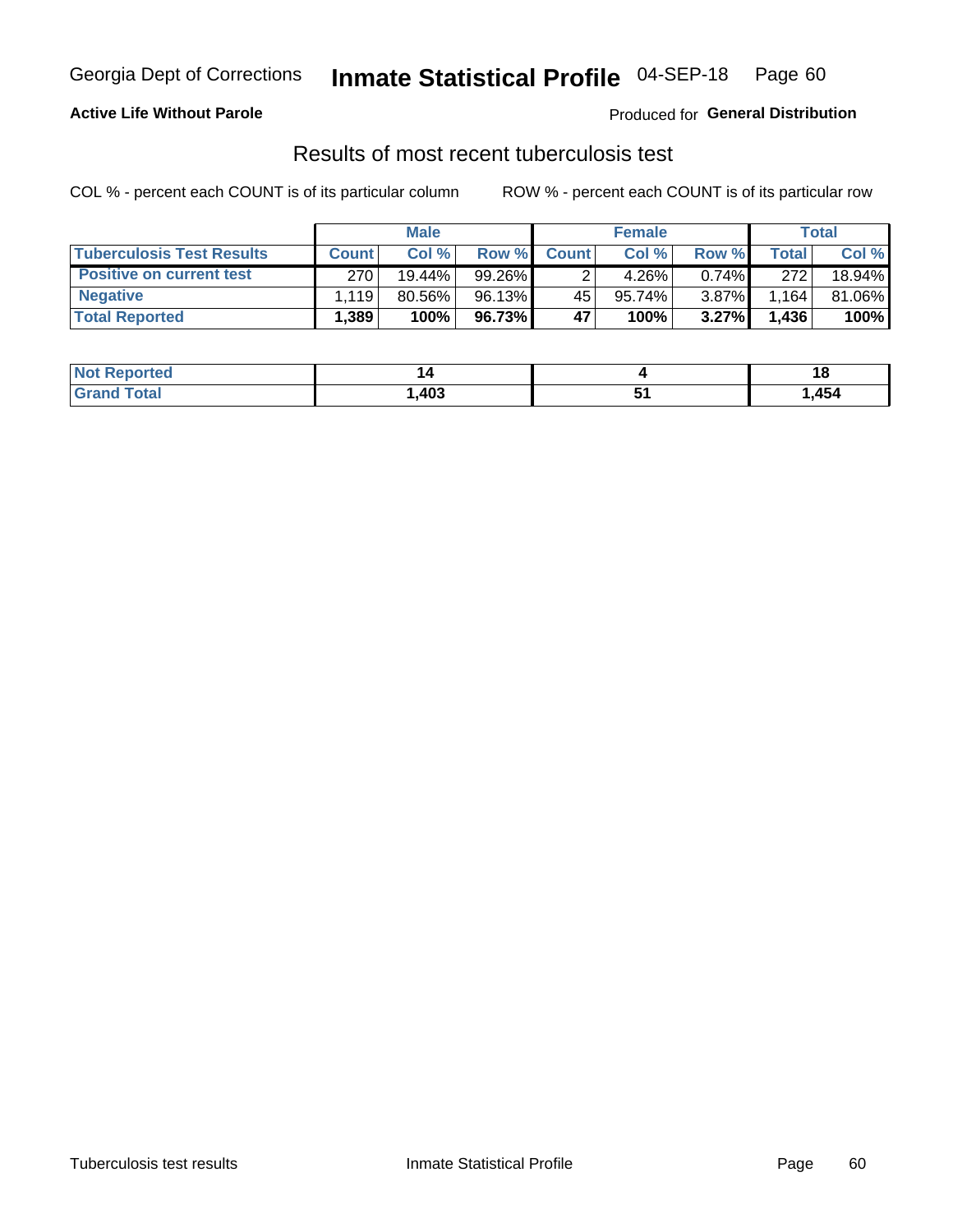## Georgia Dept of Corrections **Inmate Statistical Profile** 04-SEP-18 Page 61

#### **Active Life Without Parole**

Produced for **General Distribution**

### Results of most recent syphilis test

COL % - percent each COUNT is of its particular column ROW % - percent each COUNT is of its particular row

|                                 | <b>Male</b>  |           |           | <b>Female</b> |           |              | Total |        |
|---------------------------------|--------------|-----------|-----------|---------------|-----------|--------------|-------|--------|
| <b>Syphilis Test Results</b>    | <b>Count</b> | Col%      | Row %     | <b>Count</b>  | Col %     | <b>Row %</b> | Total | Col %  |
| <b>Positive on current test</b> | 16           | 2.71%     | $94.12\%$ |               | 9.09%     | 5.88%        | 17    | 2.82%  |
| <b>Negative</b>                 | 575          | $97.29\%$ | 98.29%    | 10            | $90.91\%$ | $1.71\%$     | 585   | 97.18% |
| <b>Total Reported</b>           | 591          | 100%      | 98.17%    | 11            | 100%      | 1.83%        | 602   | 100%   |

| <b>Not Reported</b>    | 942<br>O L | 40 | 852  |
|------------------------|------------|----|------|
| <b>Total</b><br>'Grand | ,403       | ◡  | ,454 |